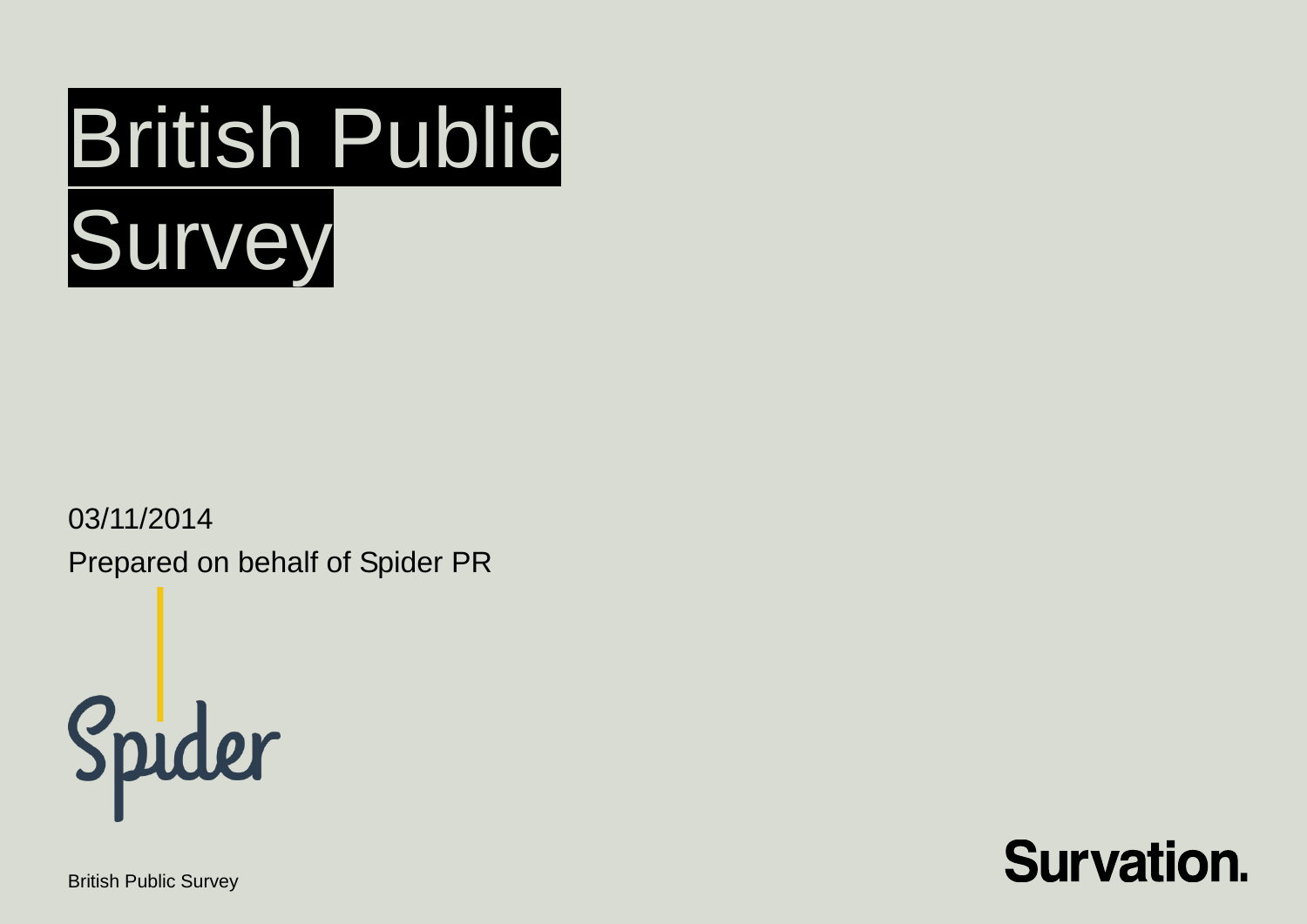## Methodology

#### **Fieldwork Dates**

#### **Data Weighting**

24th October - 1st November 2014

#### **Data Collection Method**

The survey was conducted via online panel. Invitations to complete surveys were sent out to members of the panel. Differential response rates from different demographic groups were taken into account.

#### **Population Sampled**

All residents aged 18+ in Great Britain

#### **Sample Size**

2,012

Data were weighted to the profile of all adults aged 18+. Data were weighted by age, sex, region, household income, education and past vote. Targets for the weighted data were derived from Office of National Statistics 2011 Census data and the results of the 2010 General Election.

#### **Margin of Error**

Because only a sample of the full population was interviewed, all results are subject to margin of error, meaning that not all differences are statistically significant. For example, in a question where 50% (the worst case scenario as far as margin of error is concerned) gave a particular answer, with a sample of 2,012 it is 95% certain that the 'true' value will fall within the range of 2.2% from the sample result. Subsamples from the cross-breaks will be subject to higher margin of error, conclusions drawn from crossbreaks with very small sub-samples should be treated with caution.

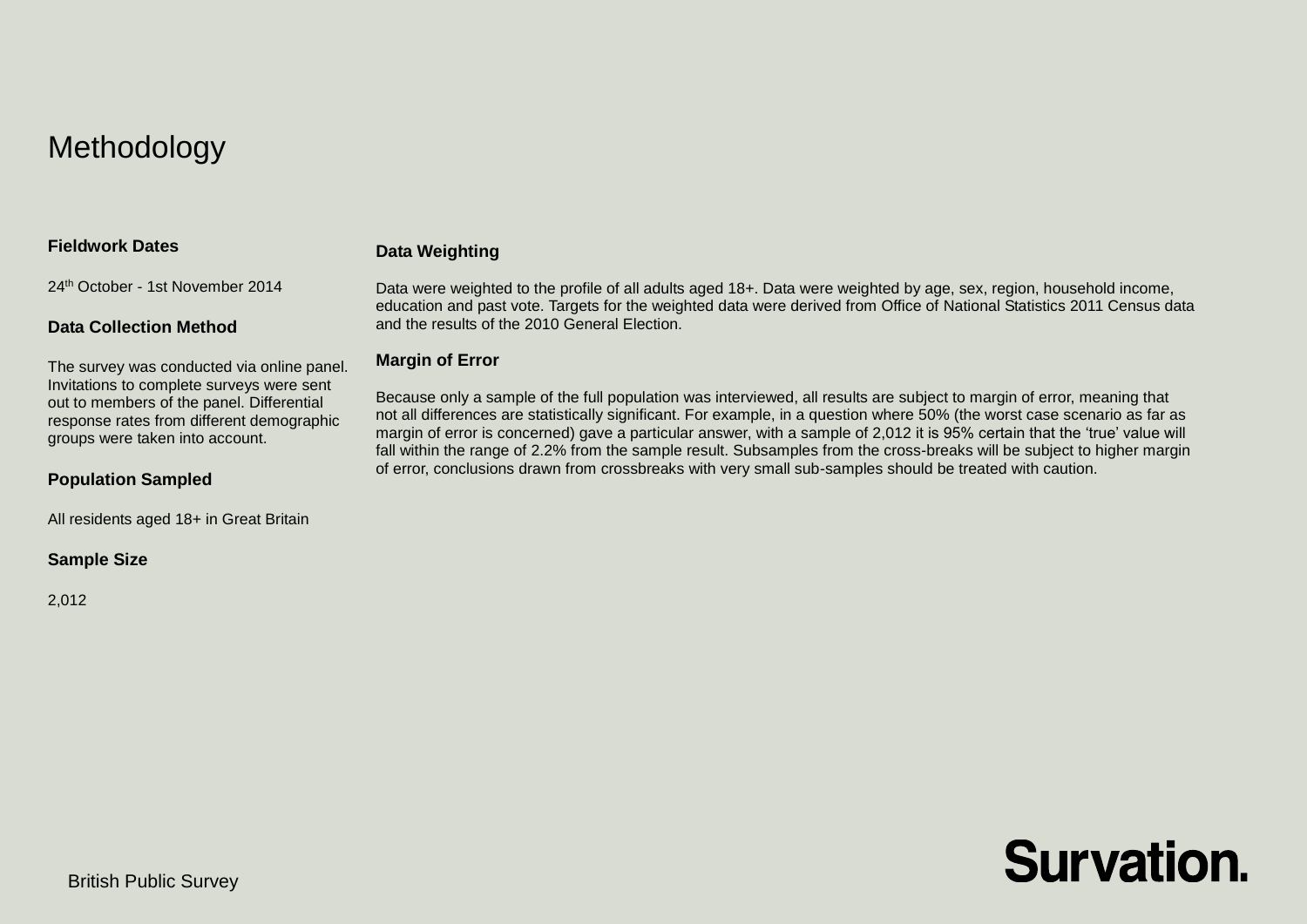#### **Question presentation**

All data tables shown in full below, in order and wording put to respondents, including but not limited to all tables relating to published data and all relevant tables preceding them. Tables for demographic questions might not be included but these should be clear from the cross-breaks on published tables. In all questions where the responses are a list of parties, names or statements, these will typically have been displayed to respondents in a randomising order. The only questions which would not have had randomising responses would be those in which there was a natural order to maintain – e.g. a scale from "strongly agree" to "strongly disagree", a list of numbers from 0 to 10 or questions which had factual rather than opinion-related answers such as demographic information. "Other", "Don't know" and "Refused" responses are not randomised.

Not all questions will have necessarily been asked to all respondents – this is because they may be follow-on questions from previous questions or only appropriate to certain demographic groups. Lower response counts should make clear where this has occurred.

Data were analysed and weighted by Survation and presented by Patrick Briône and Damian Lyons Lowe.

For further information please contact; Damian Lyons Lowe Chief Executive Survation Ltd.

0203 142 7644 [damian.lyonslowe@survation.com](mailto:damian.lyonslowe@survation.com)

If you are interested in commissioning a poll from us, please contact researchteam@survation.com for a prompt response to your enquiry and we'll call you right back with the appropriate person.

Sign up for our press releases at http://eepurl.com/mOK8T

Follow us on twitter:

www.twitter.com/survation for our regular survey work and political polling www.twitter.com/damiansurvation for Damian Lyons Lowe's twitter feed Survation are a member of The British Polling Council and abide by its rules: [http://www.britishpollingcouncil.org](http://www.britishpollingcouncil.org/) Survation Ltd Registered in England & Wales Number 07143509

# **Survation**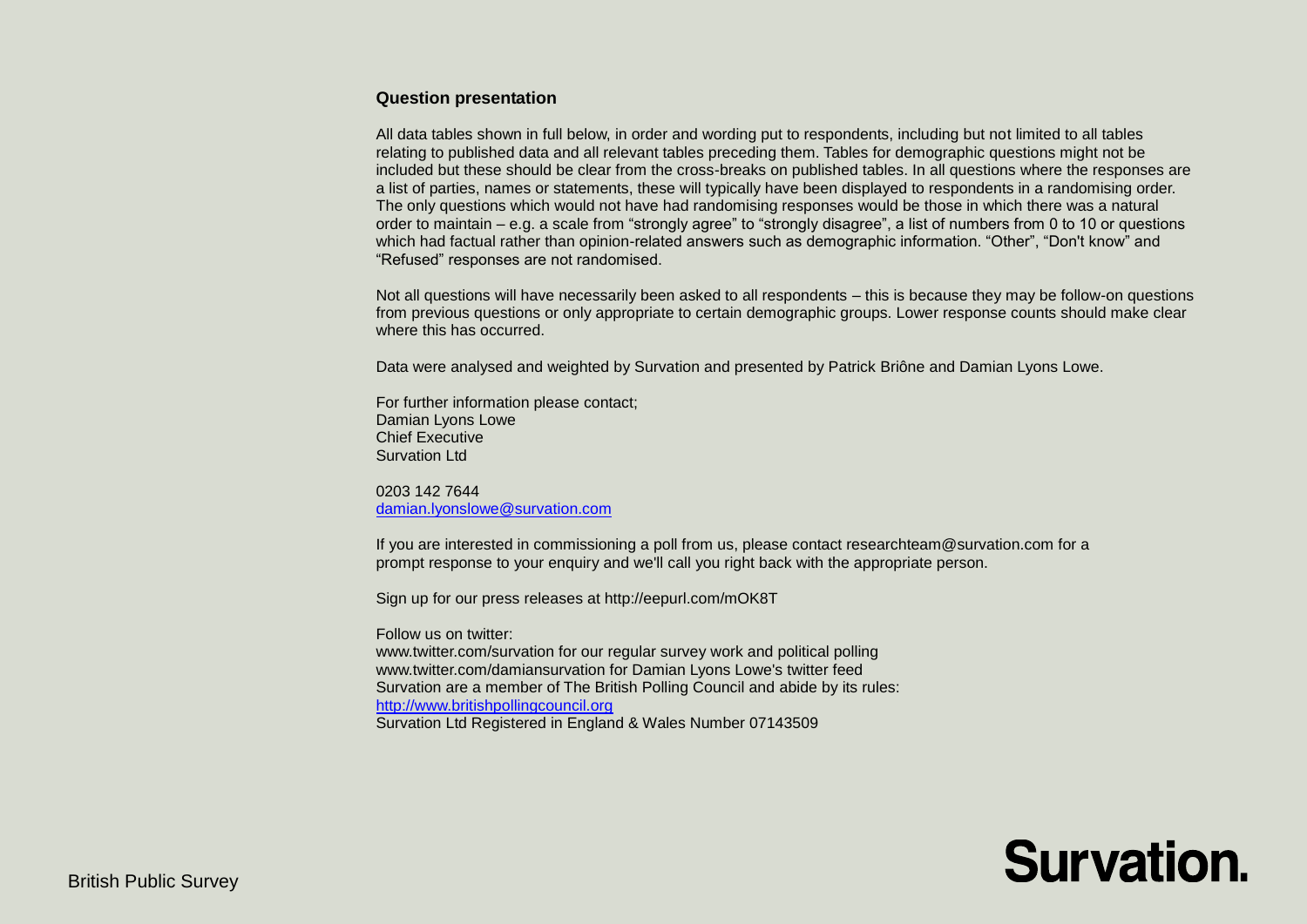4 Nov 2014

**Page 4**

**Table 1 Q18. As someone who rents out property, do you consider yourself to be an ethical landlord (e.g. do you put in a lot of effort into being fair with your tenants and thought into how beinga landlord affects others and society at large)?**

**Base : All Answering**

|                  | Total         |               | Gender       |        | Age          |             |            | <b>2010 Vote</b> |    |              |            | <b>Voting Intention</b> |       |             |             | EU Referendum Vote |                 |              | <b>SEG</b> |                |              |        |                                         |      |               |       | Region11 |                             |            |                           |               |               |
|------------------|---------------|---------------|--------------|--------|--------------|-------------|------------|------------------|----|--------------|------------|-------------------------|-------|-------------|-------------|--------------------|-----------------|--------------|------------|----------------|--------------|--------|-----------------------------------------|------|---------------|-------|----------|-----------------------------|------------|---------------------------|---------------|---------------|
|                  |               | Male          | I Female     | 18-34  | 35-54        | $55+$       | <b>CON</b> | LAB              | LD | <b>OTHER</b> | <b>CON</b> | LAB                     | LD    | <b>UKIP</b> |             | Out                | <b>Undecide</b> | AB           | C1.        | C <sub>2</sub> | <b>DE</b>    | London | East of South<br>. England <sup>1</sup> | East | South<br>West | Wales | East     | West<br>Midlands   Midlands | l Scotland | Yorks &<br>Humbersi<br>de | North<br>East | North<br>West |
| Unweighted Total | 313           | 165           | 148          | 60     | 156          |             | 112        | 64               | 45 | 28           | 32         | 33                      |       | 20          |             | 62                 |                 | 159          | $\sqrt{5}$ | 55             | 24           |        | 24                                      |      | 28            |       | 23       | 25                          | 23         | 44                        |               | 22            |
| Weighted Total   | 319           | 175           | 144          | 77     | 172          |             | 107        | 77               | 54 | 23           | 30         | 45                      |       | 22          | 63          | 53                 |                 | 172          |            | 52             | 25           | 59     | 26                                      | 54   | 28            | 13    | 21       | 23                          | 19         | 42                        |               | 22            |
| Always           | 230<br>72.1%  | 130<br>74.2%  | 100<br>69.5% | 54.7%  | 125<br>72.7% | 63<br>89.4% | 80.1%      | 58.3%            |    |              |            | 74.6%                   | 72.1% | 13<br>58.7  | 50<br>78.2% | 33<br>62.2%        | 63.7%           | 128<br>74.1% | 69.3%      | 76.8%          | 14<br>56.3%  | 56.8%  | 23<br>90.0%                             |      |               |       |          | 19<br>82.8%                 | 85.9%      | 29<br>68.8%               | 60.9%         | 56.7%         |
| Mostly           | 22.9%         | 21.3%         | 36<br>24.8%  | 39.1%  | 39<br>22.4%  | 6.4%        |            | 39.1%            |    | 23.2%        | 18.3%      | 22.7%                   | 27.9% | 41.3%       | 20.8%       | 30.7%              | 7.8%            | 35<br>20.3%  | 27.8%      |                | 11<br>43.7   | 34.4%  |                                         |      |               |       |          | 12.9%                       |            | 23.2%                     | 39.1%         | 38.8%         |
| Sometimes        | 14<br>4.3%    | 4.6%          | 4.0%         | 6.2%   | 3.5%         | 4.2%        | 4.9%       | 1.3%             |    |              | 10.5%      | 2.7%                    |       |             | 1.0%        | 7.1%               | 5.6%            | 4.2%         | 2.9%       | 8.8%           |              | 7.1%   |                                         | .9%  |               |       | 15.0%    | 4.3%                        |            | 8.0%                      |               | 4.5%          |
| Never            | 0.8%          |               | 1.7%         |        | 1.4%         |             | 1.3%       | 1.3%             |    |              | 4.6%       |                         |       |             |             |                    | 22.8%           | 1.4%         |            |                |              | 1.7%   |                                         |      |               |       |          |                             |            |                           |               |               |
| <b>SIGMA</b>     | 319<br>100.0% | 175<br>100.0% | 144          | 100.0% | 172          | 100.0%      | 100.0%     |                  |    | 23           |            |                         |       | 22          | 63          | 53                 |                 |              |            | 52             | 25<br>100.0° | 59     | 26                                      |      | 28            | 13    |          | 23<br>100.0%                | 100.0%     | 42<br>100.0%              | 00.0%         | 22<br>100.0%  |

**Prepared by Survation on behalf of Spider PR**

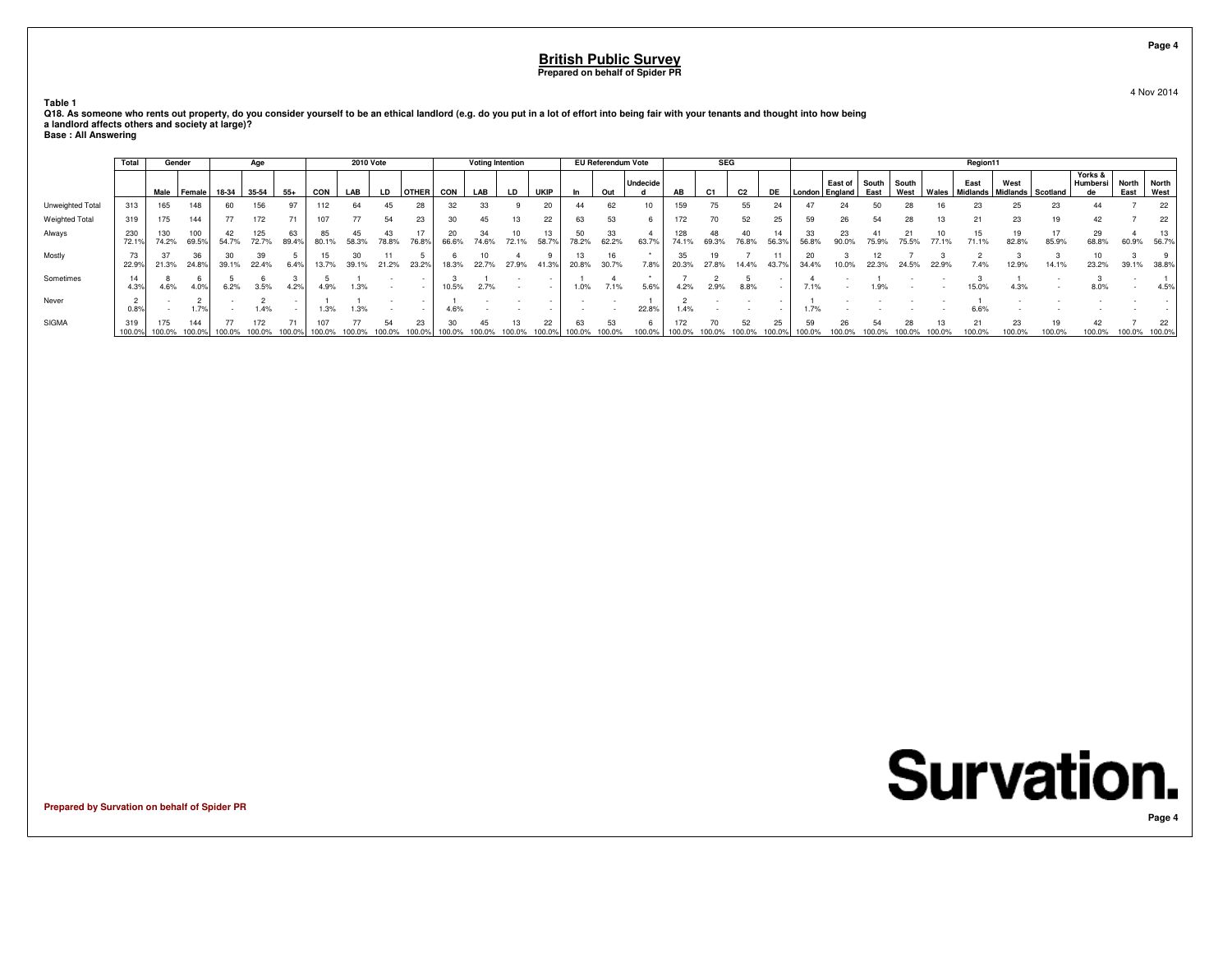**Table 2 Q19. As a landlord, what do you think you ought to do to be considered ethical?Base : As a landlord, currently rent out a property that you own to tenants**

|                                                                                                                         | Total          | Gender      |                                           |                   | Age          |                        |             | <b>2010 Vote</b> |                                    |                         |                                | <b>Voting Intention</b>            |                         |                              |                        | <b>EU Referendum Vote</b>       |                         |                                    | <b>SEG</b>     |                   |             |                        |                                   |               |                   |             | Region11                |                           |                         |                           |                         |               |
|-------------------------------------------------------------------------------------------------------------------------|----------------|-------------|-------------------------------------------|-------------------|--------------|------------------------|-------------|------------------|------------------------------------|-------------------------|--------------------------------|------------------------------------|-------------------------|------------------------------|------------------------|---------------------------------|-------------------------|------------------------------------|----------------|-------------------|-------------|------------------------|-----------------------------------|---------------|-------------------|-------------|-------------------------|---------------------------|-------------------------|---------------------------|-------------------------|---------------|
|                                                                                                                         |                | Male        | Female                                    | 18-34             | 35-54        | $55+$                  | <b>CON</b>  | LAB              | LD                                 | <b>OTHER</b>            | CON                            | LAB                                | LD                      | <b>UKIP</b>                  | <b>In</b>              | Out                             | Undecide<br>d           | AB                                 | C <sub>1</sub> | C <sub>2</sub>    | DE          | London                 | East of<br>I England              | South<br>East | South<br>West     | Wales       | East<br><b>Midlands</b> | West<br>Midlands Scotland |                         | Yorks &<br>Humbersi<br>de | North<br>East           | North<br>West |
| Unweighted Total                                                                                                        | 313            | 165         | 148                                       | 60                | 156          | 97                     | 112         | 64               | 45                                 | 28                      | 32                             | 33                                 | 9                       | 20                           | 44                     | 62                              | 10                      | 159                                | 75             | 55                | 24          |                        | 24                                | 50            | 28                | 16          | 23                      | 25                        | 23                      | 44                        |                         | 22            |
| Weighted Total                                                                                                          | 319            | 175         | 144                                       | 77                | 172          | 71                     | 107         | 77               | 54                                 | 23                      | 30                             | 45                                 | 13                      | 22                           | 63                     | 53                              | 6                       | 172                                | 70             | 52                | 25          | 59                     | 26                                | 54            | 28                | 13          | 21                      | 23                        | 19                      | 42                        |                         | 22            |
| Reduce rent                                                                                                             | 29<br>9.2%     | 19<br>10.9% | 10<br>7.0%                                | <b>q</b><br>11.5% | 13<br>7.7%   | 10.3%                  | 10<br>9.7%  | 5.5%             | 14.8%                              | $\overline{2}$<br>8.9%  | $\boldsymbol{\Delta}$<br>11.7% | $\Delta$<br>8.6%                   |                         | $\Delta$<br>20.6%            | -6<br>9.8%             | 5<br>10.3%                      | $\overline{1}$<br>10.4% | 11<br>6.4%                         | 10<br>14.4%    | 13.1%             | 5.8%        | 3<br>4.5%              | 3.9%                              | 17.6%         | $\Delta$<br>14.0% | 4.9%        | 16.7%                   |                           | $\overline{c}$<br>10.3% | $\mathbf{A}$<br>10.0%     |                         |               |
| Be more<br>understanding when<br>it comes to damage/<br>breakages                                                       | 118<br>36.9%   | 65<br>36.9% | 53<br>36.9%                               | 33<br>42.3%       | 55<br>31.7%  | 31<br>43.5%            | 34<br>31.7% | 31<br>39.7%      | 26<br>47.5%                        | 11<br>49.2%             | 9<br>30.0%                     | 16<br>35.2%                        | 9.7%                    | 17<br>78.0%                  | 22<br>35.0%            | 22<br>41.2%                     | $\overline{2}$<br>26.3% | 65<br>37.4%                        | 32<br>45.8%    | 14<br>28.1%       | 26.5%       | 24<br>41.2%            | 22.2%                             | 22<br>41.7%   | 13<br>47.3%       | 8<br>61.8%  | 6<br>29.2%              | 10<br>41.2%               | 5<br>24.7%              | 15<br>36.2%               |                         | 19.5%         |
| Respond to tenant<br>enquiries more<br>quickly                                                                          | 176<br>55.0%   | 93<br>53.0% | 83<br>57.4%                               | 27<br>35.6%       | 102<br>59.4% | 46<br>65.4%            | 67<br>62.8% | 35<br>45.6%      | 29<br>54.4%                        | -8<br>37.3%             | 10<br>33.6%                    | 18<br>40.8%                        | $\overline{2}$<br>13.1% | 10<br>44.4%                  | 25<br>40.2%            | 23<br>42.3%                     | $\mathbf{1}$<br>18.9%   | 98<br>56.9%                        | 39<br>55.5%    | 29<br>57.0%       | -9<br>36.5% | 23<br>38.9%            | 11<br>41.5%                       | 32<br>59.0%   | 18<br>63.8%       | 10<br>80.1% | 15<br>68.8%             | 13<br>54.3%               | 11<br>56.1%             | 29<br>69.9%               | -3                      | 52.3% 31.6%   |
| Give the house a<br>makeover/do<br>renovations                                                                          | 173<br>54.2%   | 99<br>56.5% | 74<br>51.5%                               | 32<br>41.2%       | 92<br>53.6%  | 49<br>69.8%            | 56<br>52.3% | 34<br>44.3%      | 36<br>66.7%                        | 13<br>59.0%             | -9<br>28.1%                    | 18<br>39.7%                        | $\mathbf{A}$<br>32.6%   | 19<br>85.8%                  | 32<br>50.6%            | 22<br>41.1%                     | $\mathbf{A}$<br>60.3%   | 96<br>55.7%                        | 38<br>54.5%    | 28<br>53.6%       | 11<br>44.4% | 28<br>47.9%            | 13<br>49.7%                       | 29<br>53.2%   | 15<br>53.8%       | 8<br>61.9%  | 11<br>51.6%             | 13<br>57.1%               | 14<br>73.0%             | 28<br>67.8%               |                         | 45.7% 33.0%   |
| Offer to pay for<br>bills                                                                                               | 15<br>4.5%     | 10<br>5.7%  | 3.2%                                      | 8.5%              | 4.0%         | 1.6%                   | Δ<br>3.8%   | 6.8%             | 3.5%                               | $\overline{2}$<br>10.5% |                                | $\overline{2}$<br>5.1%             | $\overline{2}$<br>14.0% | 5.8%                         | $\mathbf{A}$<br>5.9%   | $\overline{2}$<br>3.4%          |                         | 10<br>5.5%                         | 3<br>4.0%      | 3.1%              | 2.3%        | 2.8%                   |                                   | 5<br>9.1%     |                   | 8.4%        | 2<br>7.4%               | 9.7%                      |                         | $\mathcal{R}$<br>7.2%     |                         |               |
| Be more open to<br>prospective tenants<br>on low incomes                                                                | 63<br>19.6%    | 35<br>19.8% | 28<br>19.3%                               | 12<br>15.2%       | 35<br>20.1%  | 16<br>23.1%            | 14<br>12.9% | 19<br>24.0%      | 16<br>28.9%                        | 5<br>22.1%              | $\overline{2}$<br>5.7%         | 13<br>28.6%                        | 6.8%                    | 7<br>32.0%                   | <b>q</b><br>14.7%      | 16<br>29.6%                     | $\bullet$<br>6.9%       | 33<br>19.3%                        | 11<br>15.7%    | <b>q</b><br>16.8% | 10<br>38.2% | -7<br>11.2%            | 5.6%                              | 12<br>22.9%   | 7<br>23.2%        |             | $\overline{2}$<br>7.4%  | 3<br>14.0%                | 5<br>24.4%              | 13<br>30.2%               | 15.2%                   | 11<br>51.3%   |
| Provide alternative<br>accommodation for<br>them in the event of<br>a home emergency                                    | 61<br>19.2%    | 30<br>17.0% | 32<br>21.9%                               | 14<br>18.2%       | 33<br>19.4%  | 14<br>19.8%            | 23<br>21.6% | 15<br>18.9%      | 13.0%                              | -3<br>11.1%             | 21.9%                          | $\overline{7}$<br>15.2%            | 5.5%                    | $\overline{2}$<br>10.5%      | <b>q</b><br>14.4%      | 13.3%                           | $\overline{2}$<br>34.5% | 40<br>23.1%                        | q<br>13.3%     | 13.7%             | -5<br>20.3% | 11<br>18.9%            | 15.4%                             | 14.9%         | $\Delta$<br>14.1% | 8.4%        | 6<br>26.5%              | 29.4%                     | 5<br>26.1%              | 10<br>24.4%               | $\overline{2}$<br>32.5% | 14.8%         |
| Make homes more eco-<br>friendly                                                                                        | 98<br>30.7%    | 55<br>31.2% | 43<br>30.1%                               | 15<br>19.2%       | 52<br>30.1%  | 32<br>44.7%            | 40<br>37.3% | 11<br>14.3%      | 21<br>38.2%                        | -6<br>27.7%             | 23.8%                          | 9<br>20.9%                         | $\Delta$<br>32.1%       | 19.5%                        | 18<br>27.7%            | 11<br>21.1%                     | 21.1%                   | 55<br>31.9%                        | 19<br>27.3%    | 14<br>27.9%       | 10<br>38.0% | 17<br>28.4%            | 31.4%                             | 11<br>21.1%   | 9<br>32.8%        | 3<br>26.7%  | 10<br>45.1%             | 31.7%                     | 8<br>42.5%              | 12<br>28.0%               | -3<br>45.7%             | 36.6%         |
| Buy properties which<br>have stood empty for<br>a while                                                                 | 23<br>7.3%     | 15<br>8.4%  | <b>q</b><br>6.0%                          | 5<br>6.1%         | 15<br>8.4%   | 4<br>5.9%              | 10<br>9.8%  | 6.2%             | 6.7%                               | 4.4%                    | 4.8%                           | $\overline{2}$<br>4.4%             | 10.0%                   | $\sim$                       | -3<br>5.3%             | $\overline{c}$<br>3.8%          |                         | 12<br>7.1%                         | 6<br>8.5%      | -5<br>10.1%       |             | 4<br>7.1%              | 12.9%                             | 5<br>8.6%     | 5<br>18.7%        |             | 4.7%                    | 4.3%                      |                         | -4<br>9.6%                |                         |               |
| Have home emergency<br>cover that the<br>tenant can call on<br>24/7                                                     | 101<br>31.6%   | 57<br>32.7% | 43<br>30.1%                               | 21<br>27.4%       | 54<br>31.2%  | 26<br>37.0%            | 36<br>33.7% | 21<br>26.8%      | 16<br>30.0%                        | 29.6%                   | 6<br>21.1%                     | 13<br>28.8%                        | $\overline{2}$<br>16.8% | 33.2%                        | 12<br>18.6%            | 19<br>35.3%                     | $\overline{2}$<br>34.5% | 66<br>38.1%                        | 18<br>25.4%    | 11<br>21.9%       | -6<br>23.9% | 14<br>23.9%            | 25.1%                             | 25<br>47.3%   | q<br>30.7%        | 5<br>40.9%  | 35.7%                   | 22.7%                     | 32.6%                   | 14<br>32.9%               | 32.5%                   | 16.1%         |
| Be flexible towards<br>longstanding tenants<br>if they are unable<br>to pay rent due to<br>extenuating<br>circumstances | 145<br>45.3%   | 90<br>51.6% | 54<br>37.8%                               | 34<br>44.1%       | 78<br>45.2%  | 33<br>47.2%            | 40<br>37.3% | 37<br>48.4%      | 29<br>53.6%                        | 13<br>59.4%             | $\overline{7}$<br>22.2%        | 22<br>48.9%                        | $\overline{7}$<br>54.8% | 15<br>67.7%                  | 34<br>54.3%            | 21<br>39.6%                     | $\overline{1}$<br>13.8% | 86<br>49.9%                        | 30<br>43.1%    | 24<br>46.2%       | -5<br>18.7% | 32<br>53.9%            | 11<br>41.3%                       | 27<br>50.7%   | 14<br>49.5%       | 7<br>53.4%  | 8<br>37.7%              | 14<br>58.9%               | 8<br>40.5%              | 17<br>41.1%               | 15.2%                   | 11.7%         |
| Other                                                                                                                   | 8<br>2.4%      | 2.7%        | 3<br>2.1%                                 | 1.3%              | 5<br>3.0%    | $\overline{2}$<br>2.3% | 3.9%        |                  | $\overline{2}$<br>3.7%             |                         | 2<br>6.9%                      |                                    |                         |                              | $\overline{2}$<br>3.3% | 0.5%                            | ٠<br>5.6%               | -3<br>2.0%                         | 3<br>4.3%      | 0.7%              | 3.9%        | 5.3%                   |                                   | 2.3%          | 3.5%              |             | 4.7%                    |                           |                         | 3.2%                      |                         |               |
| None of the above                                                                                                       | 12<br>3.8%     | -5<br>3.1%  | -7<br>4.6%                                | 5.5%              | 5<br>2.9%    | 3<br>4.2%              | -6<br>5.3%  | 5.2%             | 2.7%                               |                         | 11.6%                          | 1.0%                               |                         | $\ddot{\phantom{1}}$<br>0.8% |                        | $\overline{\mathbf{4}}$<br>7.8% |                         | 6<br>3.6%                          | -3<br>4.7%     | 3<br>5.1%         |             | $\overline{2}$<br>3.4% |                                   | 0.9%          |                   |             | -3<br>15.0%             | 4.3%                      |                         |                           | 15.2%                   | 20.1%         |
| <b>SIGMA</b>                                                                                                            | 1021<br>319.8% | 577         | 444<br>329.6% 307.9% 276.1% 316.7% 374.8% | 212               | 544          | 265                    | 343         | 220              | 196<br>322.0% 285.7% 363.6% 319.3% | 72                      | 67                             | 124<br>221.4% 277.2% 195.4% 398.2% | 26                      | 86                           | 177<br>279.9% 289.0%   | 154                             | 14<br>232.4%            | 581<br>337.0% 316.4% 297.1% 258.7% | 221            | 153               | 66          | 169<br>287.4%          | 64<br>248.9% 349.3% 351.5% 346.4% | 188           | 100               | 45          | 75<br>350.4%            | 76<br>327.5%              | 64<br>330.0%            | 150<br>360.6%             | 17<br>254.3% 234.7%     | 52            |

**Prepared by Survation on behalf of Spider PR**

4 Nov 2014

**Page 5**

**Survation. Page 5**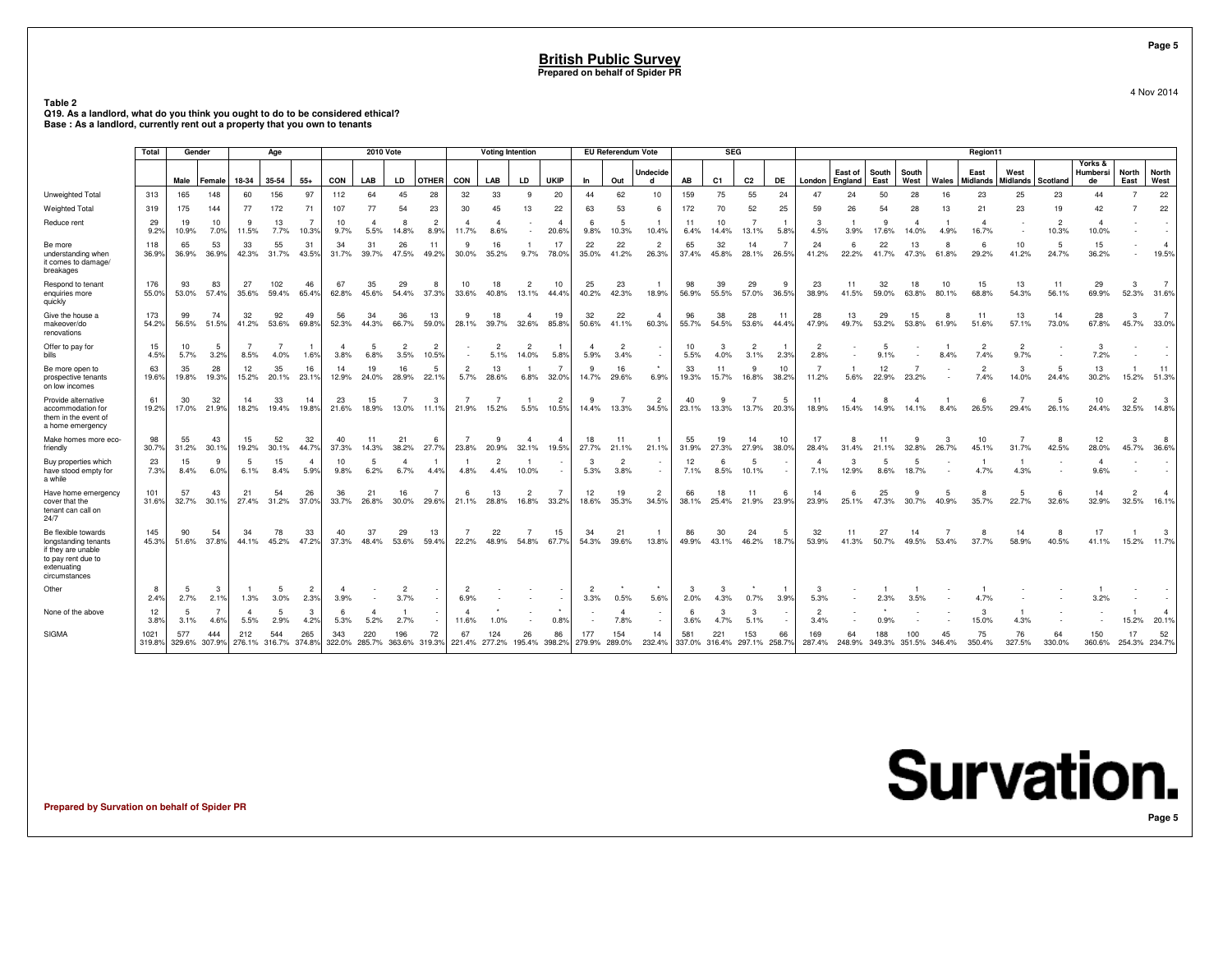**Table 3 Q20. In your time as a landlord, which of the following bad tenant traits have you experienced?Base : As a landlord, rent out a property that you own to tenants in pase or currently**

|                                                     | Total                | Gender               |              |             | Age          |             |                                                                                     | <b>2010 Vote</b> |             |              |             | <b>Voting Intention</b> |             |                        |                      | <b>EU Referendum Vote</b> |                         |                                    | <b>SEG</b>     |             |             |               |                                    |               |               |       | Region11         |                             |              |                                  |                      |                              |
|-----------------------------------------------------|----------------------|----------------------|--------------|-------------|--------------|-------------|-------------------------------------------------------------------------------------|------------------|-------------|--------------|-------------|-------------------------|-------------|------------------------|----------------------|---------------------------|-------------------------|------------------------------------|----------------|-------------|-------------|---------------|------------------------------------|---------------|---------------|-------|------------------|-----------------------------|--------------|----------------------------------|----------------------|------------------------------|
|                                                     |                      | Male                 | Female       | 18-34       | 35-54        | $55+$       | CON                                                                                 | LAB              | LD          | <b>OTHER</b> | CON         | LAB                     | LD          | <b>UKIP</b>            | In                   | Out                       | Undecide<br>d           | AB                                 | C <sub>1</sub> | C2          | DE.         | London        | East of<br>England                 | South<br>East | South<br>West | Wales | East<br>Midlands | West<br>Midlands   Scotland |              | Yorks &<br><b>Humbersi</b><br>de | <b>North</b><br>East | <b>North</b><br>West         |
| Unweighted Total                                    | 518                  | 265                  | 253          | 112         | 239          | 167         | 161                                                                                 | 104              | 78          | 54           | 57          | 55                      | 17          | 44                     | 76                   | 113                       | 29                      | 224                                | 119            | 117         | 58          |               | 38                                 | 85            | $\mathbf{A}$  | 25    | 39               | 44                          | 37           | 58                               | 15                   | 47                           |
| <b>Weighted Total</b>                               | 532                  | 287                  | 244          | 145         | 263          | 124         | 162                                                                                 | 121              | 91          | 49           | 65          |                         | 20          | 48                     | 100                  | 109                       | 27                      | 248                                | 115            | 113         | 55          |               | 43                                 | 83            |               | 22    | 38               | 46                          |              | 53                               |                      | 50                           |
| Paid rent late                                      | 199<br>37.5%         | 114<br>39.7%         | 85<br>34.9%  | 50<br>34.1% | 106<br>40.5% | 43<br>35.1  | 61<br>37.5%                                                                         | 53<br>43.4%      | 29<br>31.5% | 13<br>27.0%  | 27<br>42.4% | 18<br>26.1%             | 38.3%       | 18<br>38.4%            | 45<br>45.1%          | 33<br>30.6%               | 5<br>19.4%              | 100<br>40.3%                       | 41<br>35.7%    | 40<br>35.6% | 18<br>32.7% | 41<br>39.4%   | 16<br>36.8%                        | 33<br>40.1%   | 14<br>33.4%   | 27.3% | 17<br>44.8%      | 17<br>36.7%                 | 18<br>56.0%  | 22<br>40.9%                      | 44.8%                | 8<br>15.7%                   |
| Made excuses for not<br>paying rent                 | 117<br>22.0%         | 73<br>25.3%          | 44<br>18.19  | 18<br>12.1% | 64<br>24.5%  | 35<br>28.49 | 39<br>23.9%                                                                         | 26<br>21.7%      | 21<br>23.4% | -5<br>10.3%  | 11<br>16.9% | 19<br>26.5%             | 31.5%       | 15<br>30.4%            | 25<br>25.2%          | 24<br>21.9%               | $\overline{4}$<br>15.4% | 60<br>24.1%                        | 18<br>15.5%    | 22<br>19.3% | 18<br>31.8% | 20<br>19.3%   | 10<br>23.8%                        | 21.0%         | 20.5%         | 19.7% | 13<br>33.6%      | 11<br>24.6%                 | 23.8%        | 11<br>21.0%                      | 44.3%                | $\overline{7}$<br>14.6%      |
| Avoided paying rent<br>at all                       | 142<br>26.7%         | 88<br>30.7%          | 54<br>22.0%  | 32<br>22.1% | 79<br>30.0%  | 31<br>25.3% | 44<br>27.1%                                                                         | 34<br>27.9%      | 25<br>27.1% | 17.9%        | 25.7%       | 13<br>18.1%             | 4.6%        | 20<br>40.8%            | 22<br>22.3%          | 25<br>23.3%               | 5<br>17.3%              | 67<br>27.1%                        | 36<br>1%       | 26<br>22.6% | 13<br>24.3% | 29<br>28.0%   | 21.7%                              | 21.9%         | 13<br>31.2%   | 24.9% | 10<br>26.2%      | 16<br>35.8%                 | q<br>29.7%   | 18<br>34.6%                      | 25.2%                | 8<br>16.6%                   |
| Damaged contents in<br>the property                 | 168<br>31.6%         | 95<br>33.1%          | 73<br>29.8%  | 35<br>24.2% | 88<br>33.5%  | 45<br>36.2% | 45<br>27.6%                                                                         | 43<br>35.7%      | 33<br>35.7% | 10<br>20.2%  | 11<br>17.7% | 22<br>31.0%             | 19.4%       | 27<br>56.1%            | 32<br>31.8%          | 36<br>33.3%               | 3<br>12.4%              | 73<br>29.3%                        | 46<br>40.0%    | 36<br>31.4% | 14<br>24.6% | 35<br>33.4%   | 10<br>22.8%                        | 25<br>30.3%   | 12<br>29.6%   | 25.9% | 11<br>30.1%      | 18<br>39.1%                 | 12<br>39.4%  | 16<br>30.6%                      | 6<br>37.8%           | 16<br>31.4%                  |
| Damaged the property<br>itself                      | 152<br>28.6%         | 86<br>29.9%          | 66<br>27.1%  | 26<br>17.8% | 88<br>33.5%  | 38<br>30.9% | 45<br>27.5%                                                                         | 40<br>33.3%      | 25<br>27.0% | 10<br>20.9%  | 13<br>20.4% | 25<br>36.1%             | 3<br>16.3%  | 13<br>27.2%            | 26<br>26.3%          | 29<br>26.2%               | -7<br>27.7%             | 74<br>30.0%                        | 31<br>26.8%    | 34<br>30.2% | 13<br>23.1% | 28<br>27.4%   | 10<br>23.8%                        | 22<br>26.0%   | 13<br>29.9%   | 15.0% | 13<br>33.8%      | 18<br>38.3%                 | 11<br>34.7%  | 14<br>27.0%                      | $.0\%$               | 13<br>26.9%                  |
| Vacated the property<br>with little or no<br>notice | 104<br>19.6%         | 62<br>21.6%          | 42<br>17.3%  | 15<br>10.1% | 59<br>22.5%  | 31<br>24.79 | 35<br>21.4%                                                                         | 14<br>11.5%      | 29<br>31.3% | -6<br>12.3%  | 10<br>16.0% | 11<br>15.7%             | 33.1%       | 9<br>18.9%             | 17<br>17.3%          | 18<br>17.0%               | 5<br>18.6%              | 53<br>21.4%                        | 19<br>16.8%    | 23<br>20.7% | 15.2%       | 8<br>7.5%     | 10.7%                              | 18<br>21.9%   | 10<br>24.9%   | 13.8% | 14<br>37.7%      | 9<br>20.6%                  | 23.5%        | -8<br>15.6%                      | 28.8%                | 12<br>24.1%                  |
| Upset the neighbours                                | 107<br>20.1%         | 60<br>21.0%          | 46<br>19.0%  | 24<br>16.8% | 56<br>21.3%  | 26<br>21.1  | 31<br>19.0%                                                                         | 30<br>25.1%      | 16<br>17.1% | 13.8%        | 14<br>22.3% | 13<br>18.8%             | 3<br>15.6%  | 6<br>12.8%             | 21<br>20.8%          | 21<br>19.3%               | 5<br>16.9%              | 59<br>23.7%                        | 18<br>15.2%    | 21<br>18.8% | 16.3%       | 20<br>19.1%   | 21.0%                              | 13<br>16.0%   | 10<br>24.3%   | 13.8% | 9<br>24.9%       | 17<br>37.2%                 | 10<br>32.4%  | 13.2%                            | 2<br>15.0%           | 6<br>11.0%                   |
| Illegally sublet a<br>room/the entire<br>property   | 44<br>8.3%           | 26<br>9.0%           | 19<br>7.6%   | 12<br>8.5%  | 25<br>9.4%   | 5.9%        | 12<br>7.3%                                                                          | 21<br>17.3%      | 1.4%        | 3<br>5.6%    | 4.5%        | 9.6%                    | 4.6%        | $\overline{4}$<br>8.6% | 5.3%                 | 10<br>8.8%                | $\star$<br>1.6%         | 21<br>8.7%                         | 11<br>9.5%     | 5.6%        | -6<br>10.1% | 15<br>14.8%   | 10.1%                              | 7.0%          | 12.6%         | 9.2%  | 3<br>8.0%        | $\Delta$<br>7.9%            | 2.4%         | $\Delta$<br>7.4%                 |                      | $\ddot{\phantom{1}}$<br>0.4% |
| Refused to move out                                 | 64<br>$12.1^{\circ}$ | 38<br>13.2%          | 26<br>10.7%  | 12<br>8.5%  | 33<br>12.6%  | 19<br>15.2% | 19<br>11.5%                                                                         | 14<br>11.9%      | 10<br>11.1% | 2.0%         | 12.2%       | 9.1%                    |             | 3<br>5.5%              | 7.2%                 | <b>q</b><br>8.3%          | $\overline{4}$<br>14.0% | 33<br>13.4%                        | 6.1%           | 13<br>11.7% | 11<br>19.4% | 10<br>9.5%    | 10.4%                              | 12<br>14.0%   |               | 18.5% | 19.0%            | 9<br>20.6%                  | 12.8%        | $\overline{2}$<br>3.6%           | 3.0%                 | 5<br>10.4%                   |
| Used the property<br>for criminal<br>purposes       | 39<br>7.4%           | 18<br>6.2%           | 21<br>8.8%   | 3.2%        | 30<br>11.4%  | -5<br>3.7%  | 4.5%                                                                                | 16<br>13.4%      | 8.1%        | 2.0%         | 6.3%        | 10<br>14.6%             | 9.5%        | $\overline{c}$<br>3.5% | 9.4%                 | 10 <sup>1</sup><br>9.3%   | $\star$<br>1.6%         | 15<br>6.0%                         | 7.7%           | 6.1%        | 15.4%       | 5.6%          | 9.1%                               | 5.6%          | 7.1%          | 9.2%  | 2.7%             | $\overline{4}$<br>9.3%      | 3<br>9.6%    | 2.3%                             | 6.6%                 | 8<br>15.2%                   |
| Lied about<br>references                            | 72<br>13.6%          | 41<br>14.2%          | -31<br>12.8% | 14<br>9.5%  | 38<br>14.5%  | 20<br>16.5% | 19<br>11.7%                                                                         | 24<br>20.1%      | q<br>10.2%  | 13.8%        | 4.5%        | 15<br>20.9%             | 11<br>56.3% | 5<br>10.9%             | 13<br>12.9%          | 22<br>20.6%               | 3.5%                    | 34<br>13.8%                        | 15<br>12.8%    | 5.7%        | 17<br>30.0% | 17<br>16.6%   | 11.1%                              | 10.3%         | 9.3%          |       | 9<br>24.7%       | 6<br>13.4%                  | -5<br>15.6%  | 3<br>6.4%                        | 2<br>12.7%           | 11<br>22.4%                  |
| Refused you access<br>to the property               | 41<br>7.8%           | 22<br>7.8%           | 19<br>7.8%   | 13<br>8.7%  | 23<br>8.7%   | 6<br>4.8%   | 4.6%                                                                                | 15<br>12.4%      | 8.9%        | 2<br>4.1%    | 10.1%       | 9<br>12.9%              |             | $\overline{2}$<br>4.7% | 8.1%                 | 7.7%                      | $\overline{4}$<br>14.4% | 21<br>8.5%                         | 5.6%           | 7.1%        | 10.6%       | 15<br>14.8%   | 2<br>3.8%                          |               | 2.4%          |       | 10.1%            | 16.3%                       | 3<br>9.6%    | 1.9%                             |                      | 3<br>5.2%                    |
| None of the above                                   | 161<br>30.2%         | 85<br>29.5%          | 76<br>31.19  | 34<br>23.4% | 75<br>28.6%  | 51<br>41.6% | 65<br>39.9%                                                                         | 22<br>18.1%      | 31<br>34.0% | 16<br>33.2%  | 22<br>33.3% | 25.4%                   | 3.6%        | 15<br>30.6%            | 25<br>25.4%          | 31<br>28.0%               | 9<br>32.7%              | 80<br>32.2%                        | 35<br>30.4%    | 37<br>32.6% | 16.2%       | 22<br>21.1%   | 20<br>46.2%                        | 26<br>30.7%   | 15<br>35.4%   | 43.4% | 12<br>30.9%      | 15.6%                       | 8<br>25.0%   | 14<br>27.5%                      | 35.5%                | 22<br>43.3%                  |
| SIGMA                                               | 1411<br>265.4%       | 808<br>281.1% 247.0% | 603          | 289         | 764          | 358         | 426<br>198.9% 290.9% 289.4% 263.7% 291.6% 266.8% 183.3% 232.3% 264.7% 232.8% 288.3% | 354              | 243         | 90           | 151         | 186                     | 46          | 138                    | 256<br>257.2% 254.3% | 277                       | 52<br>195.3%            | 690<br>278.5% 253.0% 247.3% 269.5% | 291            | 280         | 149         | 266<br>256.7% | 108<br>251.2% 249.4% 275.1% 225.4% | 207           | 116           | 49    | 122<br>326.3%    | 144<br>315.5%               | 99<br>314.3% | 122<br>232.0% 290.6% 237.4%      |                      | 118                          |

**Prepared by Survation on behalf of Spider PR**

**Survation. Page 6**

**Page 6**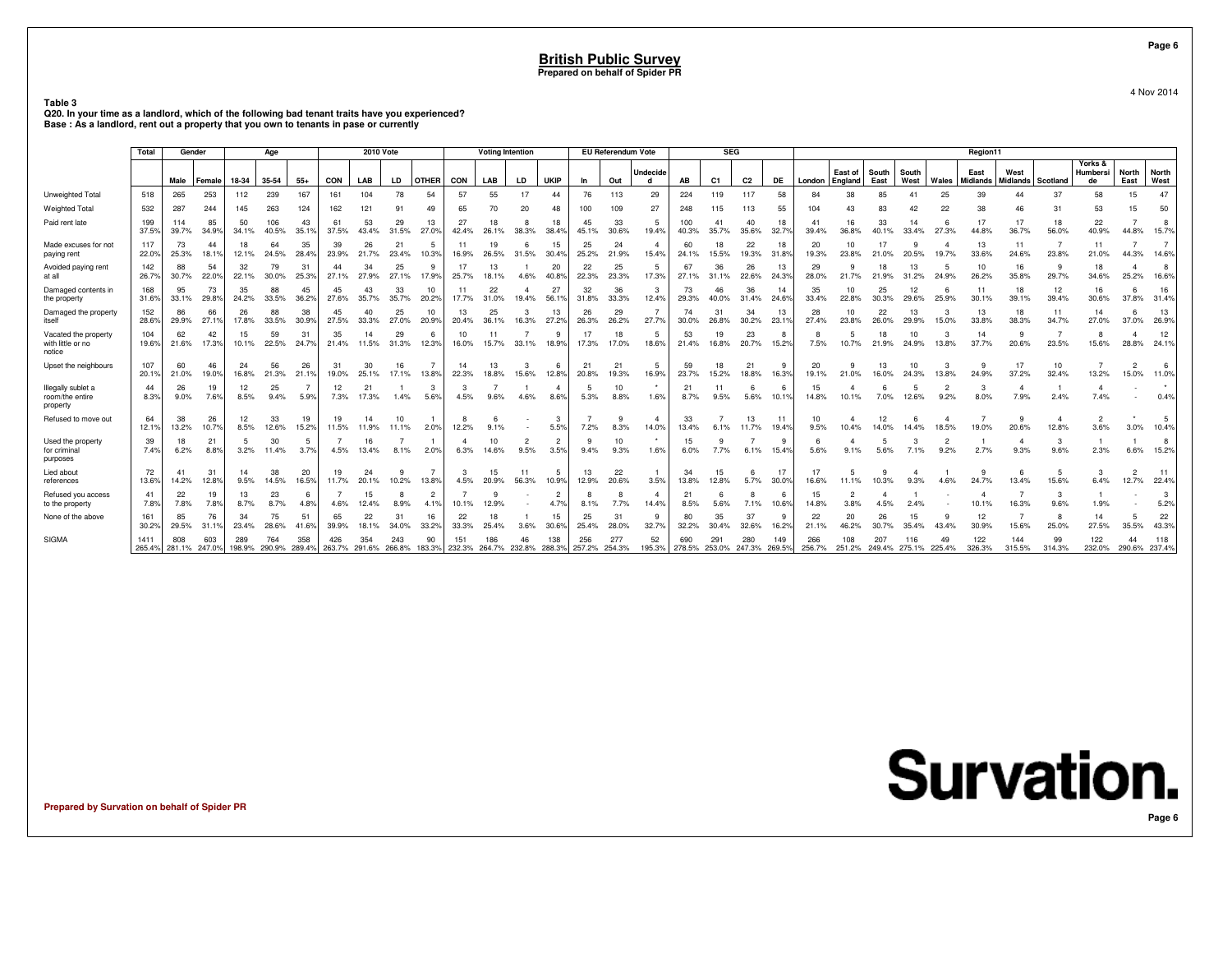#### **Table 4 Q21. In your time as a landlord, how did you come to own the rental property?Base : As a landlord, rent out a property that you own to tenants in pase or currently**

|                                                                         | Total<br>Gender |               |               |             | Age          |               |             | <b>2010 Vote</b> |             |              |             | <b>Voting Intention</b> |       |             |             | <b>EU Referendum Vote</b> |                    |              | <b>SEG</b>     |                |             |             |                    |               |               |       | Region11         |                               |             |                           |                     |               |
|-------------------------------------------------------------------------|-----------------|---------------|---------------|-------------|--------------|---------------|-------------|------------------|-------------|--------------|-------------|-------------------------|-------|-------------|-------------|---------------------------|--------------------|--------------|----------------|----------------|-------------|-------------|--------------------|---------------|---------------|-------|------------------|-------------------------------|-------------|---------------------------|---------------------|---------------|
|                                                                         |                 | Male          | Female        | 18-34       | 35-54        | $55+$         | <b>CON</b>  | LAB              | LD          | <b>OTHER</b> | CON         | LAB                     | LD    | <b>UKIP</b> |             | Out                       | Undecide           | AB           | C <sub>1</sub> | C <sub>2</sub> | DE          | London      | East of<br>England | South<br>East | South<br>West | Wales | East<br>Midlands | West<br>  Midlands   Scotland |             | Yorks &<br>Humbersi<br>de | North<br>East       | North<br>West |
| Unweighted Total                                                        | 518             | 265           | 253           | 112         | 239          | 167           | 161         |                  |             |              |             | 55                      |       | 44          |             |                           | 29                 | 224          | 119            | 117            | 58          | 84          | 38                 | 85            |               | 25    | 39               |                               |             | 58                        | 15                  |               |
| Weighted Total                                                          | 532             | 287           | 244           | 145         | 263          | 124           | 162         |                  | 91          | 49           | 65          | 70                      | 20    | 48          | 100         | 109                       | 27                 | 248          | 115            | 113            | 55          |             | 43                 | 83            |               | 22    | 38               | 46                            | 31          | 53                        | 15                  |               |
| I inherited/was<br>gifted the home                                      | 75<br>14.2%     | 38<br>13.4%   | 27            | 25.7%       | 25           | .5%           | 10.6%       | 33<br>27.3%      | 13.5%       |              | 22.7%       |                         |       |             | 29<br>29.1% | 10.5%                     | 3.7%               | 13.1%        |                | 12<br>10.6%    | 18.6        | 22          |                    |               |               |       |                  | 11<br>24.8%                   | 1.9%        | 16.1%                     | 13.2%               | 6.5%          |
| It was the home I<br>previously lived in<br>and I now live<br>elsewhere | 239<br>44.9%    | 136<br>47.3%  | 103<br>42.0%  | 64<br>43.9% | 133<br>50.6% | 42<br>33.8%   | 67<br>41.5% | 60<br>49.6%      | 45<br>49.2% | 26<br>52.2%  | 47.2%       | 29<br>41.9%             | 50.6% | 22<br>46.8% | 51.3%       | 43.2%                     | 14<br>51.1%        | 115<br>46.5% | 56<br>48.4%    | 41.5%          | 20<br>37.0% | 56<br>53.6% | 21<br>17.9%        | 35            | 20<br>47.5%   | 29.5% | 12<br>32.0%      | 14<br>31.5%                   | 18<br>58.3% | 19<br>36.4%               | 29.4%               | 29<br>57.8%   |
| I purchased the home<br>with the intention<br>of renting it out         | 225<br>42.3%    | 123<br>42.8%  | 102<br>41.8%  | 33.4%       | 119<br>45.3% | 46.4%         | 78<br>48.1% | 38.1%            | 29<br>32.2% | 20<br>40.6%  | 24<br>37.0% | 29<br>41.8%             | 36.8% | 39.9%       | 35.0%       | 40.8%                     | 10<br>37.2%        | 106<br>42.8% | 46<br>39.6%    | 43.5%          | 24<br>43.3° | 39.1%       | 45.0%              |               | 32.4%         | 51.8% | 20<br>52.3%      | 21<br>46.2%                   | 12<br>37.4% | 26<br>49.2%               | 55.4%               | 32.8%         |
| Other                                                                   | 5.7%            | 15<br>5.3%    | 15<br>6.2%    | 7.9%        | 2.1%         | 13<br>10.8%   | 4.1%        | 2.0%             | 12<br>12.7% | 4.1%         | 3.8%        | 6.8%                    | 11.1% | 9.9%        | 5.3%        | 9.1%                      | $\epsilon$<br>8.0% | 15<br>6.0%   | 4.7%           | 6.6%           | 4.6%        | 5.0%        | .9%                |               |               | 12.4% | 0.6%             | 4.0%                          | 2.4%        | 5.7%                      | 2.1%                | 6.7%          |
| <b>SIGMA</b>                                                            | 569<br>107.0°   | 312<br>108.7% | 257<br>105.1° |             | 283          | 125<br>101.4% |             |                  |             | 50           |             |                         | 22    |             | 120.7%      |                           | 27                 | 268          | 128            | 116<br>02.3%   | 57          | 119.3%      |                    |               |               | 22    | 08.0%            | 49<br>06.5%                   | 100.0%      | 57<br>107.4%              | 15<br>100.0% 103.7% |               |

**Prepared by Survation on behalf of Spider PR**



**Page 7**

**Page 7**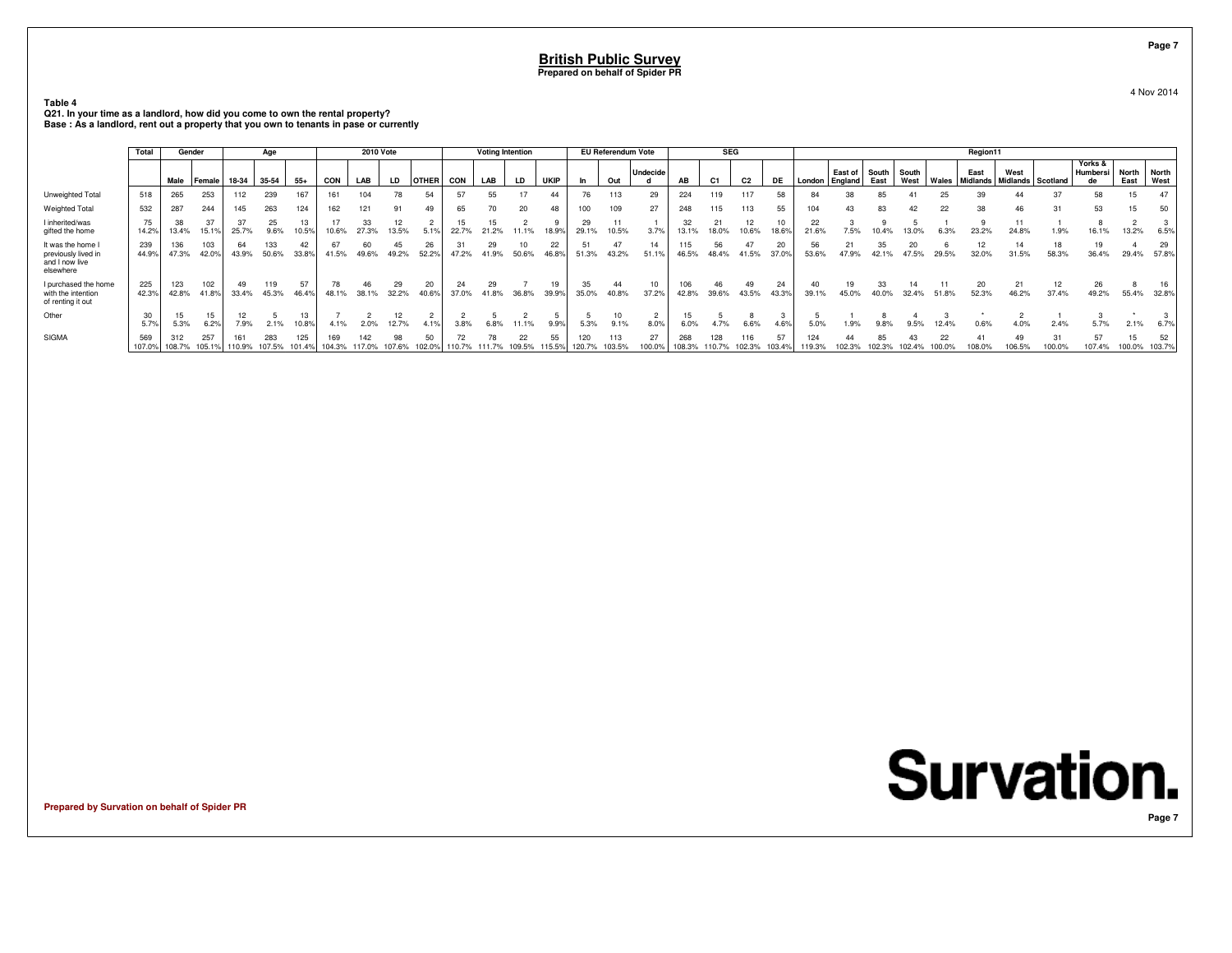#### **Table 5 Q22. As a tenant, how would you rate your current landlord?Base : All Answering**

|                      | Total         | Gender        |                     |               | Age         |               |            | <b>2010 Vote</b> |           |              |            | <b>Voting Intention</b> |       |                    |                           | <b>EU Referendum Vote</b> |             |             | <b>SEG</b>  |                |               |             |                    |               |               |       | Region11             |                             |        |                           |               |                      |
|----------------------|---------------|---------------|---------------------|---------------|-------------|---------------|------------|------------------|-----------|--------------|------------|-------------------------|-------|--------------------|---------------------------|---------------------------|-------------|-------------|-------------|----------------|---------------|-------------|--------------------|---------------|---------------|-------|----------------------|-----------------------------|--------|---------------------------|---------------|----------------------|
|                      |               | Male          | Female              | 18-34         | 35-54       | $55+$         | <b>CON</b> | LAB              | LD        | <b>OTHER</b> | <b>CON</b> | LAB                     | LD    | <b>UKIP</b>        |                           | Out                       | Undecide    | AB          |             | C <sub>2</sub> | <b>DE</b>     | London      | East of<br>England | South<br>East | South<br>West | Wales | East<br>· Midlands ' | West<br>Midlands   Scotland |        | Yorks &<br>Humbersi<br>de | North<br>East | <b>North</b><br>West |
| Unweighted Total     | 533           | 218           | 315                 | 168           |             | 193           |            | 101              | 64        | 46           |            | 124                     | 22    | 90                 | 18                        | 218                       | 95          | 55          | 84          | 152            | 242           | 66          | 52                 |               |               |       |                      |                             |        | 44                        | 26            | 63                   |
| Weighted Total       | 529           | 253           | 276                 | 229           | 180         | 120           | 79         | 117              | 89        | 41           | 79         | 126                     | 36    | 71                 | 201                       | 202                       | 92          | 84          |             | 141            | 229           |             | 53                 |               |               |       | 34                   | 30                          |        | 45                        | 20            |                      |
| Excellent            | 179<br>33.99  | 103<br>40.6%  | 77<br>27.89         | 35.2%         | 59<br>33.0% | 40<br>32 Q    | 26         | 42<br>36.        | 26<br>29. | 22<br>52.99  | 24.7%      | 45<br>35.9%             |       | 30<br>42.0         |                           | 58<br>28.5%               | 27<br>29.0% | 33<br>39.9% | 23<br>30.7% | 43<br>30.5%    | 80<br>34.99   | 26<br>33.2% |                    | 24            | 20            |       | 22.5%                | 56.7%                       | 42.0%  | 19.0%                     | 60.3%         | 23<br>36.0%          |
| Good                 | 228<br>43.0   | 87<br>34.3%   | 141<br>51.0%        | 36.5%         | 83          | 61<br>50.8%   | 33         |                  |           | 14<br>33.2%  | 52.1%      | 42.9%                   | 14.5% | 27<br>37.          | 38.0%                     | 95<br>46.9%               | 43<br>46.3% | 31<br>37.1% | 53.8%       | 64<br>45.2%    | 92<br>40.2%   | 28<br>35.6% | 26                 |               |               |       |                      | 30.2%                       | 43.9%  | 28<br>62.7%               | 29.8%         | 25<br>39.1%          |
| Neither good nor bad | 75<br>14.29   | 19.8%         | 25<br>$Q_1$ 1 $Q_2$ | 39<br>17.2%   | 25          |               |            | 6.8%             |           | 11.8%        | 16.69      | 8.3%                    | 30.6% | 12.2%              | 11.2%                     | 28<br>14.0%               | 19<br>20.7% | 16.3%       | 13.4%       | 23<br>16.1%    | 29<br>12.6%   | 24.5%       |                    |               |               |       | 2.8%                 | 6.3%                        | 6.8%   | 2.9%                      | 9.9%          | 14<br>21.7%          |
| Poor                 | 42<br>7.9%    | 5.4%          | 28<br>10.3%         | 20<br>8.9%    | 7.0%        | 7.3%          | 5.4%       | 3.3%             | 8.5%      | 2.1%         | 6.5%       | 1.4%                    | 8.9%  | 8.1%               | 7.2%                      | 10.4%                     | 2.8%        | 6.7%        | 2.1%        | 7.4%           | 24<br>10.6%   | 6.7%        |                    | 2%            |               |       | 3.5%                 | 6.8%                        | 7.3%   | 12.5%                     |               | 3.2%                 |
| Shocking             | 1.0%          |               | 1.8%                | 2.2%          |             |               |            |                  | 3.5%      |              |            | 1.5%                    |       |                    | 0.4%                      | 0.3%                      | 1.2%        |             |             | 0.8%           | 1.7%          |             |                    | .2%           |               |       | 1.9%                 |                             |        | 2.9%                      |               |                      |
| <b>SIGMA</b>         | 529<br>100.0% | 253<br>100.0% | 276<br>100.0%       | 229<br>100.0% | 100.0%      | 120<br>100.0° | 100.0%     | 100.0%           | 8S        | 41           |            | 126<br>$00.0\%$         |       | 100.0 <sub>1</sub> | 20 <sup>°</sup><br>100.0% | 202<br>100.0%             | 92          | 84          |             | 00.0%          | 229<br>100.0% | 100.0%      |                    |               |               |       | 100.0%               | 30<br>00.0%                 | 100.0% | 45<br>100.0%              | 100.0% 100.0% |                      |

**Prepared by Survation on behalf of Spider PR**

4 Nov 2014

**Page 8**

# **Survation.**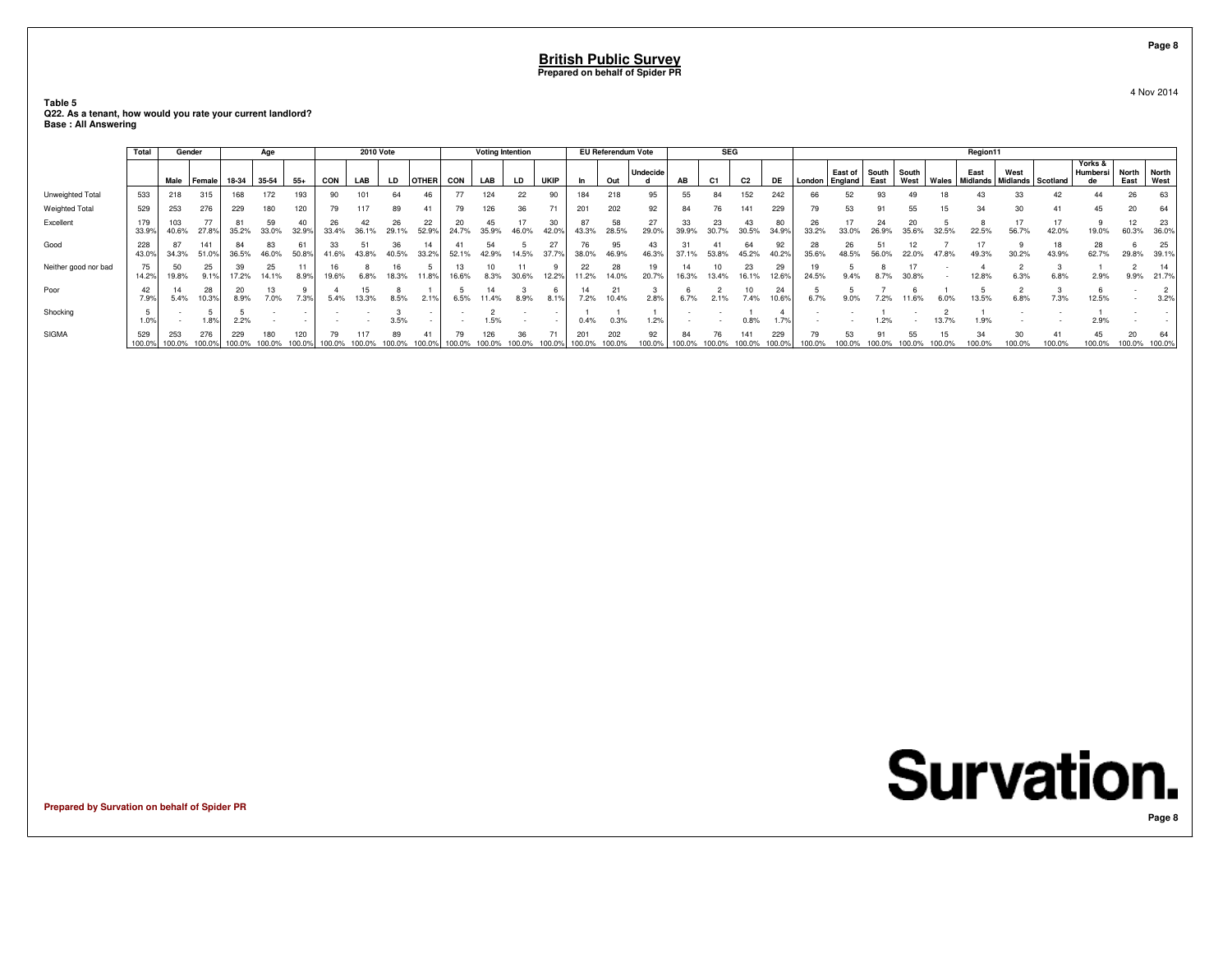**Table 6 Q23. As a tenant, do you think your landlord should do more to help you?Base : All Answering**

|                       | Total         | Gender        |               |               | Age           |               |            | <b>2010 Vote</b> |              |             |             | <b>Voting Intention</b> |              |                |               | EU Referendum Vote |              |              | <b>SEG</b>     |                |               |        |                             |               |                 |        | Region11 |                                          |        |                           |                     |               |
|-----------------------|---------------|---------------|---------------|---------------|---------------|---------------|------------|------------------|--------------|-------------|-------------|-------------------------|--------------|----------------|---------------|--------------------|--------------|--------------|----------------|----------------|---------------|--------|-----------------------------|---------------|-----------------|--------|----------|------------------------------------------|--------|---------------------------|---------------------|---------------|
|                       |               | Male Female   |               | 18-34         | 35-54         | $55+$         | <b>CON</b> | LAB              | LD           | OTHER I     | CON         | LAB                     | LD           | <b>UKIP</b>    | In            | Out                | Undecide     | AB           | C <sub>1</sub> | C <sub>2</sub> | DE            |        | East of<br>London   England | South<br>East | l South<br>West | Wales  | East     | West<br>Midlands   Midlands   Scotland ' |        | Yorks &<br>Humbersi<br>de | North<br>East       | North<br>West |
| Unweighted Total      | 533           | 218           | 315           | 168           | 172           | 193           |            |                  |              |             |             | 124                     | 22           | 90             | 184           | 218                | 95           | 55           | 84             | 152            | 242           |        |                             |               |                 |        |          | 33                                       | 42     | 44                        | 26                  | 63            |
| <b>Weighted Total</b> | 529           | 253           | 276           | 229           | 180           | 120           |            | 117              | 89           |             |             | 126                     | 36           | 71             | 201           | 202                | 92           | 84           | 76             | 141            | 229           |        |                             |               |                 |        |          | 30                                       |        | 45                        | 20                  |               |
| Yes                   | 294<br>55.5%  | 133<br>52.5%  | 161<br>58.2%  | 137<br>59.7%  | 106<br>58.8%  | 42.6%         | 46.5%      | 64.0%            | 49.7%        | 15<br>37.2% | 36<br>45.2% | 66.4%                   | 23<br>64.3%  | 40<br>56.7%    | 125<br>62.3%  | 104<br>51.6%       | 52.6%        | 53.1%        | 35.5%          | 88<br>62.6%    | 134<br>58.5%  | 73.0%  | 41.7%                       | 54.0%         | 73.7%           | 41.7%  | 71.4%    | 46.7%                                    | 31.6%  | 24<br>53.2%               | 27.8%               | 54.0%         |
| No                    | 236<br>44.5%  | 120<br>47.5%  | 115<br>41.8%  | 92<br>40.3%   | 41.2%         | 57.4%         | 53.5%      |                  | 50.3%        | 62.8%       | 54.8%       | 33.6%                   | 35.7%        | $43.3^{\circ}$ | 37.7%         | 98<br>48.4%        | 47.4%        |              | 64.5%          | 53<br>37.4%    | 95<br>41.5%   | 27.0%  | 58.3%                       |               | 26.3%           | 58.3%  | 28.6%    | 53.3%                                    | 68.4%  | 21<br>46.8%               | 14<br>72.2%         | 29<br>46.0%   |
| <b>SIGMA</b>          | 529<br>100.0% | 253<br>100.0% | 276<br>100.0% | 229<br>100.0% | 180<br>100.0% | 120<br>100.0% | 100.0%     | 100.0%           | 89<br>100.0% | 100.0%      | 100.0%      | 126<br>100.0%           | 36<br>100.0% | 71<br>100.0%   | 201<br>100.0% | 202<br>100.0%      | 92<br>100.0% | 84<br>100.0% | 100.0%         | 141<br>100.0%  | 229<br>100.0% | 100.0% | 100.0%                      | 100.0%        | 100.0%          | 100.0% | 00.0%    | 30                                       | 100.0% | 45<br>100.0%              | 20<br>100.0% 100.0% |               |

**Prepared by Survation on behalf of Spider PR**

#### 4 Nov 2014



**Page 9**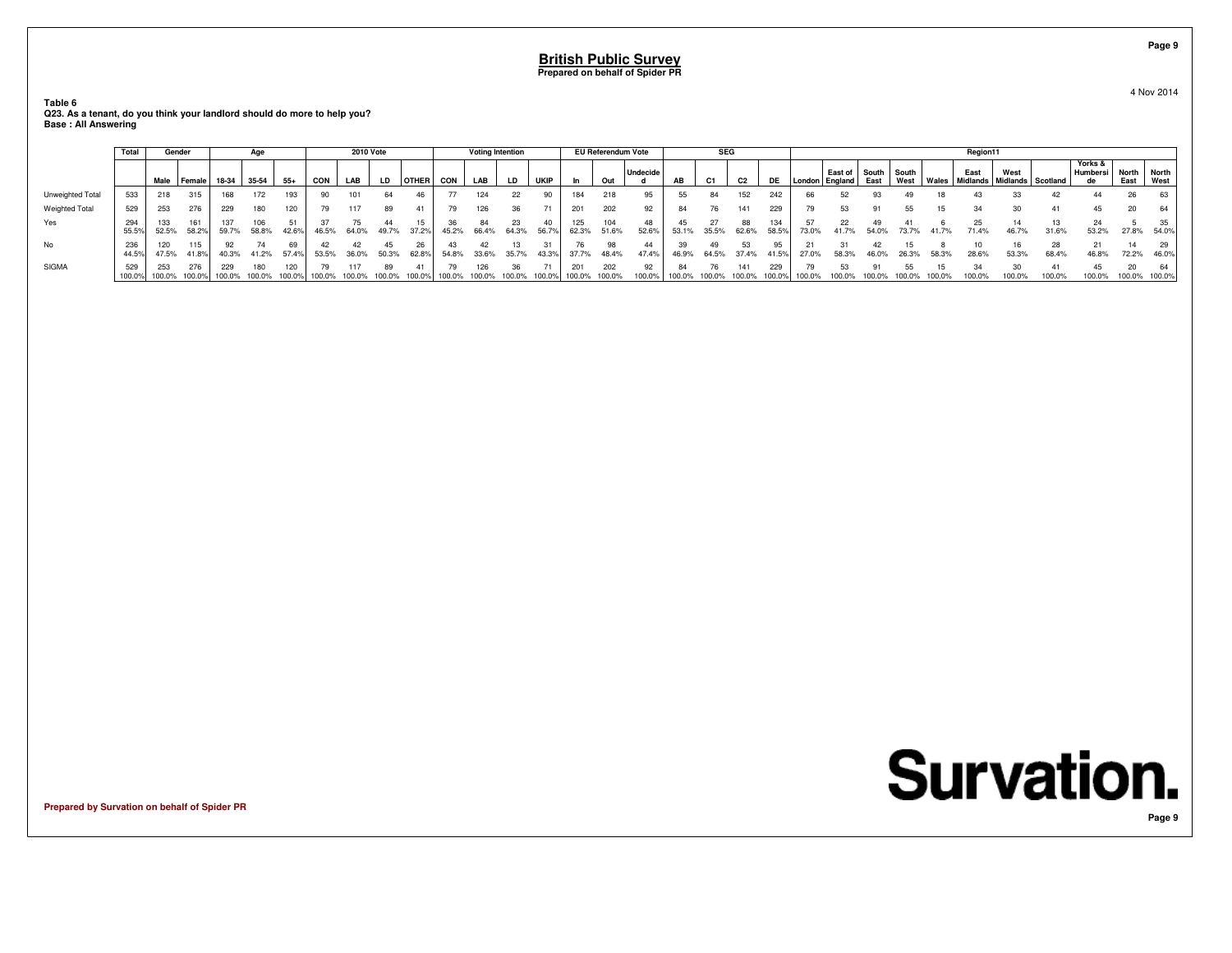**Table 7**

 **Q24. In your time as a tenant, which of the following bad landlord traits have you ever experienced?Base : All Answering**

|                                                                                                          | <b>Total</b> | Gender       |                     |              | Age               |             |                       | <b>2010 Vote</b> |             |                        |             | <b>Voting Intention</b> |                        |             |                   | <b>EU Referendum Vote</b> |                        |             | <b>SEG</b>     |                         |                  |             |                    |               |               |                        | Region11                |                           |                        |                                  |                        |                        |
|----------------------------------------------------------------------------------------------------------|--------------|--------------|---------------------|--------------|-------------------|-------------|-----------------------|------------------|-------------|------------------------|-------------|-------------------------|------------------------|-------------|-------------------|---------------------------|------------------------|-------------|----------------|-------------------------|------------------|-------------|--------------------|---------------|---------------|------------------------|-------------------------|---------------------------|------------------------|----------------------------------|------------------------|------------------------|
|                                                                                                          |              | Male         | Female              | 18-34        | 35-54             | $55+$       | <b>CON</b>            | LAB              | LD          | <b>OTHER</b>           | <b>CON</b>  | LAB                     | LD                     | <b>UKIP</b> | ln.               | Out                       | Undecide<br>d          | AB          | C <sub>1</sub> | C <sub>2</sub>          | <b>DE</b>        | London      | East of<br>England | South<br>East | South<br>West | Wales                  | East<br><b>Midlands</b> | West<br>Midlands Scotland |                        | Yorks &<br><b>Humbersi</b><br>de | North<br>East          | North<br>West          |
| Unweighted Total                                                                                         | 1031         | 429          | 602                 | 248          | 318               | 465         | 211                   | 201              | 152         | 101                    | 176         | 244                     | 47                     | 178         | 360               | 437                       | 177                    | 195         | 187            | 280                     | 369              | 117         | 98                 | 172           | 91            | 45                     | 8                       | 66                        | 88                     | 84                               | 49                     | 125                    |
| <b>Weighted Total</b>                                                                                    | 1044         | 503          | 541                 | 371          | 379               | 294         | 191                   | 243              | 188         | 78                     | 162         | 269                     | 70                     | 155         | 407               | 390                       | 186                    | 239         | 153            | 276                     | 377              | 147         | 99                 | 158           | 88            | 35                     | 83                      | 69                        | 91                     | 78                               | 50                     | 138                    |
| Overcharged rent or<br>too regularly<br>increased rent                                                   | 92<br>8.8%   | 44<br>8.7%   | 49<br>$9.0^{\circ}$ | 37<br>9.8%   | 46<br>12.0%       | 10<br>3.5%  | 15<br>7.9%            | 32<br>13.2%      | 16<br>8.4%  | 6<br>8.2%              | 18<br>10.8% | 25<br>9.2%              | 11<br>15.4%            | 23<br>14.5% | 49<br>12.1%       | 28<br>7.2%                | 11<br>5.7%             | 23<br>9.6%  | 18<br>11.5%    | 21<br>7.5%              | 31<br>8.2%       | 18<br>12.5% | 11<br>11.1%        | 16<br>10.0%   | 14<br>15.7%   | 3<br>8.4%              | 6<br>7.7%               | 1.9%                      | 7.3%                   | $\overline{c}$<br>3.2%           | 15.5%                  | 5<br>3.9%              |
| Didn't put the<br>deposit in the<br><b>Deposit Protection</b><br>scheme                                  | 106<br>10.1% | 57<br>11.3%  | 49<br>9.1%          | 56<br>15.1%  | 38<br>10.0%       | 12<br>4.1%  | 24<br>12.6%           | 12<br>4.8%       | 17<br>9.0%  | 6<br>7.2%              | 14<br>8.5%  | 28<br>10.6%             | 13<br>18.1%            | 13<br>8.5%  | 69<br>17.0%       | 20<br>5.2%                | 14<br>7.6%             | 34<br>14.4% | 25<br>16.1%    | 8<br>2.8%               | 39<br>10.4%      | 15<br>10.2% | 8<br>7.8%          | 19<br>12.1%   | 7.5%          | 3<br>8.2%              | 8.1%                    | 11<br>16.1%               | 6<br>6.2%              | 5<br>6.3%                        | 9<br>18.2%             | 14<br>10.4%            |
| Nosey (e g came<br>into the house<br>uninvited)                                                          | 126<br>12.0% | 53<br>10.5%  | 73<br>13.5%         | 69<br>18.6%  | 49<br>12.9%       | 8<br>2.7%   | 17<br>9.0%            | 31<br>12.6%      | 26<br>13.7% | 9<br>11.9%             | 4.6%        | 33<br>12.3%             | 13<br>18.1%            | 11<br>6.9%  | 67<br>16.6%       | 36<br>9.1%                | 16<br>8.5%             | 32<br>13.5% | 32<br>20.9%    | 18<br>6.4%              | 44<br>11.7%      | 26<br>17.6% | 6.8%               | 11<br>7.1%    | 9<br>10.7%    | $\overline{c}$<br>7.1% | 8.1%                    | 17<br>25.2%               | 15<br>16.9%            | 8<br>9.7%                        | 10<br>19.6%            | 11<br>8.1%             |
| Refused to fix<br>broken items                                                                           | 176<br>16.8% | 72<br>14.3%  | 104<br>19.2%        | 88<br>23.7%  | 68<br>18.0%       | 20<br>6.7%  | 16<br>8.6%            | 38<br>15.6%      | 29<br>15.2% | 19<br>23.7%            | 28<br>17.2% | 41<br>15.4%             | 9<br>12.8%             | 27<br>17.3% | 83<br>20.5%       | 51<br>13.1%               | 27<br>14.3%            | 38<br>15.9% | 20<br>13.4%    | 42<br>15.3%             | 75<br>20.0%      | 25<br>17.2% | 20<br>20.4%        | -31<br>19.5%  | 19<br>21.7%   | 10<br>28.9%            | 11<br>13.0%             | 6<br>8.4%                 | 20<br>22.5%            | 10<br>13.2%                      | 5<br>10.6%             | 15<br>10.9%            |
| Tried to make you<br>pay for items that<br>were already damaged<br>or broken when you<br>moved in        | 108<br>10.4% | 40<br>8.0%   | 68<br>12.6%         | 64<br>17.3%  | 35<br>9.2%        | q<br>3.1%   | 22<br>11.7%           | 18<br>7.4%       | 16<br>8.2%  | 5<br>6.1%              | 14<br>8.7%  | 27<br>10.1%             | 11<br>16.4%            | 22<br>14.3% | 58<br>14.3%       | 33<br>8.5%                | 10<br>5.3%             | 24<br>9.9%  | 24<br>15.5%    | 26<br>9.5%              | 35<br>9.2%       | 15<br>10.4% | q<br>9.2%          | 20<br>12.5%   | 5<br>5.4%     | $\overline{2}$<br>4.7% | 12<br>14.0%             | 14<br>20.4%               | 6<br>6.3%              | 5.1%                             | 12<br>22.9%            | 8<br>6.1%              |
| Used low quality<br>tradesman to carry<br>out maintenance<br>work/did it<br>themselves as a<br>quick fix | 215<br>20.6% | 92<br>18.4%  | 122<br>22.6%        | 93           | 84<br>24.9% 22.0% | 39<br>13.2% | 30<br>15.7%           | 53<br>21.7%      | 40<br>21.1% | 11<br>14.3%            | 21<br>12.7% | 67<br>24.9%             | 26<br>37.8%            | 29<br>18.5% | 92<br>22.7% 22.5% | 88                        | 20<br>11.0%            | 45<br>18.9% | 27<br>17.8%    | 58<br>21.1%             | 84<br>22.3%      | 38<br>25.9% | 22<br>22.4%        | -34<br>21.5%  | 24<br>27.1%   | 3<br>9.3%              | 13<br>15.1%             | 10<br>14.0%               | 12<br>12.9%            | 15<br>19.3%                      | 11                     | 29<br>21.9% 21.1%      |
| Tried to make you<br>pay for maintenance<br>work/used suppliers<br>who charge<br>extortionate amounts    | 107<br>10.2% | 51<br>10.1%  | 56<br>10.4%         | -57<br>15.4% | 39<br>10.4%       | 10<br>3.4%  | 20<br>10.3%           | 26<br>10.6%      | 14<br>7.5%  | $\overline{2}$<br>2.3% | 16<br>10.0% | 40<br>14.8%             | $\Delta$<br>5.6%       | 12<br>7.9%  | 70<br>17.1%       | 25<br>6.5%                | $\overline{7}$<br>3.7% | 23<br>9.6%  | 20<br>13.2%    | 18<br>6.5%              | 46<br>12.2%      | 14<br>9.3%  | 14<br>13.9%        | 16<br>10.4%   | 3<br>3.1%     | 2.9%                   | 10<br>12.4%             | 16<br>22.6%               | 5<br>5.9%              | 6<br>7.5%                        | 8<br>16.6%             | 6.5%                   |
| Provided cheap/not<br>fit for purpose<br>furniture in<br>furnished properties                            | 118<br>11.3% | 35<br>6.9%   | 83<br>15.4%         | 72<br>19.4%  | 38<br>10.1%       | 2.5%        | 14<br>7.5%            | 21<br>8.5%       | 28<br>15.0% | $\overline{4}$<br>4.8% | 14<br>8.5%  | 27<br>10.0%             | 21<br>29.9%            | 6<br>4.2%   | 59<br>14.5%       | 32<br>8.3%                | 15<br>7.8%             | 35<br>14.6% | 24<br>16.0%    | 26<br>9.4%              | 33<br>8.7%       | 30<br>20.7% | 7<br>7.1%          | 9<br>5.7%     | 15<br>16.9%   | 3<br>8.9%              | 8<br>9.3%               | 14<br>20.2%               | 6<br>7.2%              | 6.4%                             | $\overline{c}$<br>3.6% | 16<br>11.4%            |
| Hard to get hold of<br>when needed                                                                       | 239<br>22.9% | 116<br>23.0% | 123<br>22.8%        | 130<br>35.1% | 78<br>20.5%       | 31<br>10.7% | 29<br>15.1%           | 54<br>22.2%      | 40<br>21.4% | 22<br>27.7%            | 22<br>13.3% | 69<br>25.7%             | 13<br>18.0%            | 39<br>25.3% | 139<br>34.2%      | 58<br>14.8%               | 29<br>15.5%            | 55<br>23.2% | 49<br>31.9%    | 48<br>17.5%             | 87<br>23.0%      | 38<br>26.2% | 23<br>23.6%        | 45<br>28.4%   | 19<br>21.7%   | 9<br>27.1%             | 19<br>22.2%             | 16<br>23.6%               | 24<br>26.5%            | 13<br>17.0%                      | 12<br>24.3%            | 15<br>11.0%            |
| Gives bad references<br>for future lettings                                                              | 16<br>1.5%   | 1.5%         | 1.5%                | 2.1%         | 2.1%              | 0.1%        | $\mathcal{P}$<br>1.1% | 3.0%             | з<br>1.5%   | $\sim$                 | 3.4%        | 1.8%                    | $\overline{2}$<br>2.7% | 1.0%        | 2.2%              | 1.4%                      | $\sim$                 | 2.4%        | 3.5%           | 0.3%                    | $\Delta$<br>1.1% | 5<br>3.4%   | 0.6%               | 3.7%          | 0.2%          |                        |                         | $\overline{2}$<br>2.5%    |                        | 0.7%                             |                        | $\overline{2}$<br>1.4% |
| <b>Broke promises</b>                                                                                    | 144<br>13.8% | 69<br>13.8%  | 74<br>13.7%         | 67<br>18.0%  | 54<br>14.2%       | 23<br>7.7%  | 12<br>6.4%            | 37<br>15.0%      | 29<br>15.6% | 20<br>26.19            | 15<br>9.1%  | 43<br>15.8%             | 9<br>13.5%             | 17<br>11.1% | 61<br>15.1%       | 48<br>12.3%               | 23<br>12.3%            | 39<br>16.2% | 21<br>13.7%    | 29<br>10.3%             | 56<br>14.7%      | 24<br>16.4% | 12<br>12.6%        | 11.3%         | 13<br>14.6%   | 5<br>14.6%             | 13<br>15.9%             | 5<br>7.9%                 | 20<br>21.6%            | 11<br>14.5%                      | 7.3%                   | 18<br>13.1%            |
| Tried you evict you<br>with less than 2<br>months' notice                                                | 54<br>5.2%   | 27<br>5.4%   | 27<br>5.0%          | 25<br>6.7%   | 26<br>6.8%        | 3<br>1.1%   | 0.7%                  | 16<br>6.7%       | 6<br>3.3%   | 1.5%                   | -5<br>2.8%  | 20<br>7.5%              | 8<br>11.0%             | 12<br>7.4%  | 25<br>6.1%        | 24<br>6.2%                | $\overline{1}$<br>0.6% | 2.8%        | 4.6%           | 2.6%                    | 33<br>8.8%       | 16<br>11.2% | 1.2%               | 18<br>11.4%   | 1.1%          | 0.9%                   | $\overline{2}$<br>1.9%  | 0.3%                      | $\overline{2}$<br>2.6% | $\mathbf{A}$<br>5.5%             |                        | -9<br>6.4%             |
| Included hidden<br>clauses in the<br>tenancy agreement                                                   | 49<br>4.7%   | 28<br>5.5%   | 21<br>3.9%          | 29<br>7.8%   | 15<br>4.1%        | 1.5%        | 1.2%                  | 12<br>5.1%       | 5<br>2.4%   | 3<br>4.2%              | 3.4%        | 14<br>5.1%              | $\overline{2}$<br>2.8% | 13<br>8.2%  | 25<br>6.2%        | 17<br>4.3%                | -5<br>2.5%             | 2.8%        | 3.5%           | 10 <sup>1</sup><br>3.5% | 27<br>7.2%       | 11<br>7.4%  | 3<br>3.0%          | 14<br>9.1%    | 1.2%          | 1.8%                   | 10.2%                   |                           | 3<br>3.3%              | 4.4%                             | 2.3%                   | 2.1%                   |

**Prepared by Survation on behalf of Spider PR**

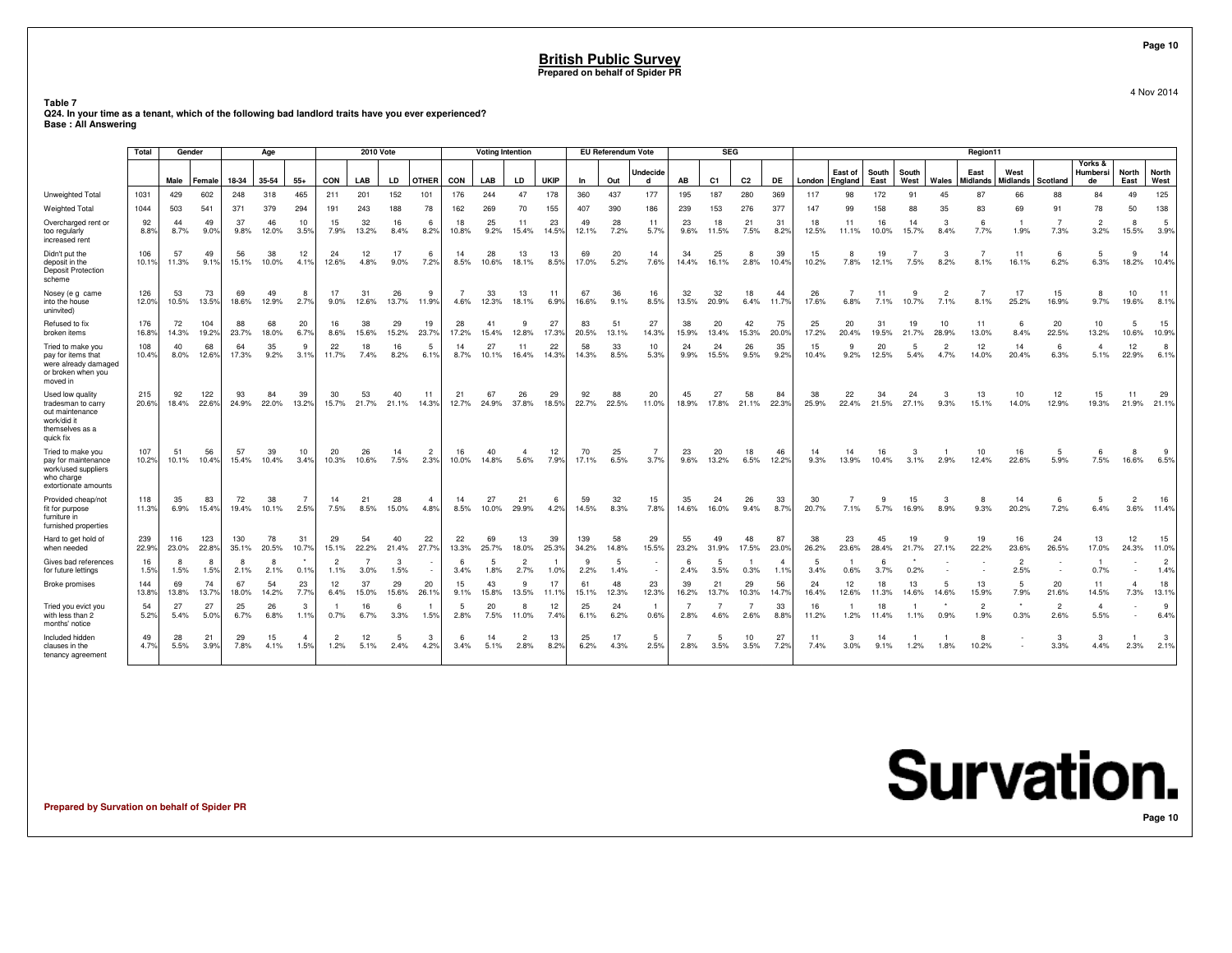**Table 7 Q24. In your time as a tenant, which of the following bad landlord traits have you ever experienced?Base : All Answering**

|                                                                         | Total        |       | Gender       |         | Age                                       |              |                             | <b>2010 Vote</b> |             |              |             | <b>Voting Intention</b> |       |             |                                           | EU Referendum Vote |               |              | <b>SEG</b>                  |                |               |               |                             |                     |        |              | Region11                                       |               |               |                           |                             |               |
|-------------------------------------------------------------------------|--------------|-------|--------------|---------|-------------------------------------------|--------------|-----------------------------|------------------|-------------|--------------|-------------|-------------------------|-------|-------------|-------------------------------------------|--------------------|---------------|--------------|-----------------------------|----------------|---------------|---------------|-----------------------------|---------------------|--------|--------------|------------------------------------------------|---------------|---------------|---------------------------|-----------------------------|---------------|
|                                                                         |              | Male  | Female       | $18-34$ | 35-54                                     | $55+$        | CON                         | LAB              | LD          | <b>OTHER</b> | <b>CON</b>  | LAB                     | LD    | <b>UKIP</b> |                                           | Out                | Undecide      | AB           | C1                          | C <sub>2</sub> |               |               | East of<br>London   England | South South<br>East | West   |              | East<br>Wales   Midlands   Midlands   Scotland | West          |               | Yorks &<br>Humbersi<br>de | North<br>East               | North<br>West |
| <b>Weighted Total</b>                                                   | 1044         | 503   | 541          | 371     | 379                                       | 294          | 191                         | 243              | 188         | 78           | 162         | 269                     | 70    | 155         | 407                                       | 390                | 186           | 239          | 153                         | 276            | 377           | 147           | 99                          | 158                 | 88     | 35           | 83                                             | 69            | 91            | 78                        | 50                          | 138           |
| Withheld important<br>information before<br>you signed the<br>paperwork | 47<br>4.5%   | 3.7%  | 29<br>5.3%   | 8.3%    | 3.4%                                      | .0%          | 3.4%                        | 9.2%             | 1.8%        | 4.6%         | 4.3%        | 16<br>6.1%              | 5.2%  | 13<br>8.7%  | 30<br>7.5%                                | 2.6%               | 2.6%          | 16<br>6.7%   | 7.0%                        | 2.5%           | 3.6%          | 10.4%         | 5.0%                        | 3.1%                | 2.5%   |              | 7.2%                                           | 2.6%          | 0.1%          | 3.2%                      | 3.7%                        | 1.5%          |
| None of the above                                                       | 494<br>47.3% | 47.6% | 254<br>47.0% | 31.8%   | 167<br>44.1%                              | 208<br>70.8% | 60.2%                       | 111<br>45.7%     | 90<br>48.0% | 35<br>44.4%  | 86<br>53.0% | 115<br>42.8%            | 30.6% | 80<br>51.6% | 150<br>36.8%                              | 208<br>53.3%       | 103<br>55.3%  | 106<br>44.6% | 66<br>43.6%                 | 139<br>50.5%   | 181<br>48.1%  | 39.1%         | 44.9%                       | 43.0%               | 44.6%  | 55.9%        | 55.0%                                          | 46.9%         | 46.9%         | 44<br>56.9%               | 24<br>47.0%                 | 52.6%         |
| <b>SIGMA</b>                                                            | 2090         | 948   | 1142         | 944     | 758<br>188.3% 211.0% 254.1% 199.8% 132.1% | 388          | 171.5% 201.4% 192.1% 186.8% | 489              | 362         |              | 277         | 572                     | 166   | 319         | 988<br>170.4% 212.2% 238.1% 205.5% 242.8% | 683<br>175.3%      | 284<br>152.8% | 490          | 354<br>205.1% 232.2% 165.9% | 458            | 788<br>209.0% | 350<br>238.1% | 187<br>189.5%               | 334<br>211.7%       | 194.1% | 62<br>178.8% | 200.2%                                         | 147<br>212.6% | 169<br>186.0% | 134                       | 107<br>172.9% 213.5% 166.4% | 229           |

**Prepared by Survation on behalf of Spider PR**

## **Survation. Page 11**

**Page 11**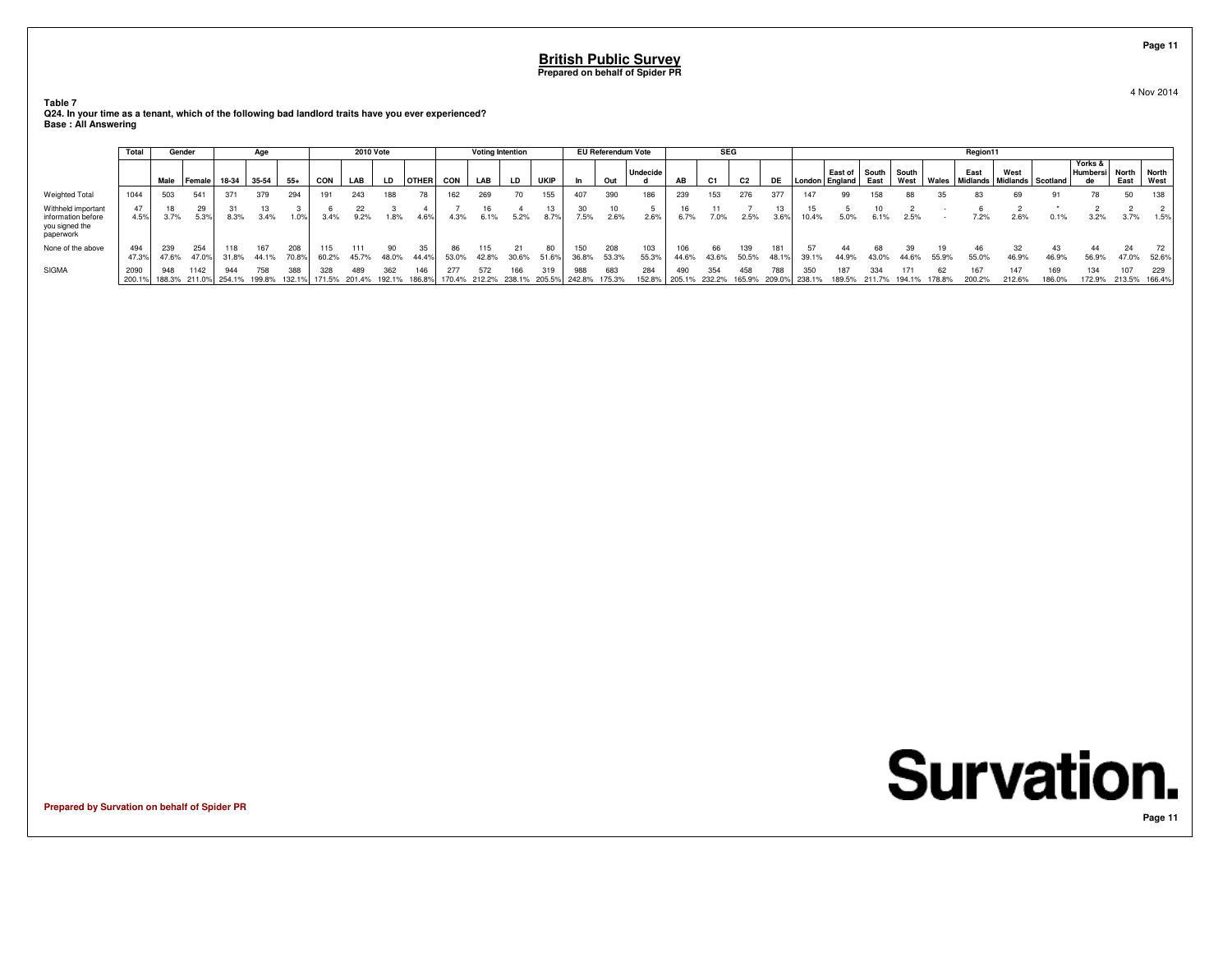**Table 8**

 **Q25. In your time as a tenant, which of the following good landlord traits have you ever experienced?Base : All Answering**

|                                                                                                        | Total        | Gender       |                       |              | Age          |              |             | <b>2010 Vote</b> |             |                        |                      | <b>Voting Intention</b> |                        |                        |              | <b>EU Referendum Vote</b> |                      |             | <b>SEG</b>     |                |              |              |                    |               |               |                        | Region11               |                           |             |                                  |                |                        |
|--------------------------------------------------------------------------------------------------------|--------------|--------------|-----------------------|--------------|--------------|--------------|-------------|------------------|-------------|------------------------|----------------------|-------------------------|------------------------|------------------------|--------------|---------------------------|----------------------|-------------|----------------|----------------|--------------|--------------|--------------------|---------------|---------------|------------------------|------------------------|---------------------------|-------------|----------------------------------|----------------|------------------------|
|                                                                                                        |              | Male         | Female                | 18-34        | 35-54        | $55+$        | CON         | LAB              | LD.         | <b>OTHER</b>           | <b>CON</b>           | LAB                     | <b>LD</b>              | <b>UKIP</b>            | In           | Out                       | <b>Undecide</b><br>d | AB          | C <sub>1</sub> | C <sub>2</sub> | DE           | London       | East of<br>England | South<br>East | South<br>West | Wales                  | East<br>Midlands       | West<br>Midlands Scotland |             | Yorks &<br><b>Humbersi</b><br>de | North<br>East  | North<br>West          |
| Unweighted Total                                                                                       | 1031         | 429          | 602                   | 248          | 318          | 465          | 211         | 201              | 152         | 101                    | 176                  | 244                     | 47                     | 178                    | 360          | 437                       | 177                  | 195         | 187            | 280            | 369          | 117          | 98                 | 172           | 91            | 45                     | 87                     | 66                        | 88          | RA                               | 49             | 125                    |
| <b>Weighted Total</b>                                                                                  | 1044         | 503          | 541                   | 371          | 379          | 294          | 191         | 243              | 188         | 78                     | 162                  | 269                     | 70                     | 155                    | 407          | 390                       | 186                  | 239         | 153            | 276            | 377          | 147          | 99                 | 158           | 88            | 35                     | 83                     | 69                        | 91          | 78                               | 50             | 138                    |
| Quick to solve<br>problems when they<br>arise                                                          | 339<br>32.5% | 166<br>33.0% | 174<br>$32.1^{\circ}$ | 110<br>29.7% | 124<br>32.6% | 105<br>35.9% | 62<br>32.4% | 84<br>34.7%      | 66<br>35.1% | 40<br>50.6%            | 51<br>31.2%          | 80<br>29.9%             | 27<br>39.2%            | 54<br>34.7%            | 144<br>35.4% | 128<br>32.8%              | 55<br>29.7%          | 86<br>36.1% | 55<br>36.1%    | 73<br>26.4%    | 125<br>33.2% | 40<br>27.2%  | 29<br>29.7%        | 46<br>29.3%   | 32<br>36.6%   | 14<br>40.4%            | 20<br>24.1%            | 25<br>36.9%               | 40<br>44.6% | 30<br>38.0%                      | 21<br>42.3%    | 38<br>27.5%            |
| Didn't charge you<br>for damage to the<br>property or<br>contents, even<br>though you were at<br>fault | 67<br>6.4%   | 34<br>6.7%   | 33<br>6.1%            | 29<br>7.7%   | 22<br>5.7%   | 16<br>5.6%   | 11<br>5.5%  | 21<br>8.8%       | 13<br>7.0%  | 11<br>13.4%            | -5<br>3.0%           | 11<br>4.0%              | 5<br>6.7%              | 11<br>7.3%             | 31<br>7.5%   | 20<br>5.2%                | 13<br>7.1%           | 13<br>5.3%  | 21<br>13.7%    | 13<br>4.8%     | 20<br>5.3%   | 17<br>11.2%  | -3<br>3.2%         | 11<br>7.2%    | 8<br>9.7%     | $\overline{2}$<br>4.6% | $\overline{2}$<br>2.5% | 6<br>8.2%                 | 10<br>10.7% | $\boldsymbol{\Delta}$<br>5.6%    | 0.4%           | $\overline{1}$<br>0.9% |
| Agreed to renovate<br>some or all of the<br>building, at their<br>own cost                             | 144<br>13.8% | 89<br>17.6%  | 55<br>10.2%           | 42<br>11.3%  | 63<br>16.6%  | 39<br>13.2%  | 30<br>15.7% | 49<br>20.2%      | 23<br>12.2% | 11<br>13.4%            | 32<br>19.4%          | 37<br>13.7%             | 9.3%                   | 27<br>17.2%            | 41<br>10.0%  | 72<br>18.5%               | 25<br>13.6%          | 34<br>14.2% | 24<br>15.7%    | 35<br>12.7%    | 51<br>13.5%  | 25<br>17.2%  | 19<br>19.0%        | 21<br>13.6%   | 12<br>13.9%   | 10.8%                  | 5<br>6.5%              | -6<br>8.9%                | 14<br>15.9% | 4.7%                             | 9              | 21<br>18.2% 15.6%      |
| Were always friendly<br>and courteous                                                                  | 445<br>42.6% | 222<br>44.2% | 222<br>41.1%          | 151<br>40.6% | 158<br>41.5% | 136<br>46.4% | 82<br>42.8% | 104<br>42.9%     | 76<br>40.5% | 47<br>60.2%            | 69<br>42.3%          | 112<br>41.5%            | 27<br>39.3%            | 54<br>35.0%            | 205<br>50.4% | 146<br>37.5%              | 68<br>36.6%          | 96<br>40.0% | 70<br>46.2%    | 145<br>52.5%   | 134<br>35.5% | -61<br>41.8% | 44<br>44.2%        | 55<br>34.9%   | 48<br>54.3%   | 18<br>50.6%            | 22<br>26.1%            | 34<br>48.9%               | 43<br>47.8% | 21<br>27.4%                      | 24<br>46.9%    | 73<br>52.7%            |
| Didn't charge extra<br>for reference checks<br>at the point of move                                    | 168<br>16.1% | 72<br>14.4%  | 96<br>17.7%           | 73<br>19.7%  | 52<br>13.7%  | 43<br>14.6%  | 15<br>7.9%  | 42<br>17.5%      | 43<br>23.0% | 19<br>24.8%            | 24<br>14.7%          | 30<br>11.0%             | 20<br>28.4%            | 20<br>13.0%            | 103<br>25.2% | 32<br>8.1%                | 26<br>14.0%          | 43<br>18.0% | 31<br>20.6%    | 47<br>17.0%    | 47<br>12.4%  | 36<br>24.5%  | -6<br>5.7%         | 13<br>8.0%    | 17<br>19.5%   | -6<br>17.0%            | 3<br>3.6%              | 9<br>13.1%                | 25<br>28.1% | 16<br>20.7%                      | -6             | 29<br>12.2% 21.0%      |
| Allowed you to<br>remove clauses from<br>the tenancy<br>agreement that you<br>didn't want              | 35<br>3.4%   | 1.8%         | 26<br>4.9%            | 6.2%         | 2.4%         | 1.2%         | 1.3%        | 8<br>3.3%        | 6<br>3.1%   | $\overline{2}$<br>2.1% | -6<br>3.9%           | 9<br>3.2%               | -3<br>4.0%             | $\overline{2}$<br>1.0% | 19<br>4.7%   | 1.9%                      | - 6<br>3.3%          | 4.4%        | 6<br>3.9%      | 6<br>2.2%      | 13<br>3.4%   | 11<br>7.5%   | 0.6%               | 3<br>1.6%     | 9<br>9.8%     | 3.0%                   | -3<br>3.6%             | 3<br>4.0%                 | 4.6%        |                                  | 0.4%           | 1.1%                   |
| Kept rent at the<br>same level<br>throughout the<br>tenancy                                            | 352<br>33.7% | 154<br>30.5% | 199<br>36.7%          | 140<br>37.7% | 113<br>29.9% | 99<br>33.7%  | 59<br>30.7% | 82<br>33.9%      | 61<br>32.6% | 33<br>42.0%            | 54<br>33.5%          | 86<br>32.1%             | 28<br>40.1%            | 47<br>30.2%            | 153<br>37.6% | 116<br>29.8%              | 61<br>33.0%          | 94<br>39.4% | 75<br>49.5%    | 101<br>36.7%   | 81<br>21.6%  | 50<br>34.3%  | 35<br>35.2%        | 44<br>27.8%   | 32<br>36.5%   | 10<br>28.3%            | 25<br>30.1%            | 33<br>48.0%               | 37<br>40.3% | 21<br>27.3%                      | 8<br>15.3%     | 55<br>39.9%            |
| Sought to improve<br>the energy<br>efficiency of the<br>property                                       | 123<br>11.8% | 68<br>13.4%  | 55<br>10.2%           | 37<br>10.0%  | 44<br>11.6%  | 42<br>14.2%  | 28<br>14.7% | 22<br>9.1%       | 18<br>9.5%  | 15<br>19.0%            | 21<br>13.1%          | 32<br>11.8%             | 10.0%                  | 18<br>11.4%            | 48<br>11.9%  | 51<br>13.0%               | 19<br>10.4%          | 20<br>8.3%  | 17<br>10.9%    | 29<br>10.4%    | 58<br>15.3%  | 10<br>6.9%   | 16<br>16.0%        | 8<br>5.0%     | 15<br>17.1%   | -3<br>8.1%             | $\Delta$<br>4.4%       | 11<br>16.1%               | 15<br>16.0% | 13<br>16.5%                      | 13<br>26.4%    | 13<br>9.7%             |
| Came around for tea<br>(and were welcome to<br>do so)                                                  | 95<br>9.1%   | 50<br>10.0%  | 45<br>8.3%            | 47<br>12.8%  | 30<br>7.9%   | 18<br>6.1%   | 9<br>4.5%   | 15<br>6.0%       | 22<br>11.7% | 16<br>20.7%            | 9<br>5.7%            | 5<br>2.0%               | 11<br>15.9%            | 17<br>10.9%            | 60<br>14.7%  | 18<br>4.5%                | -5<br>2.8%           | 24<br>10.1% | 19<br>12.2%    | 20<br>7.4%     | 32<br>8.5%   | 22<br>14.8%  | -3<br>3.2%         | 4.3%          | 12<br>13.4%   | $\overline{2}$<br>6.0% | 11<br>12.7%            | 3<br>4.9%                 | 16<br>17.8% | $\overline{4}$<br>5.0%           | 2.6%           | 14<br>10.4%            |
| Accepted you even<br>though you were on<br>DSS or couldn't<br>provide a guarantor                      | 101<br>9.7%  | 57<br>11.3%  | 44<br>8.1%            | 44<br>11.8%  | 43<br>11.3%  | 14<br>4.8%   | 0.9%        | 26<br>10.6%      | 8<br>4.4%   | 25<br>31.7%            | $\mathbf{A}$<br>2.2% | 30<br>11.2%             | $\overline{2}$<br>2.5% | 13<br>8.5%             | 29<br>7.2%   | 39<br>10.0%               | 22<br>11.8%          | 11<br>4.4%  | -6<br>3.7%     | 28<br>10.0%    | 57<br>15.1%  | 13<br>8.6%   | 6.7%               | 8<br>5.2%     | 14<br>15.5%   | -8<br>24.3%            | 7<br>8.8%              | 1.7%                      | 22<br>24.4% | -9<br>11.3%                      | 6<br>11.1%     | 6<br>4.2%              |
| Allowed you to be<br>flexible about the<br>length of the<br>tenancy based on<br>your situation         | 187<br>17.9% | 76           | 111<br>15.1% 20.5%    | 73<br>19.5%  | 85<br>22.3%  | 30<br>10.2%  | 25<br>12.9% | 70<br>28.7%      | 22<br>11.7% | 23<br>29.3%            | 28<br>17.4%          | 55<br>20.3%             | 9.7%                   | 17<br>10.9%            | 21.9%        | 65<br>16.8%               | 29<br>15.4%          | 50<br>21.0% | 37<br>24.6%    | 43<br>15.7%    | 56<br>14.9%  | 28<br>18.7%  | 10<br>10.0%        | 23<br>14.8%   | 7.6%          | -9<br>25.3%            | 10<br>11.8%            | 20<br>29.5%               | 32<br>35.4% | 9.4%                             | $\overline{2}$ | 35<br>4.6% 25.5%       |

**Prepared by Survation on behalf of Spider PR**

**Page 12**

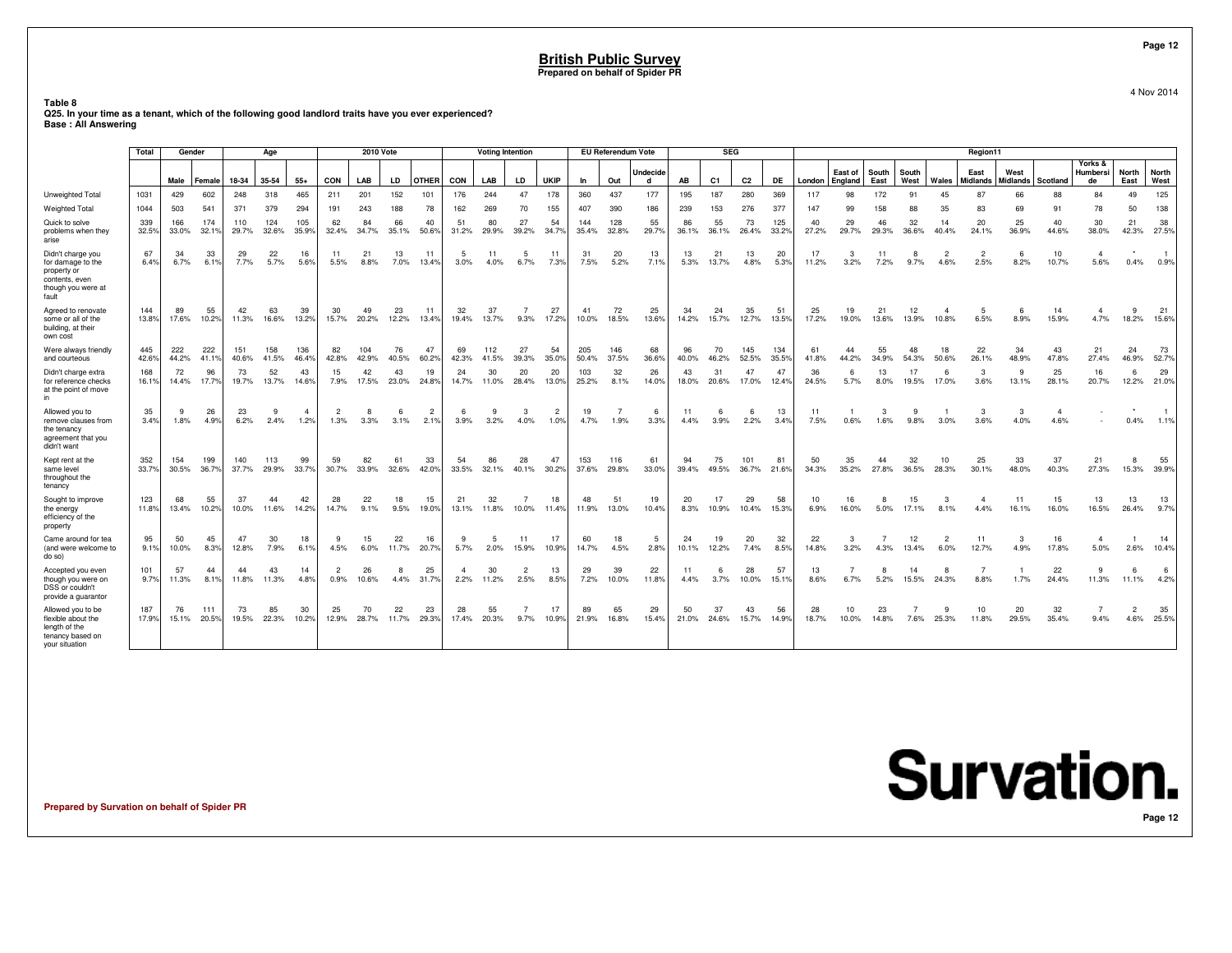**Table 8**

 **Q25. In your time as a tenant, which of the following good landlord traits have you ever experienced?Base : All Answering**

|                                                                                                             | Total          | Gender       |                       |               | Age                     |               |             | <b>2010 Vote</b> |               |              |                      | <b>Voting Intention</b> |               |               |               | <b>EU Referendum Vote</b> |                        |               | <b>SEG</b>     |                |                |             |                    |               |                      |             | Region11                |                             |               |                           |                      |               |
|-------------------------------------------------------------------------------------------------------------|----------------|--------------|-----------------------|---------------|-------------------------|---------------|-------------|------------------|---------------|--------------|----------------------|-------------------------|---------------|---------------|---------------|---------------------------|------------------------|---------------|----------------|----------------|----------------|-------------|--------------------|---------------|----------------------|-------------|-------------------------|-----------------------------|---------------|---------------------------|----------------------|---------------|
|                                                                                                             |                | Male         | <b>Female</b>         | 18-34         | 35-54                   | $55+$         | <b>CON</b>  | LAB              | LD            | <b>OTHER</b> | CON                  | LAB                     | LD            | <b>UKIP</b>   | In            | Out                       | Undecide               | AB            | C <sub>1</sub> | C <sub>2</sub> | DE             | London      | East of<br>England | South<br>East | South<br>West        | Wales       | East<br><b>Midlands</b> | West<br>Midlands   Scotland |               | Yorks &<br>Humbersi<br>de | <b>North</b><br>East | North<br>West |
| <b>Weighted Total</b>                                                                                       | 1044           | 503          | 541                   | 371           | 379                     | 294           | 191         | 243              | 188           | 78           | 162                  | 269                     | 70            | 155           | 407           | 390                       | 186                    | 239           | 153            | 276            | 377            | 147         | 99                 | 158           |                      |             | 83                      |                             |               | 78                        | 50                   | 138           |
| Provided<br>accommodation for<br>you after the<br>property was left<br>uninhabitable due to<br>an emergency | 28<br>2.7%     | 20<br>4.0%   | 8<br>1.5%             | 10<br>2.7%    | 15<br>3.8%              | 1.3%          | 1.7%        | 14<br>5.6%       | 2.1%          | 0.9%         | 1.3%                 | 3.9%                    | చ<br>3.8%     | 5.2%          | 15<br>3.7%    | 2.2%                      | $\overline{2}$<br>1.2% | 2.0%          | 5.9%           | 2.2%           | 8<br>2.2%      | 15<br>10.1% | 4.2%               | .2%           | 0.9%                 |             |                         | 2.7%                        | 3.4%          |                           |                      |               |
| Made sure you fully<br>read the moving in<br>inventory                                                      | 148<br>14.2%   | 75<br>14.9%  | 73<br>13.5%           | 73<br>19.7%   | $\overline{4}$<br>12.3% | 28<br>9.6%    | 33<br>17.3% | 10.7%            | 11.2%         | 19<br>24.6%  | 30<br>18.4%          | 38<br>14.0%             | 10<br>14.6%   | 4.9%          | 72<br>17.8%   | 11.6%                     | 24<br>12.8%            | 17.5%         | 12.2%          | 31<br>11.1%    | 57<br>15.1%    | 20<br>13.4% | 15<br>15.2%        | 6.9%          | 21.3%                | 23.6%       | 9.8%                    | 6.2%                        | 23<br>25.6%   | 4.8%                      | 22.6%                | 22<br>16.3%   |
| Always gave advance<br>notice if a visit<br>was needed                                                      | 331<br>31.7%   | 155<br>30.9% | 176<br>32.5%          | 115<br>31.1%  | 122<br>32.2%            | 93<br>31.8%   | 65<br>34.2% | 62<br>25.5%      | 72<br>38.1%   | 35<br>44.6%  | 51<br>31.4%          | 28.7%                   | 32<br>46.5%   | 40<br>26.0%   | 156<br>38.3%  | 101<br>26.0%              | 50<br>26.9%            | 83<br>34.9%   | 44<br>28.8%    | 100<br>36.3%   | 104<br>27.5%   | 47<br>32.2% | 32<br>32.4%        | 40<br>25.6%   | 38<br>43.3%          | 26.7%       | 18<br>21.9%             | 17<br>24.7%                 | 36<br>39.5%   | 16<br>20.6%               | 12<br>24.1%          | 65<br>47.0%   |
| Agreed to decrease<br>rent due to personal<br>circumstances                                                 | 54<br>5.1%     | 26<br>5.3%   | 27<br>5.0%            | 35<br>9.5%    | 17<br>4.4%              | 0.6%          | 4.8%        | 2.8%             | 3.5%          | 13<br>16.5%  | 10.4%                | 2.9%                    |               | 0.8%          | 32<br>7.9%    | 3.6%                      | 5<br>2.6%              | 4.5%          | 6.0%           | 13<br>4.9%     | 20<br>5.4%     | 4.8%        | 6.0%               | 7.6%          |                      |             | 2.9%                    | 3.4%                        | 14<br>15.2%   | 5.2%                      | 2.1%                 | 1.9%          |
| Allowed you to pay<br>rent late due to<br>personal<br>circumstances                                         | 181<br>17.4%   | 63<br>12.6%  | 118<br>21.8%          | 80<br>21.6%   | 82<br>21.5%             | 19<br>6.6%    | 13<br>7.0%  | 45<br>18.6%      | 13<br>7.0%    | 16<br>20.2%  | 6.9%                 | 64<br>23.6%             | 10.8%         | 19<br>12.1%   | 88<br>21.7%   | 57<br>14.6%               | 30<br>16.0%            | 16<br>6.5%    | 28<br>18.3%    | 58<br>21.1%    | 80<br>21.2%    | 20<br>13.7% | 8<br>8.1%          | 15<br>9.5%    | 20<br>22.5%          | 15.7%       | 19<br>22.4%             | 18<br>26.5%                 | 14<br>15.1%   | 12<br>15.6%               | 12<br>23.3%          | 26.8%         |
| None of the above                                                                                           | 231<br>22.1    | 120<br>23.8% | 111<br>20.6%          | 77<br>20.7%   | 70<br>18.5%             | 84<br>28.6%   | 49<br>25.6% | 18.0%            | 46<br>24.6%   | 10<br>13.4%  | 36<br>22.2%          | 57<br>21.1%             | 12<br>17.9%   | 52<br>33.3%   | 66<br>16.2%   | 96<br>24.5%               | 55<br>29.7%            | -51<br>21.5%  | 12.7%          | 53<br>19.2%    | 107<br>28.5%   | 22<br>15.2% | 15<br>14.9%        | 43            | 15.6%                | 12<br>34.5% | 32<br>38.3%             | 12<br>16.7%                 | 19<br>20.8%   | 18<br>22.6%               | 33.0%                | 28<br>20.1%   |
| SIGMA                                                                                                       | 3030<br>290.2% | 1456         | 1575<br>289.4% 290.9% | 312.5% 288.4% | 1094                    | 776<br>264.2% | 259.9%      | 721<br>296.9%    | 522<br>277.2% | 335          | 450<br>427.4% 276.9% | 741<br>274.9%           | 208<br>298.7% | 407<br>262.5% | 352<br>332.2% | 1016<br>260.7%            | 497<br>267.0%          | 688<br>288.0% | 321.1%         | 802<br>290.6%  | 1051<br>278.7% | 302.0%      | 251<br>254.3%      | 229.9%        | 299<br>340.2% 319.0% |             | 191<br>229.4%           | 207<br>300.3%               | 368<br>405.2% | 182<br>234.7%             | 143<br>285.4% 320.7% | 441           |

**Prepared by Survation on behalf of Spider PR**

## **Survation. Page 13**

**Page 13**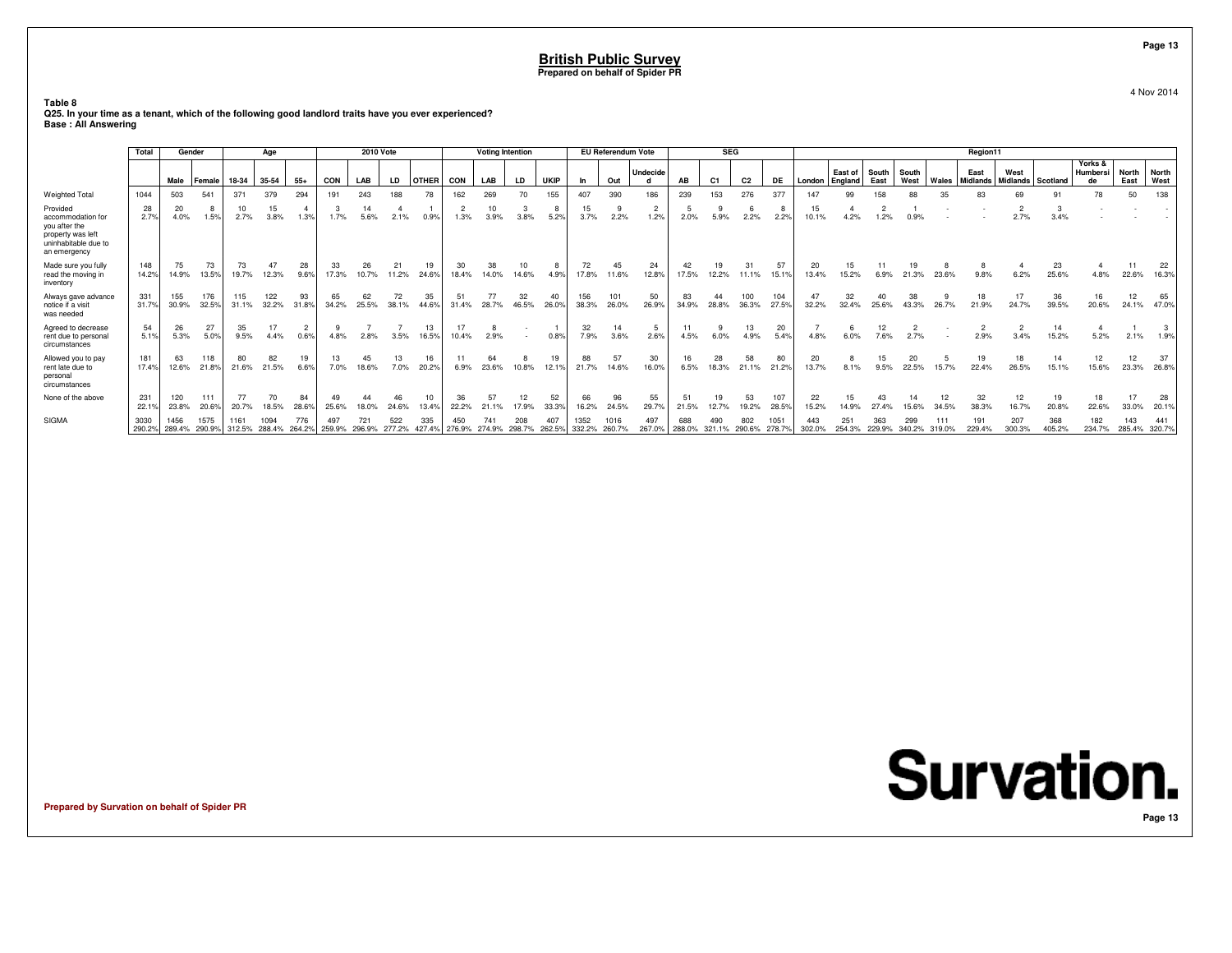#### **Table 9Q26. Which of the following items of sentimental value do you have? Base : All Answering**

|                                                                           | Total        | Gender       |                    |              | Age          |              |              | <b>2010 Vote</b> |              |              |              | <b>Voting Intention</b> |             |              |              | <b>EU Referendum Vote</b> |               |              | <b>SEG</b>   |                |              |             |                    |               |               |             | Region11                |                  |             |                                  |               |               |
|---------------------------------------------------------------------------|--------------|--------------|--------------------|--------------|--------------|--------------|--------------|------------------|--------------|--------------|--------------|-------------------------|-------------|--------------|--------------|---------------------------|---------------|--------------|--------------|----------------|--------------|-------------|--------------------|---------------|---------------|-------------|-------------------------|------------------|-------------|----------------------------------|---------------|---------------|
|                                                                           |              | Male         | Female             | 18-34        | 35-54        | $55+$        | CON          | LAB              | LD           | <b>OTHER</b> | <b>CON</b>   | LAB                     | LD          | <b>UKIP</b>  | <b>In</b>    | Out                       | Undecide<br>d | AB           | C1           | C <sub>2</sub> | DE           | London      | East of<br>England | South<br>East | South<br>West | Wales       | East<br><b>Midlands</b> | West<br>Midlands | Scotland    | Yorks &<br><b>Humbersi</b><br>de | North<br>East | North<br>West |
| Unweighted Total                                                          | 2012         | 845          | 1167               | 371          | 567          | 1074         | 573          | 374              | 277          | 176          | 435          | 425                     | 95          | 384          | 610          | 940                       | 355           | 382          | 387          | 570            | 673          | 188         | 193                | 322           | 166           | 105         | 183                     | 154              | 172         | 178                              | 95            | 243           |
| <b>Weighted Total</b>                                                     | 2012         | 977          | 1035               | 579          | 710          | 723          | 518          | 416              | 330          | 136          | 393          | 461                     | 114         | 362          | 643          | 876                       | 359           | 419          | 307          | 561            | 726          | 227         | 193                | 315           | 173           | 98          | 169                     | 162              | 151         | 163                              | 92            | 256           |
| Child's first                                                             | 472          | 141          | 331                | 109          | 241          | 122          | 100          | 92               | 84           | 36           | 82           | 89                      | 21          | 76           | 156          | 168                       | 105           | 109          | 91           | 124            | 148          | 25          | 56                 | 91            | 24            | 17          | 45                      | 47               | 46          | 45                               | 18            | 55            |
| painting                                                                  | 23.4%        | 14.4%        | 32.0%              | 18.8%        | 33.9%        | 16.9%        | 19.3%        | 22.2%            | 25.5%        | 26.4%        | 21.0%        | 19.3%                   | 18.1%       | 20.9%        | 24.2%        | 19.2%                     | 29.2%         | 26.0%        | 29.7%        | 22.1%          | 20.3%        | 11.0%       | 29.1%              | 28.9%         | 14.0%         | 17.0%       | 26.6%                   | 28.9%            | 30.5%       | 27.4%                            | 19.8%         | 21.4%         |
| Love letters                                                              | 354<br>17.6% | 108<br>11.1% | 246<br>23.8%       | 130<br>22.5% | 125<br>17.6% | 99<br>13.7%  | 83<br>16.0%  | 57<br>13.8%      | 67<br>20.4%  | 22<br>15.9%  | 63<br>16.0%  | 72<br>15.6%             | 30<br>26.6% | 57<br>15.7%  | 136<br>21.2% | 131<br>14.9%              | 72<br>19.9%   | 80<br>19.0%  | 78<br>25.5%  | 102<br>18.2%   | 94<br>13.0%  | 35<br>15.4% | 28<br>14.4%        | 76<br>24.1%   | 43<br>25.1%   | 19<br>19.9% | 22<br>12.8%             | 35<br>21.5%      | 20<br>13.5% | 30<br>18.5%                      | 9.1%          | 31<br>12.19   |
| Photographs                                                               | 1458         | 639          | 820                | 351          | 511          | 596          | 407          | 275              | 261          | 105          | 305          | 277                     | 78          | 271          | 474          | 635                       | 265           | 315          | 240          | 403            | 501          | 150         | 153                | 228           | 130           | 72          | 115                     | 108              | 129         | 129                              | 62            | 172           |
|                                                                           | 72.5%        | 65.4%        | 79.2%              | 60.7%        | 71.9%        | 82.5%        | 78.7%        | 66.1%            | 78.9%        | 77.2%        | 77.7%        | 60.2%                   | 68.7%       | 74.9%        | 73.7%        | 72.5%                     | 73.8%         | 75.2%        | 78.1%        | 71.9%          | 69.0%        | 66.0%       | 79.3%              | 72.2%         | 75.3%         | 73.9%       | 68.4%                   | 66.8%            | 85.5%       | 79.5%                            | 67.7%         | 67.19         |
| Family recipes                                                            | 364          | 112          | 253                | 122          | 107          | 135          | 89           | 56               | 53           | 21           | 72           | 71                      | 17          | 67           | 137          | 142                       | 51            | 83           | 83           | 99             | 99           | 28          | 41                 | 62            | 32            | 24          | 23                      | 23               | 33          | 28                               | 16            | 53            |
|                                                                           | 18.1%        | 11.4%        | 24.4%              | 21.0%        | 15.1%        | 18.7%        | 17.1%        | 13.5%            | 16.0%        | 15.6%        | 18.4%        | 15.3%                   | 15.1%       | 18.4%        | 21.2%        | 16.2%                     | 14.3%         | 19.7%        | 27.2%        | 17.7%          | 13.7%        | 12.4%       | 21.4%              | 19.6%         | 18.3%         | 24.3%       | 13.4%                   | 14.4%            | 21.8%       | 17.0%                            | 17.2%         | 20.8%         |
| Greeting cards                                                            | 795          | 227          | 568                | 212          | 308          | 274          | 206          | 148              | 151          | 53           | 163          | 184                     | 32          | 134          | 251          | 338                       | 170           | 176          | 134          | 218            | 266          | 77          | 88                 | 120           | 67            | 36          | 59                      | 71               | 53          | 72                               | 43            | 101           |
|                                                                           | 39.5%        | 23.2%        | 54.9%              | 36.7%        | 43.4%        | 37.9%        | 39.7%        | 35.6%            | 45.6%        | 39.0%        | 41.4%        | 39.8%                   | 27.7%       | 37.1%        | 39.1%        | 38.6%                     | 47.2%         | 42.2%        | 43.8%        | 38.9%          | 36.6%        | 34.1%       | 45.9%              | 38.1%         | 38.9%         | 37.3%       | 34.9%                   | 43.6%            | 35.1%       | 44.5%                            | 47.1%         | 39.4%         |
| Souvenirs from                                                            | 787          | 317          | 470                | 226          | 265          | 296          | 207          | 129              | 150          | 59           | 171          | 154                     | 39          | 137          | 275          | 323                       | 153           | 209          | 141          | 203            | 234          | 86          | 88                 | 114           | 81            | 44          | 71                      | 73               | 54          | 58                               | 34            | 79            |
| holiday                                                                   | 39.1%        | 32.4%        | 45.4%              | 39.1%        | 37.3%        | 40.9%        | 39.9%        | 30.9%            | 45.5%        | 43.1%        | 43.5%        | 33.5%                   | 34.0%       | 37.8%        | 42.7%        | 36.9%                     | 42.5%         | 49.9%        | 46.1%        | 36.1%          | 32.3%        | 38.0%       | 45.6%              | 36.1%         | 46.6%         | 45.3%       | 42.2%                   | 44.8%            | 35.7%       | 35.5%                            | 37.5%         | 30.8%         |
| Diaries                                                                   | 350          | 132          | 218                | 147          | 117          | 86           | 91           | 60               | 65           | 17           | 78           | 83                      | 34          | 41           | 158          | 108                       | 62            | 108          | 72           | 79             | 91           | 57          | 34                 | 54            | 20            | 14          | 17                      | 34               | 27          | 36                               | 19            | 33            |
|                                                                           | 17.4%        | 13.5%        | 21.0%              | 25.5%        | 16.4%        | 11.9%        | 17.6%        | 14.4%            | 19.6%        | 12.6%        | 19.8%        | 18.1%                   | 29.7%       | 11.4%        | 24.5%        | 12.3%                     | 17.3%         | 25.7%        | 23.6%        | 14.0%          | 12.5%        | 25.0%       | 17.4%              | 17.2%         | 11.8%         | 14.5%       | 10.1%                   | 21.0%            | 17.7%       | 21.9%                            | 20.8%         | 13.0%         |
| Ordinary seeming<br>trinkets (pressed<br>flowers, boring<br>ornaments etc | 363<br>18.1% | 102<br>10.4% | 262<br>25.3%       | 88<br>15.2%  | 143<br>20.1% | 132<br>18.3% | 90<br>17.4%  | 60<br>14.4%      | 85<br>25.9%  | 32<br>23.4%  | 63<br>16.1%  | 69<br>15.0%             | 25<br>22.1% | 53<br>14.8%  | 131<br>20.4% | 133<br>15.2%              | 78<br>21.7%   | 99<br>23.7%  | 71<br>23.0%  | 94<br>16.8%    | 99<br>13.7%  | 35<br>15.4% | 45<br>23.1%        | 71<br>22.6%   | 30<br>17.5%   | 20<br>20.8% | 27<br>16.2%             | 19<br>11.7%      | 27<br>18.0% | 26<br>15.7%                      | 16<br>16.9%   | 46<br>18.1%   |
| Souvenirs from<br>childhood (teddy<br>bears/blankets etc)                 | 556<br>27.6% | 167<br>17.1% | 388<br>37.5%       | 200<br>34.6% | 216<br>30.5% | 139<br>19.2% | 120<br>23.1% | 86<br>20.8%      | 114<br>34.4% | 33<br>23.9%  | 104<br>26.4% | 87<br>19.0%             | 24<br>21.3% | 90<br>24.9%  | 208<br>32.3% | 196<br>22.4%              | 117<br>32.4%  | 152<br>36.2% | 110<br>35.8% | 139<br>24.8%   | 155<br>21.4% | 52<br>23.0% | 60<br>31.3%        | 94<br>30.0%   | 51<br>29.2%   | 24<br>24.2% | 53<br>31.4%             | 53<br>32.5%      | 46<br>30.5% | 42<br>25.6%                      | 22<br>23.5%   | 54<br>21.2%   |
| Significant ticket                                                        | 408          | 157          | 252                | 155          | 152          | 101          | 67           | 65               | 98           | 36           | 61           | 82                      | 22          | 68           | 164          | 138                       | 85            | 119          | 69           | 103            | 117          | 42          | 44                 | 59            | 31            | 26          | 42                      | 34               | 50          | 29                               | 14            | 39            |
| stubs                                                                     | 20.3%        | 16.0%        | 24.3%              | 26.8%        | 21.4%        | 14.0%        | 13.0%        | 15.7%            | 29.5%        | 26.8%        | 15.6%        | 17.8%                   | 19.1%       | 18.7%        | 25.5%        | 15.7%                     | 23.7%         | 28.4%        | 22.6%        | 18.4%          | 16.1%        | 18.7%       | 22.8%              | 18.7%         | 17.9%         | 26.8%       | 24.7%                   | 20.7%            | 32.8%       | 17.6%                            | 14.9%         | 15.0%         |
| Antiques                                                                  | 317          | 173          | 145                | 72           | 106          | 140          | 95           | 55               | 62           | 27           | 74           | 43                      | 27          | 84           | 106          | 155                       | 46            | 98           | 46           | 83             | 90           | 35          | 30                 | 60            | 37            | 16          | 19                      | 17               | 30          | 22                               | 12            | 34            |
|                                                                           | 15.8%        | 17.7%        | 14.0%              | 12.4%        | 14.9%        | 19.3%        | 18.4%        | 13.1%            | 18.7%        | 19.6%        | 18.8%        | 9.4%                    | 23.2%       | 23.2%        | 16.5%        | 17.6%                     | 12.8%         | 23.5%        | 14.9%        | 14.9%          | 12.4%        | 15.6%       | 15.6%              | 18.9%         | 21.3%         | 15.8%       | 11.0%                   | 10.2%            | 20.1%       | 13.5%                            | 12.8%         | 13.3%         |
| Deceased relative's<br>belongings or<br>personal effects                  | 753<br>37.4% | 282<br>28.9% | 471<br>45.5%       | 142<br>24.5% | 284<br>39.9% | 328<br>45.3% | 190<br>36.6% | 138<br>33.2%     | 147<br>44.6% | 56<br>41.19  | 142<br>36.3% | 131<br>28.4%            | 42<br>36.4% | 129<br>35.5% | 234<br>36.4% | 324<br>37.0%              | 143<br>39.8%  | 157<br>37.5% | 129<br>42.2% | 220<br>39.2%   | 247<br>34.0% | 56<br>24.7% | 94<br>48.6%        | 130<br>41.2%  | 64<br>37.2%   | 40<br>41.2% | 48<br>28.5%             | 54<br>33.5%      | 73<br>48.5% | 66<br>40.5%                      | 36<br>38.7%   | 88<br>34.3%   |
| <b>Books</b>                                                              | 874          | 384          | 490                | 235          | 328          | 311          | 233          | 163              | 180          | 61           | 176          | 191                     | 65          | 150          | 327          | 354                       | 151           | 252          | 148          | 224            | 249          | 101         | 95                 | 132           | 86            | 51          | 58                      | 67               | 80          | 50                               | 41            | 106           |
|                                                                           | 43.4%        | 39.3%        | 47.4%              | 40.6%        | 46.1%        | 43.0%        | 45.0%        | 39.1%            | 54.6%        | 44.7%        | 44.9%        | 41.6%                   | 56.5%       | 41.4%        | 50.8%        | 40.4%                     | 41.9%         | 60.3%        | 48.4%        | 40.0%          | 34.2%        | 44.7%       | 49.5%              | 41.7%         | 49.8%         | 52.3%       | 34.2%                   | 41.6%            | 53.1%       | 30.7%                            | 44.6%         | 41.3%         |
| Clothing                                                                  | 551          | 213          | 338                | 244          | 189          | 117          | 119          | 96               | 93           | 36           | 97           | 134                     | 32          | 72           | 257          | 169                       | 82            | 137          | 96           | 139            | 179          | 78          | 52                 | 75            | 45            | 36          | 50                      | 57               | 35          | 36                               | 31            | 54            |
|                                                                           | 27.4%        | 21.8%        | 32.7%              | 42.2%        | 26.6%        | 16.2%        | 23.0%        | 23.0%            | 28.1%        | 26.9%        | 24.8%        | 29.2%                   | 28.4%       | 20.0%        | 40.0%        | 19.3%                     | 22.9%         | 32.6%        | 31.2%        | 24.8%          | 24.7%        | 34.2%       | 27.2%              | 23.9%         | 26.2%         | 36.8%       | 29.4%                   | 35.2%            | 23.1%       | 22.2%                            | 33.3%         | 20.9%         |
| Music record                                                              | 637          | 324          | 314                | 129          | 238          | 270          | 158          | 125              | 131          | 48           | 114          | 138                     | 34          | 133          | 213          | 294                       | 98            | 148          | 96           | 168            | 225          | 62          | 65                 | 109           | 62            | 38          | 58                      | 49               | 50          | 45                               | 25            | 71            |
| collection                                                                | 31.7%        | 33.1%        | 30.3%              | 22.3%        | 33.6%        | 37.3%        | 30.6%        | 30.0%            | 39.6%        | 35.2%        | 29.1%        | 30.0%                   | 30.1%       | 36.7%        | 33.1%        | 33.6%                     | 27.3%         | 35.4%        | 31.2%        | 30.0%          | 31.0%        | 27.5%       | 33.6%              | 34.5%         | 35.8%         | 38.6%       | 34.3%                   | 30.5%            | 32.9%       | 27.7%                            | 27.5%         | 27.8%         |
| Home videos                                                               | 585          | 248          | 338                | 168          | 225          | 192          | 151          | 126              | $8^{\circ}$  | 45           | 124          | 119                     | 34          | 98           | 209          | 231                       | 109           | 133          | 132          | 162            | 159          | 63          | 62                 | 97            | 50            | 27          | 42                      | 47               | 52          | 48                               | 20            | 75            |
|                                                                           | 29.1%        | 25.3%        | 32.6%              | 29.0%        | 31.7%        | 26.6%        | 29.2%        | 30.3%            | 24.4%        | 33.0%        | 31.6%        | 25.8%                   | 29.4%       | 27.19        | 32.5%        | 26.4%                     | 30.4%         | 31.7%        | 43.0%        | 28.8%          | 22.0%        | 27.7%       | 32.3%              | 30.9%         | 29.1%         | 27.6%       | 24.6%                   | 29.2%            | 34.6%       | 29.2%                            | 21.4%         | 29.2%         |
| Medals/trophies/                                                          | 509          | 230          | 279                | 150          | 160          | 199          | 136          | 92               | 106          | 25           | 129          | 97                      | 35          | 87           | 194          | 190                       | 103           | 158          | 94           | 113            | 144          | 53          | 55                 | 89            | 46            | 26          | 35                      | 42               | 42          | 42                               | 13            | 62            |
| rosettes                                                                  | 25.3%        | 23.5%        | 27.0%              | 26.0%        | 22.5%        | 27.5%        | 26.3%        | 22.0%            | 32.0%        | 18.3%        | 32.8%        | 21.1%                   | 30.3%       | 23.9%        | 30.2%        | 21.7%                     | 28.7%         | 37.6%        | 30.7%        | 20.2%          | 19.9%        | 23.2%       | 28.6%              | 28.2%         | 26.8%         | 26.4%       | 21.0%                   | 25.6%            | 28.0%       | 26.0%                            | 14.5%         | 24.4%         |
| Autographs                                                                | 293<br>14.5% | 108          | 184<br>11.1% 17.8% | 104<br>18.0% | 107<br>15.1% | 81<br>11.3%  | 80<br>15.5%  | 75<br>18.1%      | 43<br>12.9%  | 13<br>9.6%   | 70<br>17.8%  | 82<br>17.7%             | 18<br>15.4% | 43<br>12.0%  | 126<br>19.6% | 109<br>12.5%              | 46<br>12.9%   | 71<br>16.9%  | 52<br>17.0%  | 76<br>13.5%    | 94<br>12.9%  | 32<br>14.0% | 25<br>13.1%        | 60<br>19.1%   | 10<br>5.9%    | 26<br>26.2% | 17<br>9.9%              | 26<br>16.3%      | 15<br>9.6%  | 26<br>16.2%                      | 9.3%          | 47<br>18.5%   |

**Prepared by Survation on behalf of Spider PR**



**Page 14**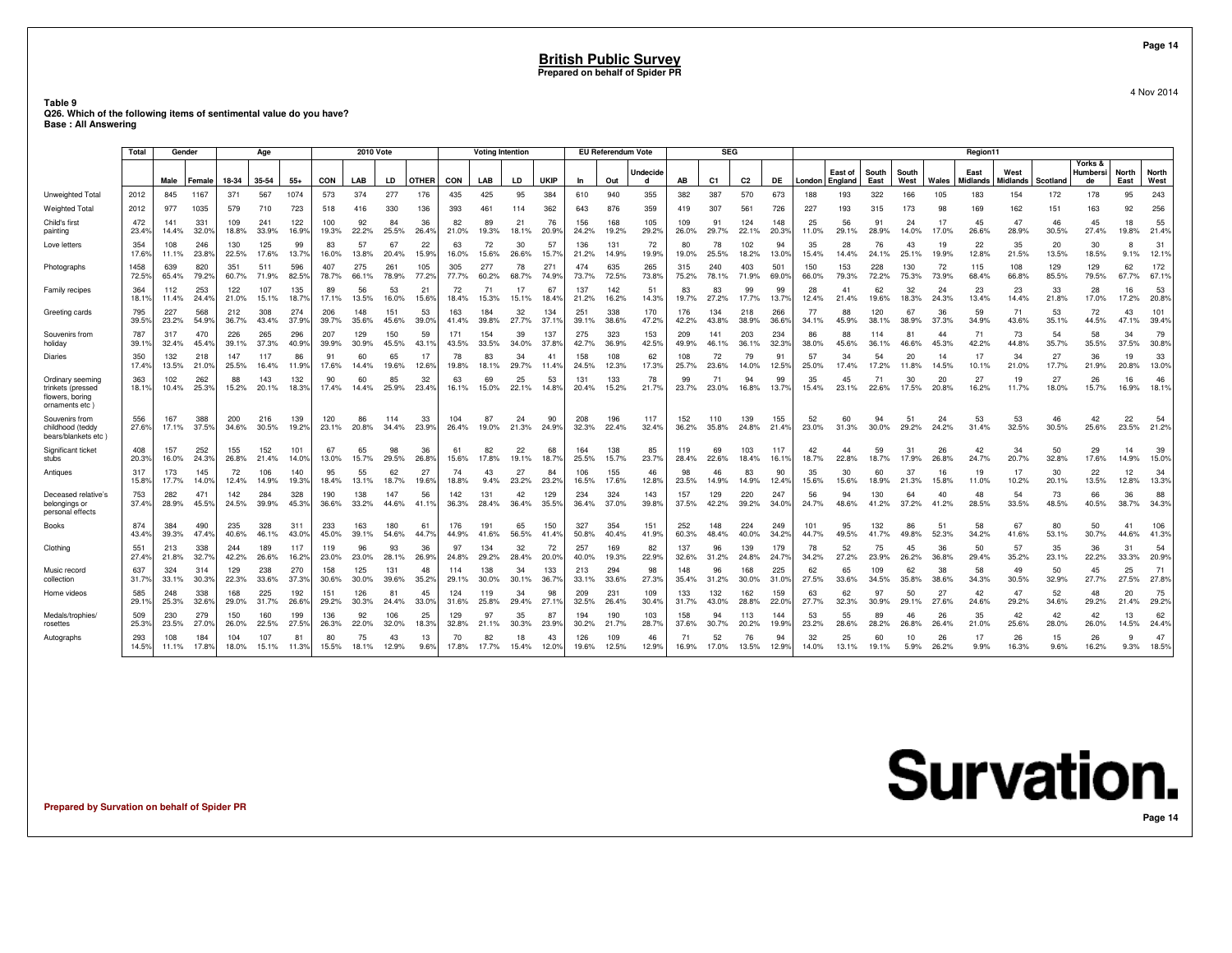**Table 9 Q26. Which of the following items of sentimental value do you have?Base : All Answering**

|                                                                           | Total           | Gender         |                |                | Age            |                       |                | <b>2010 Vote</b> |              |               |                | <b>Voting Intention</b> |               |                |                | EU Referendum Vote |                |               | <b>SEG</b>     |                |                          |                  |         |               |               |              | Region11                               |             |       |                           |                      |                |
|---------------------------------------------------------------------------|-----------------|----------------|----------------|----------------|----------------|-----------------------|----------------|------------------|--------------|---------------|----------------|-------------------------|---------------|----------------|----------------|--------------------|----------------|---------------|----------------|----------------|--------------------------|------------------|---------|---------------|---------------|--------------|----------------------------------------|-------------|-------|---------------------------|----------------------|----------------|
|                                                                           |                 | Male           | Female         | 18-34          | 35-54          | $55+$                 | CON            | LAB              | LD           | <b>OTHER</b>  | CON            | LAB                     | LD.           | <b>UKIP</b>    | <b>In</b>      | Out                | Undecide       | AB            | C <sub>1</sub> | C <sub>2</sub> | DE                       | London   England | East of | South<br>East | South<br>West | <b>Wales</b> | East<br>Midlands   Midlands   Scotland | West        |       | Yorks &<br>Humbersi<br>de | <b>North</b><br>East | North<br>West  |
| <b>Weighted Total</b>                                                     | 2012            | 977            | 1035           | 579            | 710            | 723                   | 518            | 416              | 330          | 136           | 393            | 461                     | 114           | 362            | 643            | 876                | 359            | 419           | 307            | 561            | 726                      | 227              | 193     | 315           | 173           | 98           | 169                                    | 62          | 151   | 163                       | 92                   | 256            |
| Children's first<br>lock of hair/ tooth<br>new born hand or<br>footprints | 512<br>25.4%    | 143<br>14.6%   | 369<br>35.6%   | 115<br>19.8%   | 249<br>35.0%   | 148<br>20.5%          | 21.0%          | 114<br>27.5%     | 99<br>30.1%  | 30.9%         | 87<br>22.1%    | 121<br>26.2%            | 12<br>10.5%   | 72<br>19.9%    | 189<br>29.4%   | 188<br>21.4%       | 109<br>30.2%   | 131<br>31.2%  | 85<br>27.7%    | 146<br>26.0%   | 150<br>20.7 <sup>c</sup> | 44<br>19.4%      | 26.0%   | 29.7%         | 35<br>20.4%   | 8.3%         | 26.3%                                  | 55<br>33.9% | 33.7% | 44<br>27.0%               | 15<br>16.5%          | 58<br>22.6%    |
| Relative or pets<br>ashes                                                 | 205<br>10.2%    | 92<br>9.4%     | 114<br>11.0%   | 7.4%           | 86<br>12.1%    | 10.6%                 | 9.8%           | 10.6%            | 8.9%         | 14<br>10.3%   | 0.5%           | 6.8%                    | 6.8%          | 50<br>13.7%    | 46<br>7.2%     | 117<br>13.3%       | 35<br>9.8%     | 34<br>8.1%    | 26<br>8.4%     | 59<br>10.5%    | 86<br>11.9%              | 3.9%             | 13.0%   |               |               | .4%          | 11.2%                                  | 9.9%        | 20.7% | 11<br>6.5%                | 11.7%                | 12.5%          |
| School reports                                                            | 771<br>38.3%    | 313<br>32.1%   | 458<br>44.2%   | 212<br>36.6%   | 305<br>42.9%   | 254<br>$35.1^{\circ}$ | 188<br>36.3%   | 152<br>36.6%     | 150<br>45.5% | 44.0%         | 153<br>38.9%   | 34.1%                   | 35.3%         | 137<br>37.8%   | 275<br>42.8%   | 307<br>35.1%       | 143<br>39.7%   | 202<br>48.2%  | 133<br>43.5%   | 188<br>33.6%   | 247<br>$34.1^{\circ}$    | 31.4%            | 47.8%   | 37.5%         | 63<br>36.4%   | 28<br>28.4%  | 63<br>37.1%                            | 70<br>42.9% | 48.9% | 64<br>39.5%               | 39.9%                | 34.5%          |
| None of the above                                                         | 175<br>8.7%     | 127<br>13.1%   | 4.6%           | 11.3%          | 7.5%           | 7.9%                  | 7.4%           | .3%              | 5.0%         |               | 6.8%           | 9.4%                    | 4.4%          | 45<br>12.4%    | 29<br>4.5%     | 9.5%               | 11.4%          | 2.0%          | 9.3%           | 53<br>9.5%     | 85                       | 7.5%             | .9%     |               | 2.5%          | 7.8%         | 14.9%                                  | 15<br>9.3%  | 3.1%  | 9.0%                      | 9.8%                 | 11.2%          |
| <b>SIGMA</b>                                                              | 12090<br>600.9% | 4736<br>484.8% | 7354<br>710.5% | 3421<br>591.1% | 4513<br>635.4% | 4156<br>574.8%        | 3009<br>580.9% | 2238<br>538.3%   | 2266         | 846<br>623.0% | 2396<br>610.1% | 2457<br>533.5%          | 673<br>589.4% | 2092<br>578.3% | 4297<br>667.9% | 4833<br>551.9%     | 2264<br>630.0% | 297<br>711.2% | 2156<br>702.8% | 3197           | 3760                     | 1209<br>532.8%   | 1299    |               | 023           |              | 951                                    | 1012        | 1024  | 961<br>590.9%             | 510<br>554.5%        | 1409<br>549.4% |

**Prepared by Survation on behalf of Spider PR**

4 Nov 2014

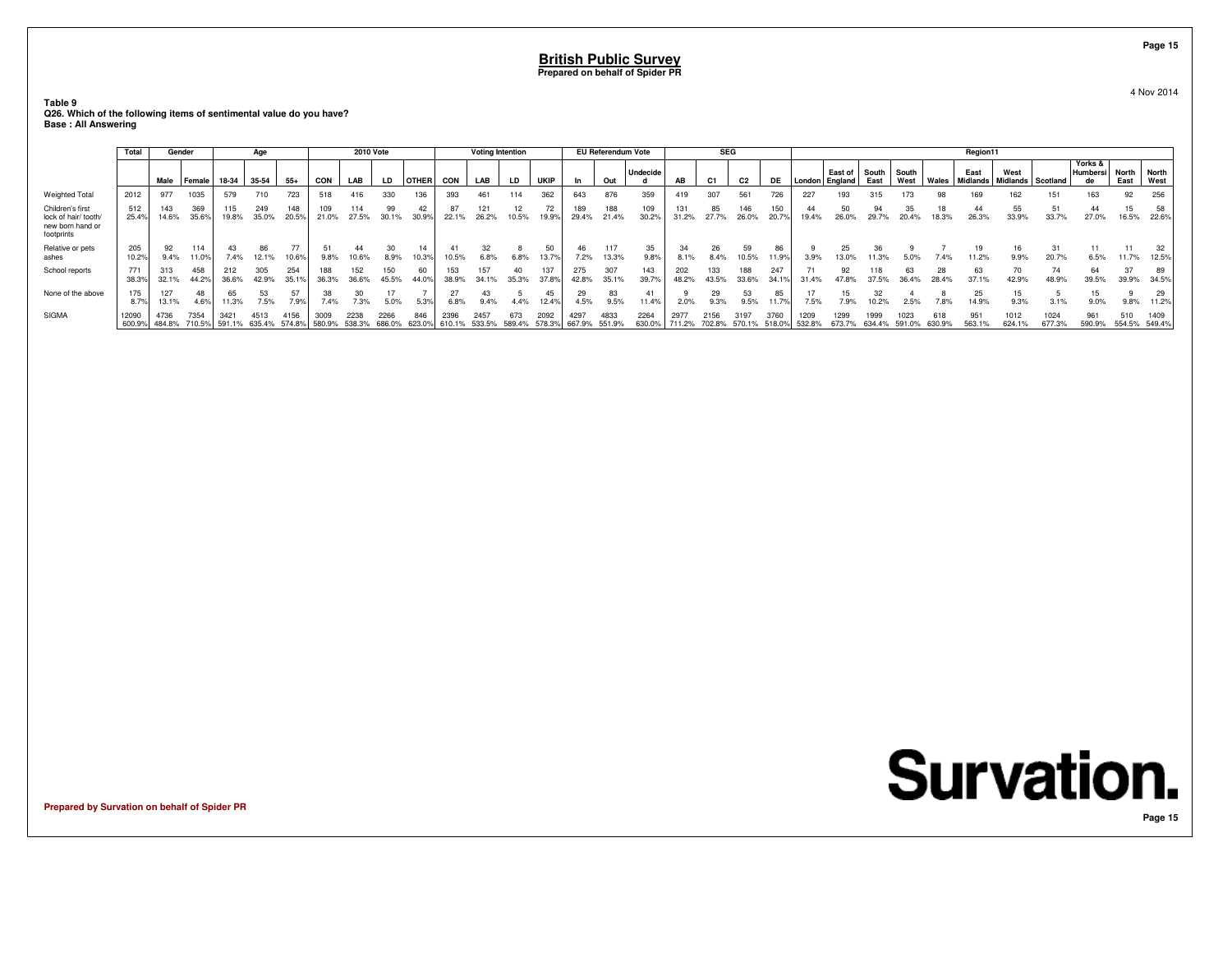**Table 10 Q27A. Please indicate whether your sentimentally valuable items are securely protected fromTheft**

**Base : All Answering**

|                                | Total                  | Gender       |                |              | Age          |              |              | <b>2010 Vote</b> |               |               |               | <b>Voting Intention</b> |        |               |               | <b>EU Referendum Vote</b> |               |              | <b>SEG</b>    |                |               |               |                                   |               |               |              | Region11                               |              |               |                           |               |                      |
|--------------------------------|------------------------|--------------|----------------|--------------|--------------|--------------|--------------|------------------|---------------|---------------|---------------|-------------------------|--------|---------------|---------------|---------------------------|---------------|--------------|---------------|----------------|---------------|---------------|-----------------------------------|---------------|---------------|--------------|----------------------------------------|--------------|---------------|---------------------------|---------------|----------------------|
|                                |                        | Male         | Female         | $18-34$      | 35-54        | 55+          | <b>CON</b>   | LAB              | LD            | <b>OTHER</b>  | CON           | LAB                     | LD     | <b>UKIP</b>   |               | Out                       | Undecide      | AB           |               | C <sub>2</sub> | DE            |               | East of South<br>London   England | East          | South<br>West | Wales        | East<br>Midlands   Midlands   Scotland | West         |               | Yorks &<br>Humbersi<br>de | North<br>East | <b>North</b><br>West |
| Unweighted Total               | 2012                   | 845          | 1167           | 371          |              |              | 573          | 374              | 277           | 176           | 435           | 425                     | 95     | 384           | 610           | 940                       | 355           | 382          | 387           | 570            | 673           | 188           | 193                               | 322           | 166           | 105          | 183                                    | 154          | 172           | 178                       | 95            | 243                  |
| Weighted Total                 | 2012                   |              | 035            | 579          |              | 723          | 518          | 416              | 330           | 136           | 393           | 461                     | 114    | 362           | 643           | 876                       | 359           | 419          | 307           | 561            | 726           | 227           | 193                               | 315           | 173           | 98           | 169                                    | 162          | 151           | 163                       | 92            | 256                  |
| Yes, protected from            | 984<br>48.99           | 495<br>50.7% | 489<br>47.3%   | 291<br>50.4% | 336          | 357          | 262          | 215<br>51.7%     | 164<br>49.6%  | 54<br>39.79   | 195<br>49.6%  | 220                     | 66.3%  | 191           | 334<br>51.9%  | 426<br>48.7%              | 165<br>45.8%  | 219<br>52.3% | 134<br>43.7%  | 288<br>51.4%   | 343<br>47.3%  | 118<br>52.2%  | 92<br>17.6%                       | 155           | 60.3%         | 49.2%        | 72<br>42.8%                            | 43.9%        | 62<br>41.1%   | 45.5%                     | 51.7%         | 129<br>50.4%         |
| No, not protected<br>from this | 1028<br>$51.1^{\circ}$ | 49.3%        | 546<br>52.7%   | 287<br>49.6% | 374<br>52.6% | 366<br>50.7% | 256<br>49.3% | 48.3%            | 166<br>50.4%  | 82<br>60.3%   | 50.4%         | 52.3%                   | 33.7%  | 47.19         | 48.1%         | 450<br>51.3%              | 195<br>54.2%  | 47.7%        | 173<br>56.3%  | 273<br>48.6%   | 382           | 47.8%         |                                   |               |               | 50.8%        | 57.2%                                  | 56.1%        | 58.9%         | 89<br>54.5%               | 44<br>48.3%   | 127<br>49.6%         |
| <b>SIGMA</b>                   | 2012<br>100.0%         | 100.0%       | '035<br>100.0% | 100.0%       | 100.0%       | 100.0%       | 100.0%       | 100.0%           | 330<br>100.0% | 136<br>100.0% | 393<br>100.0% | 100.0%                  | 100.0% | 362<br>100.0% | 643<br>100.0% | 876<br>100.0%             | 359<br>100.0% | 100.0%       | 307<br>100.0% | 561<br>100.0%  | 726<br>100.0% | 227<br>100.0% | 193<br>100.0%                     | 315<br>100.0% | 100.0%        | 98<br>100.0% | 169<br>100.0%                          | 162<br>00.0% | 151<br>100.0% | 163<br>100.0%             | 92            | 256<br>100.0% 100.0% |

**Prepared by Survation on behalf of Spider PR**

4 Nov 2014

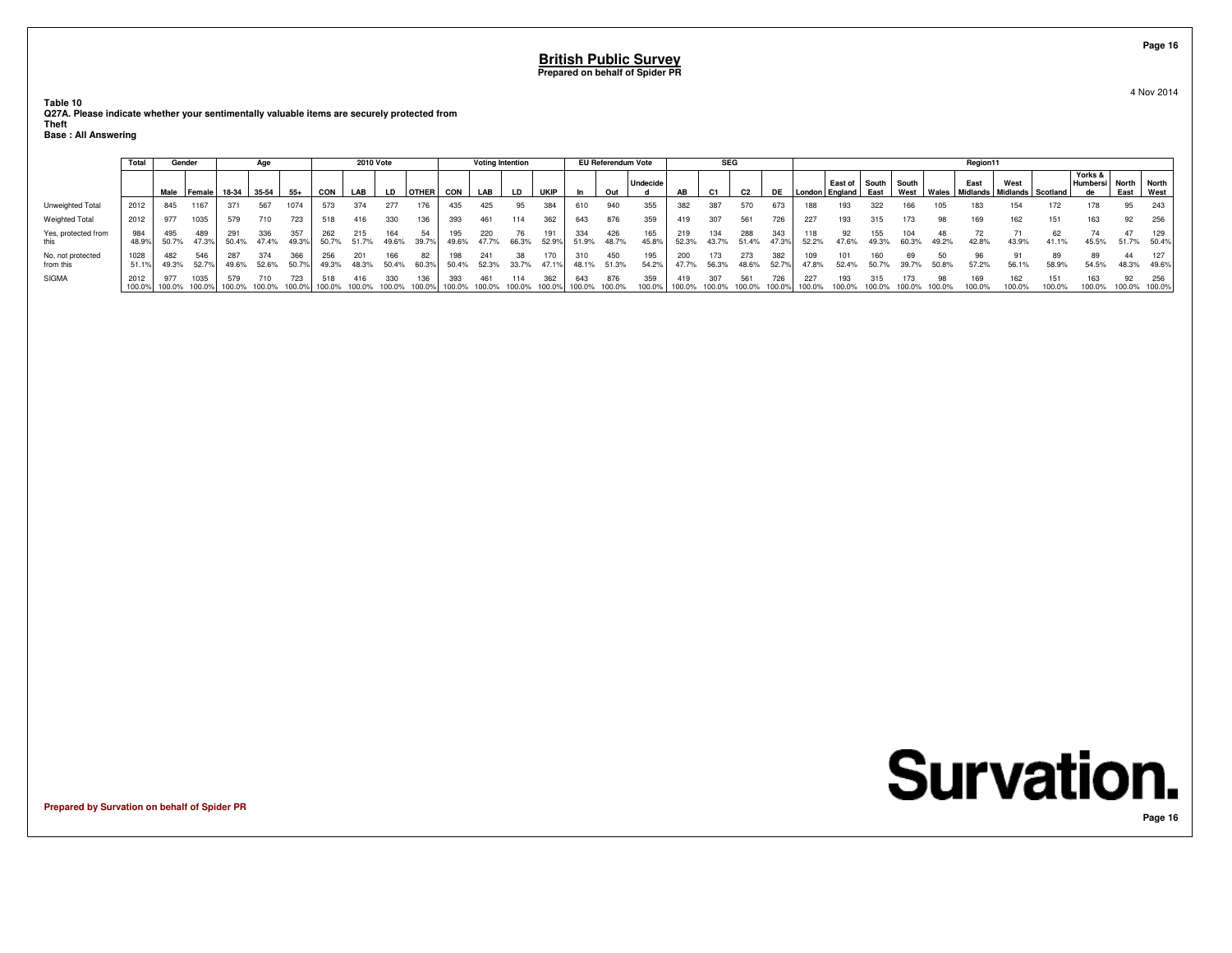**Table 11 Q27B. Please indicate whether your sentimentally valuable items are securely protected from**

**Water damageBase : All Answering**

|                                | Total                  | Gender       |               |               | Age          |               |               | <b>2010 Vote</b> |               |               |               | <b>Voting Intention</b> |               |                   |        | EU Referendum Vote |               |               | <b>SEG</b>   |                |              |        |                             |               |               |             | Region11                               |               |               |                                  |               |                      |
|--------------------------------|------------------------|--------------|---------------|---------------|--------------|---------------|---------------|------------------|---------------|---------------|---------------|-------------------------|---------------|-------------------|--------|--------------------|---------------|---------------|--------------|----------------|--------------|--------|-----------------------------|---------------|---------------|-------------|----------------------------------------|---------------|---------------|----------------------------------|---------------|----------------------|
|                                |                        | Male         | Female        | 18-34         | 35-54        | $55+$         | <b>CON</b>    | LAB              | LD            | <b>OTHER</b>  | <b>CON</b>    | LAB                     | LD            | <b>UKIP</b>       |        | Out                | Undecide      | AB            | C1           | C <sub>2</sub> |              |        | East of<br>.ondon   England | South<br>East | South<br>West | Wales       | East<br>Midlands   Midlands   Scotland | West          |               | Yorks &<br><b>Humbersi</b><br>de | North<br>East | <b>North</b><br>West |
| Unweighted Total               | 2012                   | 845          | 1167          | 371           | 567          | 1074          | 573           | 374              | 277           | 176           | 435           | 425                     | 95            | 384               | 610    | 940                | 355           | 382           | 387          | 570            | 673          |        | 193                         | 322           | 66            | 105         | 183                                    | 154           | 172           | 178                              | 95            | 243                  |
| Weighted Total                 | 2012                   | 977          | 035           | 579           | 710          | 723           | 518           | 416              | 330           | 136           | 393           | 461                     | 114           | 362               | 643    | 876                | 359           | 419           | 307          | 561            | 726          | 227    | 193                         | 315           | 173           | 98          | 169                                    | 162           | 151           | 163                              | 92            | 256                  |
| Yes, protected from            | 37.9%                  | 39.7%        | 376<br>36.3%  | 271<br>46.9%  | 254<br>35.7% | 239<br>33.0%  | 209<br>40.4%  | 162<br>39.0%     | 105<br>31.8%  | 39<br>28.4%   | 155<br>39.4%  | 177<br>38.4%            | 45<br>39.5%   | 40.7 <sup>c</sup> | 39.9%  | 330<br>37.7%       | 131<br>36.6%  | 172<br>41.0%  | 108<br>35.1% | 215<br>38.4%   | 269<br>37.0% | 52.2%  | 37.5%                       | 36.6%         | 68<br>39.5%   | 39<br>39.7% | 58<br>34.5%                            | 59<br>36.4%   | 56<br>37.3%   | 65<br>39.8%                      | 34<br>37.3%   | 28.2%                |
| No, not protected<br>from this | 1249<br>$62.1^{\circ}$ | 589<br>60.3% | 659<br>63.7%  | 308<br>53.1%  | 457<br>64.3% | 484<br>67.0%  | 309<br>59.6%  | 253<br>61.0%     | 225<br>68.2%  | 71.6%         | 238<br>60.6%  | 284<br>61.6%            | 69<br>60.5%   | 214<br>59.3%      | 60.1%  | 545<br>62.3%       | 228<br>63.4%  | 247<br>59.0%  | 199<br>64.9% | 345<br>61.6%   | 457<br>63.0% | 47.8%  | 120<br>62.5%                | 200           | U5<br>60.50   | 59          | 111<br>65.5°                           | 103<br>63.6%  | 95<br>62.7%   | 98<br>60.2%                      | 62.7%         | 184<br>71.8%         |
| <b>SIGMA</b>                   | 2012<br>100.0%         | 100.0%       | 035<br>100.0% | 579<br>100.0% | 100.0%       | 723<br>100.0% | 518<br>100.0% | 416<br>100.0%    | 330<br>100.0% | 136<br>100.0% | 393<br>100.0% | 461<br>100.0%           | 114<br>100.0% | 362<br>100.0%     | 100.0% | 876<br>100.0%      | 359<br>100.0% | 419<br>100.0% | 100.0%       | 561<br>100.0%  | 726          | 100.0% | 193<br>100.0%               |               | 100.0%        | 100.0       | 100.0%                                 | 162<br>100.0% | 151<br>100.0% | 163<br>00.0%                     | 92<br>100.0%  | 256<br>100.0%        |

**Prepared by Survation on behalf of Spider PR**

4 Nov 2014

**Page 17**

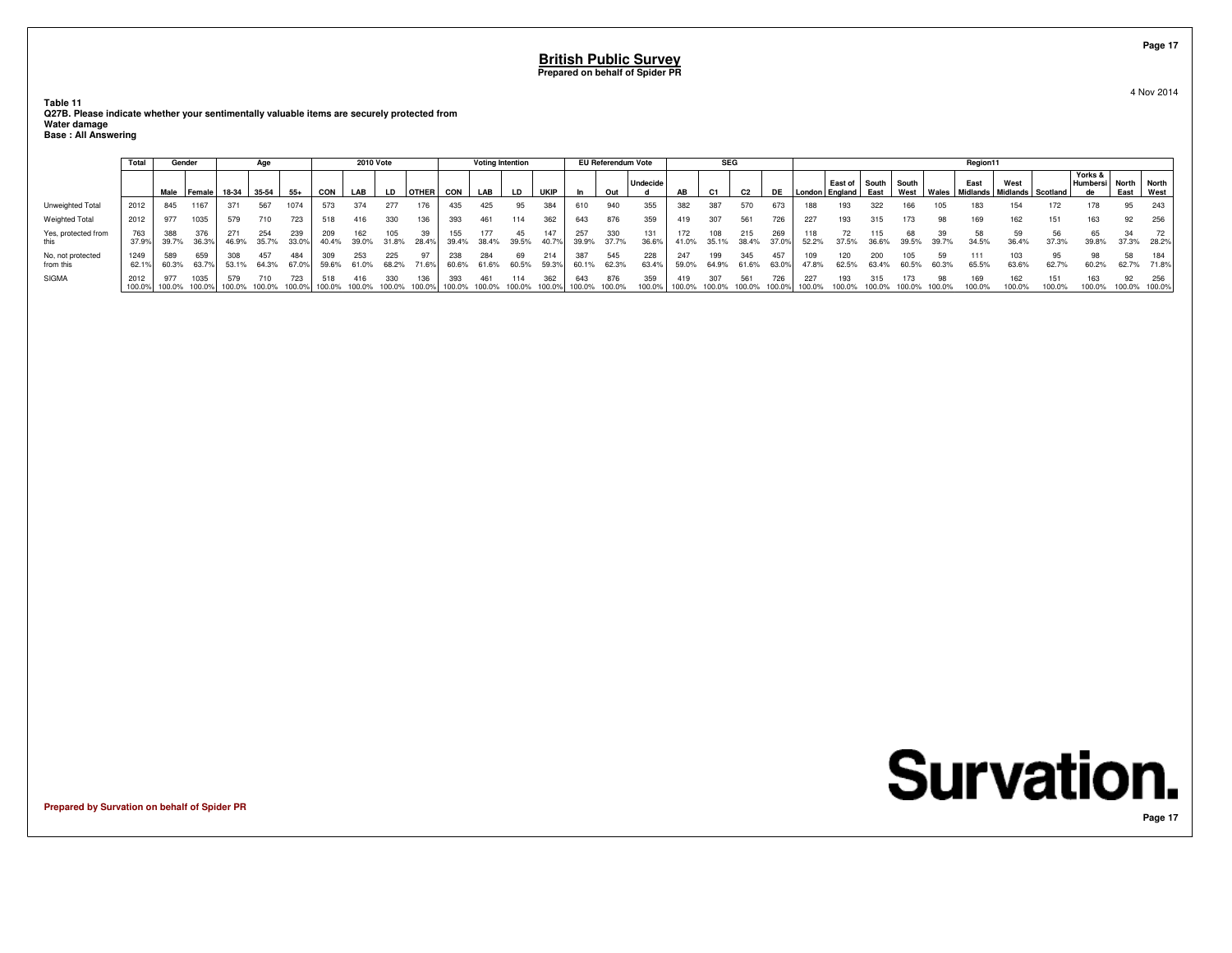**Table 12 Q27C. Please indicate whether your sentimentally valuable items are securely protected fromFire damage**

**Base : All Answering**

|                                | Total          | Gender       |                |               | Age           |               |               | <b>2010 Vote</b> |               |                         |               | <b>Voting Intention</b> |               |               |               | <b>EU Referendum Vote</b> |               |               | <b>SEG</b>     |                |                     |               |                             |                     |      |              | Region11                               |               |               |                                  |               |                      |
|--------------------------------|----------------|--------------|----------------|---------------|---------------|---------------|---------------|------------------|---------------|-------------------------|---------------|-------------------------|---------------|---------------|---------------|---------------------------|---------------|---------------|----------------|----------------|---------------------|---------------|-----------------------------|---------------------|------|--------------|----------------------------------------|---------------|---------------|----------------------------------|---------------|----------------------|
|                                |                | Male         | <b>Female</b>  | 18-34         | 35-54         | $55+$         | CON           | LAB              | LD            | <b>OTHER</b>            | <b>CON</b>    | LAB                     | LD            | <b>UKIP</b>   |               | Out                       | Undecide      | AB            | C <sub>1</sub> | C <sub>2</sub> | DE                  |               | East of<br>London   England | South South<br>East | West | Wales        | East<br>Midlands   Midlands   Scotland | West          |               | Yorks &<br><b>Humbersi</b><br>de | North<br>East | <b>North</b><br>West |
| Unweighted Total               | 2012           | 845          | 1167           | 371           | 567           |               | 573           | 374              | 277           | 176                     | 435           | 425                     | 95            | 384           | 610           | 940                       | 355           | 382           | 387            | 570            | 673                 |               | 193                         | 322                 | 166  | 105          | 183                                    | 154           | 172           | 178                              | 95            | 243                  |
| Weighted Total                 | 2012           | 977          | 1035           | 579           | 710           | 723           | 518           | 416              | 330           | 136                     | 393           | 461                     | 114           | 362           | 643           | 876                       | 359           | 419           | 307            | 561            | 726                 | 227           | 193                         | 315                 | 173  | 98           | 169                                    | 162           | 151           | 163                              | 92            | 256                  |
| Yes, protected from            | 946<br>47.0°   | 497<br>50.9% | 449<br>43.4%   | 280<br>48.5%  | 309<br>43.5%  | 357<br>49.3%  | 285<br>55.0%  | 45.9%            | 154<br>46.5%  | 37.6%                   | 202<br>51.3%  | 200<br>43.4%            | 58.2%         | 186<br>51.3%  | 298<br>46.3%  | 423<br>48.3%              | 176<br>49.0%  | 211<br>50.5%  | 149<br>48.7%   | 253<br>45.2%   | 332<br>$45.8^\circ$ | 47.2%         | 44.9%                       | 163<br>51.6%        | 93   | 50.3%        | 80<br>47.2%                            | 43.2%         | 63<br>41.4%   | 43.7%                            | 46<br>49.7%   | 109<br>42.5%         |
| No, not protected<br>from this | 1066<br>53.0   | 480<br>49.1% | 586<br>56.6%   | 298<br>51.5%  | 56.5%         | 366<br>50.7%  | 233<br>45.0%  | 225              | 177<br>53.5%  | 85<br>62.4 <sup>c</sup> | 48.7%         | 26'<br>56.6%            | 41.8%         | 176<br>48.7   | 345<br>53.7%  | 452<br>51.7%              | 183<br>51.0%  | 207<br>49.5%  | 157<br>51.3%   | 307<br>54.8%   | 394<br>54.2%        | 52.8%         | 55.1%                       | 152                 | 80   |              | 52.8%                                  | 92<br>56.8%   | 89<br>58.6%   | 92<br>56.3%                      | 46<br>50.3%   | 147<br>57.5%         |
| <b>SIGMA</b>                   | 2012<br>100.0% | 100.0%       | 1035<br>100.0% | 579<br>100.0% | '10<br>100.0% | 723<br>100.0% | 518<br>100.0% | 416<br>100.0%    | 330<br>100.0% | 136<br>100.0%           | 393<br>100.0% | 461<br>100.0%           | 114<br>100.0% | 362<br>100.0% | 643<br>100.0% | 876<br>100.0%             | 359<br>100.0% | 419<br>100.0% | 307<br>100.0%  | 561<br>100.0%  | 726<br>100.0%       | 227<br>100.0% | 193<br>100.0%               |                     | 173  | 98<br>100.0% | 100.0%                                 | 162<br>100.0% | 151<br>100.0% | 163<br>00.0%                     | 92<br>100.0%  | 256<br>100.0%        |

**Prepared by Survation on behalf of Spider PR**

## **Survation. Page 18**

**Page 18**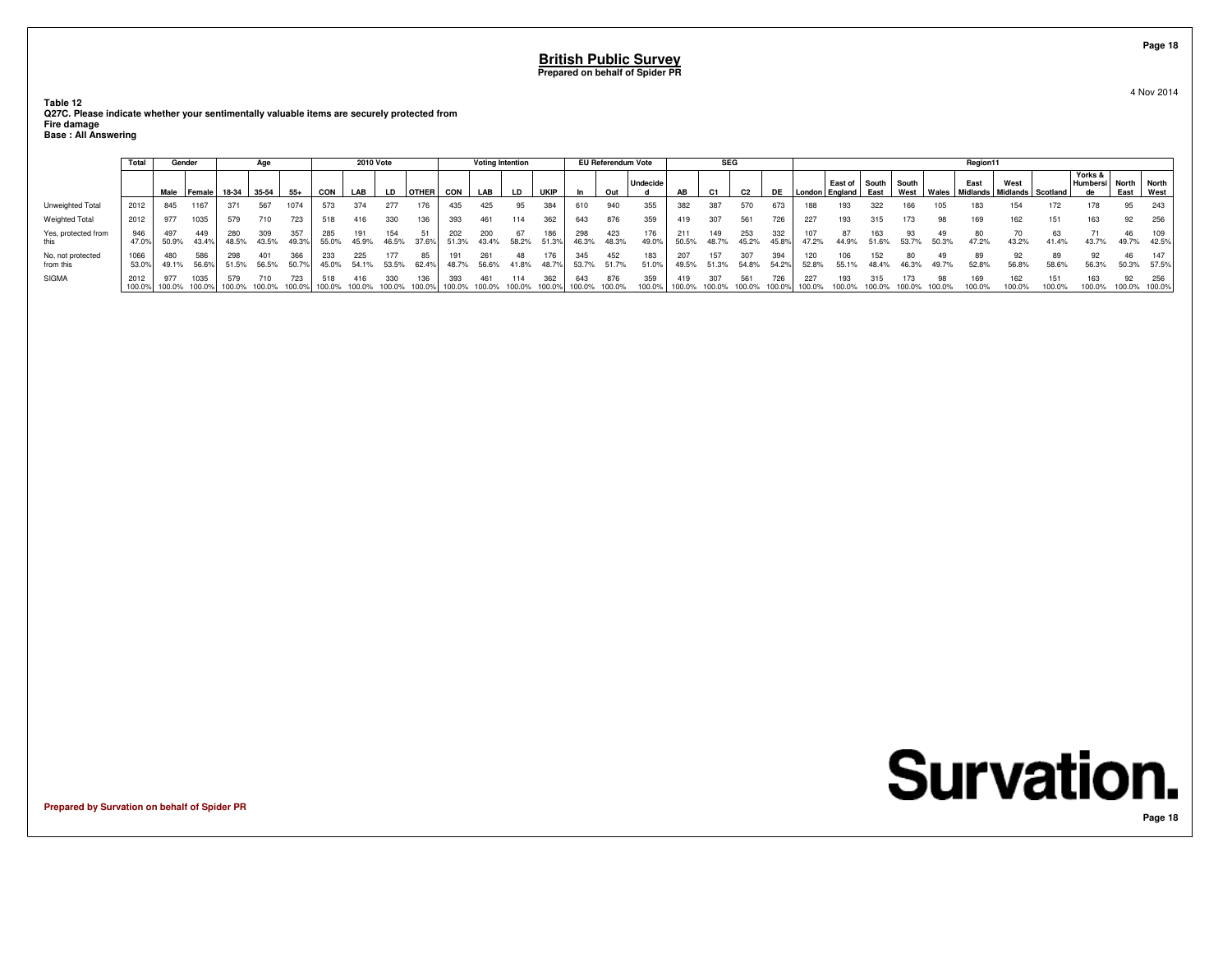**Table 13 Q27D. Please indicate whether your sentimentally valuable items are securely protected from**

**Being accidentally thrown awayBase : All Answering**

|                                | Total          | Gender       |                |              | Age           |               |                  | <b>2010 Vote</b> |               |               |               | <b>Voting Intention</b> |             |                       |               | EU Referendum Vote |              |               | <b>SEG</b>    |                |              |              |                                         |               |               |        | Region11      |                                                  |               |                           |                     |                      |
|--------------------------------|----------------|--------------|----------------|--------------|---------------|---------------|------------------|------------------|---------------|---------------|---------------|-------------------------|-------------|-----------------------|---------------|--------------------|--------------|---------------|---------------|----------------|--------------|--------------|-----------------------------------------|---------------|---------------|--------|---------------|--------------------------------------------------|---------------|---------------------------|---------------------|----------------------|
|                                |                |              | Male Female    | $'$ 18-34    | 35-54         | $55+$         | <b>CON</b>       | LAB              | LD            | <b>OTHER</b>  | <b>CON</b>    | LAB                     | LD          | <b>UKIP</b>           |               | Out                | Undecide     | AB            |               | C <sub>2</sub> |              |              | , East of │ South '<br>London   England | East          | South<br>West |        | East          | West<br>  Wales   Midlands   Midlands   Scotland |               | Yorks &<br>Humbersi<br>de | North<br>East       | <b>North</b><br>West |
| Unweighted Total               | 2012           | 845          | 1167           | 371          | 567           | 1074          | 573              | 374              | 277           | 176           | 435           | 425                     | 95          | 384                   | 610           | 940                | 355          | 382           | 387           | 570            | 673          | 188          | 193                                     | 322           | 166           | 105    |               | 154                                              |               | 178                       | 95                  | 243                  |
| <b>Weighted Total</b>          | 2012           | 977          | 1035           | 579          | 710           | 723           | 518              | 416              | 330           | 136           | 393           | 461                     |             | 362                   | 643           | 876                | 359          | 419           | 307           | 561            | 726          | 227          | 193                                     | 315           | 173           | 98     | 169           | 162                                              | 151           | 163                       | 92                  | 256                  |
| Yes, protected from            | 847<br>42.1°   | 423<br>43.3% | 424<br>41.0%   | 268<br>46.2% | 281<br>39.5%  | 299<br>41.3%  | 235<br>45.3%     | 183<br>44.1%     | 123<br>37.3%  | 52<br>38.5%   | 173<br>44.0%  | 188<br>40.8%            | 47.6%       | 157<br>$43.3^{\circ}$ | 289<br>44.8%  | 361<br>41.2%       | 143<br>39.7% | 183<br>43.6%  | 123<br>40.0%  | 222<br>39.6%   | 320<br>44.0° | 122<br>53.8% | 68<br>35.4%                             | 123<br>38.9%  |               | 43.0%  | 41.5%         | 56<br>34.7%                                      | 36.8%         | 67<br>41.1%               | 39<br>42.8%         | 113<br>44.19         |
| No, not protected<br>from this | 1165           | 554<br>56.7% | 611<br>59.0%   | 311<br>53.8% | 430<br>60.5%  | 58.7%         | 283<br>54.7%     | 232<br>55.9%     | 207<br>62.7%  | 83<br>61.5%   | 220<br>56.0%  | 273<br>59.2%            | 60<br>52.4% | 205<br>56.7           | 355<br>55.2%  | 58.8%              | 217<br>60.3% | 56.4%         | 184<br>60.0%  | 60.4%          | 56.0%        | 46.2%        | 125<br>64.6%                            | 61 1%         |               | 57.0%  | 58.5%         | 106<br>65.3%                                     | 63.2%         | 96<br>58.9%               | 53<br>57.2%         | 143<br>55.9%         |
| <b>SIGMA</b>                   | 2012<br>100.0% | 100.0%       | 1035<br>100.0% | 100.0%       | 710<br>100.0% | 723<br>100.0% | 518<br>$100.0\%$ | 416<br>100.0%    | 330<br>100.0% | 136<br>100.0% | 393<br>100.0% | 461<br>100.0%           | 100.0%      | 362<br>100.0%         | 643<br>100.0% | 876<br>100.0%      | 359<br>00.0% | 419<br>100.0% | 307<br>100.0% | $56^{\circ}$   | 100.0%       | 100.0%       | 193<br>100.0%                           | 315<br>100.0% | 100.0%        | 100.0% | 169<br>100.0% | 162<br>00.0%                                     | 151<br>100.0% | 163<br>100.0%             | 92<br>100.0% 100.0% | 256                  |

**Prepared by Survation on behalf of Spider PR**

4 Nov 2014

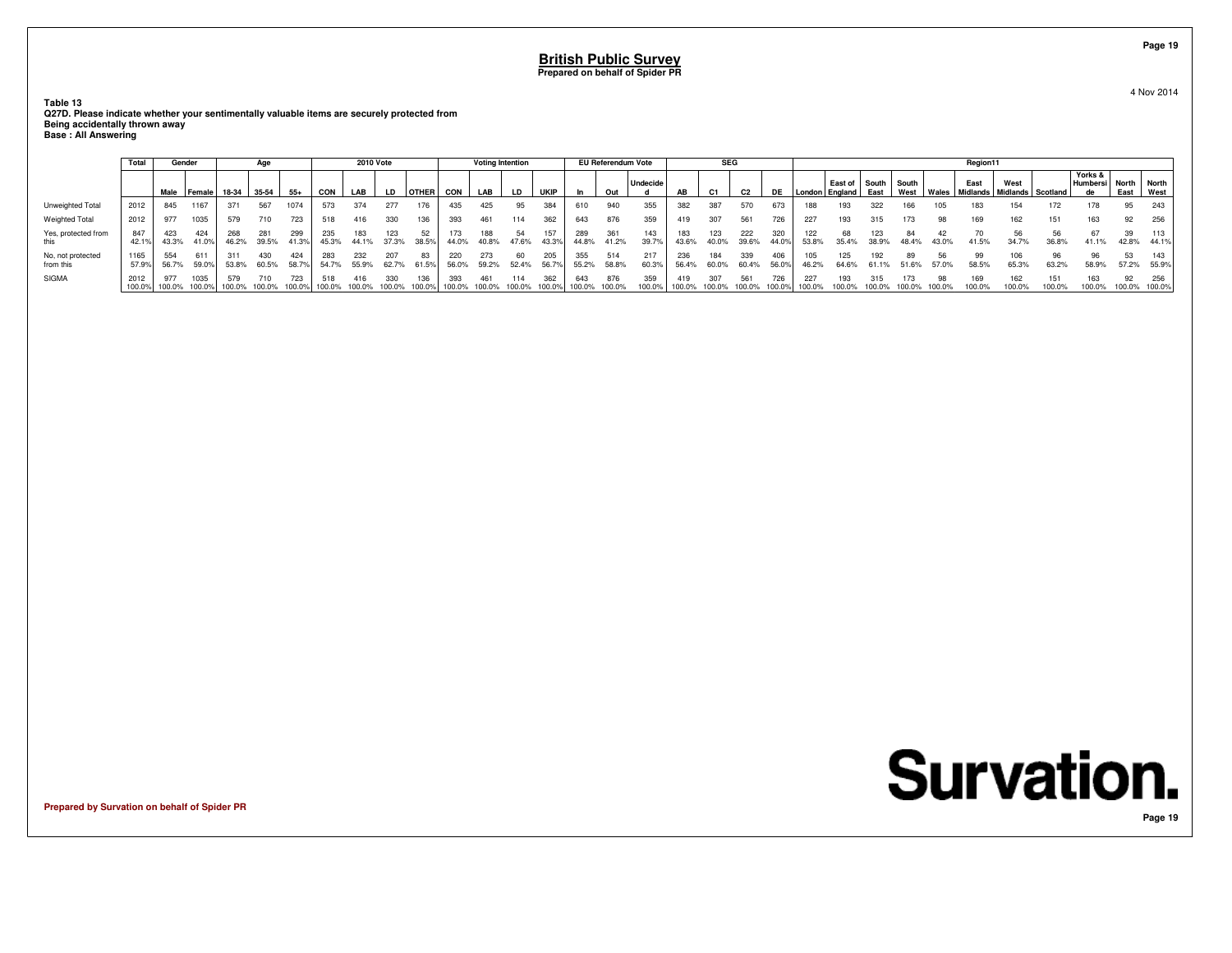**Table 14 Q27E. Please indicate whether your sentimentally valuable items are securely protected fromPet damage**

**Base : All Answering**

|                                | Total               | Gender       |                |               | Age           |               |                  | <b>2010 Vote</b> |               |               |               | <b>Voting Intention</b> |              |               |               | EU Referendum Vote |                 |                       | <b>SEG</b>     |                |              |              |                                   |               |               |              | Region11                               |              |               |                           |               |                      |
|--------------------------------|---------------------|--------------|----------------|---------------|---------------|---------------|------------------|------------------|---------------|---------------|---------------|-------------------------|--------------|---------------|---------------|--------------------|-----------------|-----------------------|----------------|----------------|--------------|--------------|-----------------------------------|---------------|---------------|--------------|----------------------------------------|--------------|---------------|---------------------------|---------------|----------------------|
|                                |                     | Male         | l Female l     | 18-34         | $35 - 54$     | $55+$         | <b>CON</b>       | LAB              | LD            | <b>OTHER</b>  | <b>CON</b>    | LAB                     | LD           | <b>UKIP</b>   |               | Out                | <b>Undecide</b> | AB                    | C <sub>1</sub> | C <sub>2</sub> | DE           |              | East of South<br>London   England | East          | South<br>West | Wales        | East<br>Midlands   Midlands   Scotland | West         |               | Yorks &<br>Humbersi<br>de | North<br>East | <b>North</b><br>West |
| Unweighted Total               | 2012                | 845          | 1167           | 371           | 567           | 1074          | 573              | 374              | 277           | 76            | 435           | 425                     | 95           | 384           | 610           | 940                | 355             | 382                   | 387            | 570            | 673          | 188.         | 193                               | 322           | 166           | 105          | 183                                    | 154          |               | 178                       | 95            | 243                  |
| Weighted Total                 | 2012                | 977          | 1035           | 579           | 710           | 723           | 518              | 416              | 330           | 136           | 393           | 461                     |              | 362           | 643           | 876                | 359             | 419                   | 307            | 561            | 726          | 227          | 193                               | 315           | 173           | 98           | 169                                    | 162          | 151           | 163                       | 92            | 256                  |
| Yes, protected from            | 862<br>$42.8^\circ$ | 440<br>45.1% | 422<br>40.7%   | 258<br>44.6%  | 284<br>40.0%  | 320<br>44.2%  | 241<br>46.6%     | 195<br>46.8%     | 139<br>42.2%  | 49<br>36.0%   | 170<br>43.4%  | 203<br>44.0%            | 62<br>54.6%  | 162<br>44.9%  | 283<br>44.0%  | 402<br>45.9%       | 130<br>36.3%    |                       | 127<br>41.4%   | 227<br>40.4%   | 311<br>42.89 | 108<br>47.4% | 80<br>41 7%                       | 139<br>44.1%  | 50.6%         | 47.6%        |                                        | 66<br>40.7%  | 58<br>38.2%   | 64<br>39.4%               | 38<br>41.0%   | 103<br>40.0%         |
| No, not protected<br>from this | 1150<br>57.2%       | 537<br>54.9% | 614<br>59.3%   | 321<br>55.4%  | 426<br>60.0%  | 403<br>55.8%  | 277<br>53.4%     | 221<br>53.2%     | 191<br>57.8%  | 87            | 222<br>56.6%  | 258<br>56.0%            | -52<br>45.4% | 55.1%         | 360<br>56.0%  | 474<br>54.1%       | 229<br>63.7%    | $22^{\circ}$<br>52.9% | 180<br>58.6%   | 334            | 415          | 52.6%        | 58.3%                             | 55.9%         | 86            | 52.4%        |                                        | 96<br>59.3%  | 61.8%         | 99<br>60.6%               | 54            | 154<br>59.0% 60.0%   |
| <b>SIGMA</b>                   | 2012<br>100.0%      | 100.0%       | 1035<br>100.0% | 579<br>100.0% | 710<br>100.0% | 723<br>100.0% | 518<br>$100.0\%$ | 416<br>100.0%    | 330<br>100.0% | 136<br>100.0% | 393<br>100.0% | 461<br>100.0%           |              | 362<br>100.0% | 643<br>100.0% | 876<br>100.0%      | 359<br>00.0%    | 419<br>100.0%         | 307<br>100.0%  | 56'            | 100.0%       | 100.0%       | 193<br>100.0%                     | 315<br>100.0% | 100.0%        | 98<br>100.0% | 169<br>100.0%                          | 162<br>00.0% | 151<br>100.0% | 163<br>100.0%             | 92            | 256<br>100.0% 100.0% |

**Prepared by Survation on behalf of Spider PR**

4 Nov 2014

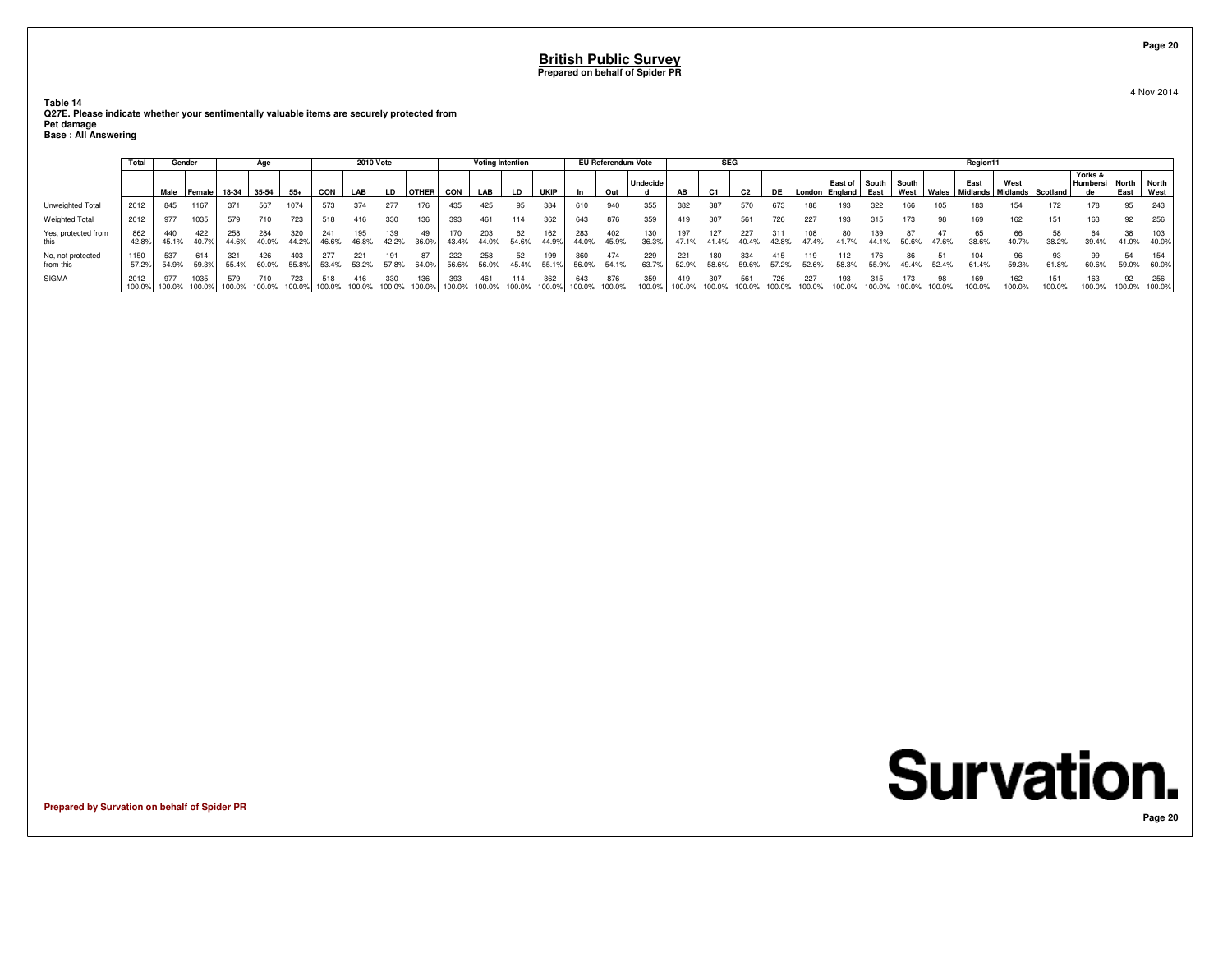**Table 15 Q28. Which of the following items (excluding living beings) would be the first thing you rescue from a fire at your home? Base : All Answering**

|                                                                       | <b>Total</b><br>Gender<br>Male |              |                       |              | Age                  |               |               | <b>2010 Vote</b>     |              |                        |                                    | <b>Voting Intention</b> |             |              |              | <b>EU Referendum Vote</b> |               |                         | <b>SEG</b>                     |                      |              |               |                    |                        |                      |                  | Region11         |                             |                        |                                  |                        |                        |
|-----------------------------------------------------------------------|--------------------------------|--------------|-----------------------|--------------|----------------------|---------------|---------------|----------------------|--------------|------------------------|------------------------------------|-------------------------|-------------|--------------|--------------|---------------------------|---------------|-------------------------|--------------------------------|----------------------|--------------|---------------|--------------------|------------------------|----------------------|------------------|------------------|-----------------------------|------------------------|----------------------------------|------------------------|------------------------|
|                                                                       |                                |              | I Female              | 18-34        | 35-54                | $55+$         | <b>CON</b>    | LAB                  | LD.          | <b>OTHER</b>           | <b>CON</b>                         | LAB                     | LD          | <b>UKIP</b>  | In           | Out                       | Undecide<br>d | AB                      | C <sub>1</sub>                 | C <sub>2</sub>       | <b>DE</b>    | London        | East of<br>England | South<br>East          | South<br>West        | Wales            | East<br>Midlands | West<br>Midlands   Scotland |                        | Yorks &<br><b>Humbersi</b><br>de | North<br>East          | <b>North</b><br>West   |
| Unweighted Total                                                      | 2012                           | 845          | 1167                  | 371          | 567                  | 1074          | 573           | 374                  | 277          | 176                    | 435                                | 425                     | 95          | 384          | 610          | 940                       | 355           | 382                     | 387                            | 570                  | 673          | 188           | 193                | 322                    | 166                  | 105              | 183              | 154                         | 172                    | 178                              | 95                     | 243                    |
| Weighted Total                                                        | 2012                           | 977          | 1035                  | 579          | 710                  | 723           | 518           |                      | 330          | 136                    | 393                                | 461                     |             | 362          | 643          | 876                       | 359           | 419                     | 307                            | 561                  | 726          | 227           | 193                | 315                    | 173                  | 98               | 169              | 162                         | 151                    | 163                              | 92                     | 256                    |
| Consumer electronics<br>(smart phone,<br>tablet, camera.<br>games sys | 119<br>5.9%                    | 63<br>6.4%   | 57<br>5.5%            | 53<br>9.2%   | 38<br>5.4%           | 28<br>3.9%    | 31<br>5.9%    | 15<br>3.7%           | 24<br>7.4%   | 5<br>3.7%              | 30<br>7.5%                         | 23<br>5.0%              | 3<br>3.0%   | 28<br>7.6%   | 39<br>6.0%   | 47<br>5.4%                | 31<br>8.6%    | 32<br>7.6%              | 17<br>5.6%                     | 33<br>5.9%           | 38<br>5.2%   | 16.<br>7.2%   | 20<br>10.5%        | 12<br>3.7%             | 6<br>3.7%            | $\Delta$<br>4.0% | 16<br>9.6%       | 8<br>4.9%                   | 4.4%                   | 13<br>8.3%                       | 5.3%                   | 12<br>4.5%             |
| Something containing<br>my digital photos<br>and documents (PC,       | 187<br>9.3%                    | 87<br>8.9%   | 101<br>9.7%           | 69<br>11.9%  | 65<br>9.2%           | 53<br>7.3%    | 46<br>8.8%    | 48<br>11.6%          | 25<br>7.6%   | 11<br>8.3%             | 32<br>8.2%                         | 42<br>9.2%              | 9<br>7.9%   | 33<br>9.1%   | 82<br>12.7%  | 64<br>7.4%                | 34<br>9.3%    | 45<br>10.8%             | 23<br>7.4%                     | 49<br>8.8%           | 70<br>9.7%   | 15<br>6.6%    | 17<br>8.9%         | 34<br>10.7%            | 18<br>10.6%          | 10<br>10.6%      | 22<br>13.3%      | 10<br>5.9%                  | 12<br>7.6%             | 14<br>8.5%                       | 16<br>17.1%            | 19<br>7.5%             |
| Items of sentimental<br>(but little or no<br>financial) value         | 159<br>7.9%                    | 56<br>5.7%   | 104<br>10.0%          | 57<br>9.9%   | 64<br>9.0%           | 39<br>5.3%    | 24<br>4.6%    | 29<br>7.0%           | 24<br>7.1%   | 16<br>11.9%            | 19<br>4.9%                         | 39<br>8.5%              | 6.5%        | 26<br>7.1%   | 35<br>5.4%   | 69<br>7.9%                | 44<br>12.3%   | 29<br>7.0%              | 19<br>6.2%                     | 49<br>8.7%           | 62<br>8.6%   | 14<br>6.3%    | 17<br>8.9%         | 24<br>7.6%             | 9<br>5.0%            | 12<br>11.8%      | 9<br>5.1%        | 18<br>10.9%                 | 19<br>12.4%            | 18<br>11.3%                      | 8<br>8.9%              | 10<br>4.1%             |
| Important financial<br>legal documents<br>(passport, insurance<br>pol | 549<br>27.3%                   | 283<br>29.0% | 266<br>25.7%          | 101<br>17.4% | 163<br>23.0%         | 285<br>39.5%  | 159<br>30.7%  | 100<br>24.0%         | 117<br>35.3% | 39<br>28.8%            | 121<br>30.8%                       | 109<br>23.6%            | 48<br>41.8% | 106<br>29.4% | 190<br>29.5% | 249<br>28.4%              | 94<br>26.1%   | 120<br>28.7%            | 91<br>29.8%                    | 143<br>25.6%         | 195<br>26.8% | 81<br>35.7%   | 34<br>17.5%        | 93<br>29.4%            | 65<br>37.7%          | 23<br>23.7%      | 41<br>24.0%      | 43<br>26.8%                 | 43<br>28.6%            | 48<br>29.8%                      | 18<br>20.0%            | 57<br>22.2%            |
| Valuable family<br>heirlooms                                          | 69<br>3.4%                     | 40<br>4.1%   | 29<br>2.8%            | 19<br>3.3%   | 34<br>4.8%           | 16<br>2.3%    | 20<br>3.8%    | 24<br>5.7%           | 2.2%         | 0.2%                   | 16<br>4.0%                         | 19<br>4.2%              | 4.2%        | 9<br>2.5%    | 24<br>3.8%   | 24<br>2.7%                | 20<br>5.4%    | 13<br>3.0%              | 6<br>1.8%                      | 22<br>3.9%           | 29<br>4.0%   | -5<br>2.1%    | 3.4%               | 2.7%                   |                      | 12<br>12.0%      | 0.4%             | 6<br>3.5%                   | 0.9%                   | 2.7%                             | 4.0%                   | 16<br>6.2%             |
| Artwork or antiques                                                   | 20<br>1.0%                     | 16<br>1.7%   | 0.4%                  | -8<br>1.3%   | 5<br>0.6%            | 8<br>1.1%     | 8<br>1.5%     | 1.0%                 | 5<br>1.5%    | 0.1%                   | q<br>2.3%                          | 0.8%                    | 0.3%        | 7<br>2.0%    | 4<br>0.6%    | 14<br>1.6%                | 3<br>0.7%     | 10 <sup>1</sup><br>2.3% | 0.1%                           | 8<br>1.5%            | 2<br>0.3%    | 3<br>1.5%     | 1.9%               | 1.3%                   | 0.4%                 | 0.6%             | $\overline{2}$   |                             | $\overline{2}$<br>1.3% |                                  | 3<br>3.6%              | 0.3%                   |
| Photo albums                                                          | 203<br>10.1%                   | 64<br>6.5%   | 139<br>13.4%          | 53<br>9.1%   | 103<br>14.5%         | 47<br>6.5%    | 54<br>10.5%   | 35<br>8.5%           | 26<br>7.7%   | 19<br>13.9%            | 42<br>10.7%                        | 44<br>9.6%              | 6.3%        | 37<br>10.3%  | 60<br>9.3%   | 90<br>10.3%               | 37<br>10.3%   | 40<br>9.7%              | 36<br>11.7%                    | 56<br>10.0%          | 70<br>9.7%   | 15<br>6.6%    | 21<br>10.9%        | 34<br>10.9%            | 10<br>6.0%           | 10<br>10.2%      | 18<br>10.8%      | 24<br>15.1%                 | 14<br>9.5%             | 20<br>12.4%                      | 6<br>6.1%              | 25<br>9.9%             |
| Wallet or purse                                                       | 269<br>13.4%                   | 147<br>15.0% | 122<br>11.8%          | 47<br>8.2%   | 88<br>12.4%          | 133<br>18.4%  | 78<br>15.1%   | 65<br>15.5%          | 39<br>11.9%  | 17<br>12.4%            | 51<br>12.9%                        | 58<br>12.6%             | 13<br>11.7% | 45<br>12.5%  | 78<br>12.2%  | 139<br>15.9%              | 29<br>8.2%    | 59<br>14.1%             | 44<br>14.2%                    | 85<br>15.1%          | 81<br>11.2%  | 27<br>11.9%   | 39<br>20.3%        | 54<br>17.1%            | 21<br>12.3%          | -6<br>6.3%       | 25<br>15.0%      | 20<br>12.3%                 | 21<br>13.9%            | 20<br>12.3%                      | 7.3%                   | 27<br>10.5%            |
| Cash hidden in the<br>house                                           | 141<br>7.0%                    | 99<br>10.2%  | 41<br>4.0%            | 64<br>11.1%  | 42<br>5.9%           | 35<br>4.8%    | 30<br>5.7%    | 37<br>8.9%           | 18<br>5.6%   | 15<br>11.2%            | 15<br>3.9%                         | 37<br>7.9%              | 11<br>9.6%  | 38<br>10.4%  | 54<br>8.4%   | 58<br>6.6%                | 17<br>4.8%    | 17<br>4.0%              | 28<br>9.3%                     | 38<br>6.8%           | 58<br>7.9%   | 21<br>9.2%    | 18<br>9.2%         | 2.7%                   | 15<br>8.7%           | 8<br>8.2%        | 6<br>3.6%        | 10<br>5.9%                  | 16<br>10.9%            | 11<br>6.7%                       | 5<br>5.3%              | 23<br>8.9%             |
| Jewellery box                                                         | 59<br>2.9%                     | 10<br>1.0%   | 49<br>4.7%            | 14<br>2.4%   | 27<br>3.8%           | 18<br>2.5%    | 16<br>3.1%    | 20<br>4.8%           | 9<br>2.9%    | $\overline{2}$<br>1.8% | 13<br>3.4%                         | 23<br>5.0%              | 2<br>2.2%   | 6<br>1.6%    | 12<br>1.9%   | 31<br>3.6%                | 11<br>3.0%    | 16<br>3.9%              | 11<br>3.7%                     | 14<br>2.5%           | 17<br>2.4%   | 2.5%          | 1.9%               | 15<br>4.8%             | 3<br>1.5%            | 0.7%             | 6<br>3.5%        | 0.7%                        | 2.8%                   | $\overline{2}$<br>1.1%           | 2<br>1.8%              | 14<br>5.6%             |
| Diary                                                                 | 19<br>1.0%                     | 12<br>1.3%   | 0.7%                  | 14<br>2.4%   | 0.6%                 | 0.2%          | 9<br>1.7%     | -5<br>1.2%           | 0.2%         | $\overline{c}$<br>1.7% | 5<br>1.4%                          | 1.2%                    | 0.2%        | 3<br>0.7%    | 0.7%         | -9<br>1.0%                | 6<br>1.7%     | -5<br>1.2%              | $\boldsymbol{\Lambda}$<br>1.2% | 1.3%                 | 3<br>0.5%    | -5<br>2.3%    | 0.2%               | $\overline{c}$<br>0.5% |                      |                  |                  | 2.7%                        | 0.4%                   | $\bullet$<br>0.3%                | $\overline{2}$<br>1.9% | $\overline{1}$<br>0.3% |
| Other                                                                 | 217<br>10.8%                   | 100<br>10.2% | 117<br>11.3%          | 80<br>13.9%  | 77<br>10.9%          | 59<br>8.1%    | 44<br>8.6%    | 33<br>8.0%           | 35<br>10.7%  | 8<br>5.8%              | 40<br>10.1%                        | 56<br>12.2%             | 6.4%        | 25<br>6.8%   | 61<br>9.5%   | 81<br>9.3%                | 35<br>9.7%    | 33<br>7.8%              | 28<br>9.1%                     | 56<br>10.0%          | 100<br>13.8% | 18<br>8.1%    | 12<br>6.5%         | 27<br>8.6%             | 14<br>8.4%           | 12<br>12.0%      | 23<br>13.6%      | 18<br>11.3%                 | 11<br>7.4%             | 11<br>6.7%                       | 17<br>18.6%            | 51<br>20.0%            |
| SIGMA                                                                 | 2012<br>100.0%                 | 977          | 1035<br>100.0% 100.0% | 579          | 710<br>100.0% 100.0% | 723<br>100.0% | 518<br>100.0% | 416<br>100.0% 100.0% | 330          | 136<br>100.0%          | 393<br>100.0% 100.0% 100.0% 100.0% | 461                     | 114         | 362          | 643          | 876<br>100.0% 100.0%      | 359<br>100.0% | 419<br>100.0% 100.0%    | 307                            | 561<br>100.0% 100.0% | 726          | 227<br>100.0% | 193<br>100.0%      | 315<br>100.0%          | 173<br>100.0% 100.0% | 98               | 169<br>100.0%    | 162<br>100.0%               | 151<br>100.0%          | 163<br>100.0%                    | 92<br>100.0% 100.0%    | 256                    |

**Prepared by Survation on behalf of Spider PR**

**Page 21**

4 Nov 2014

**Survation.**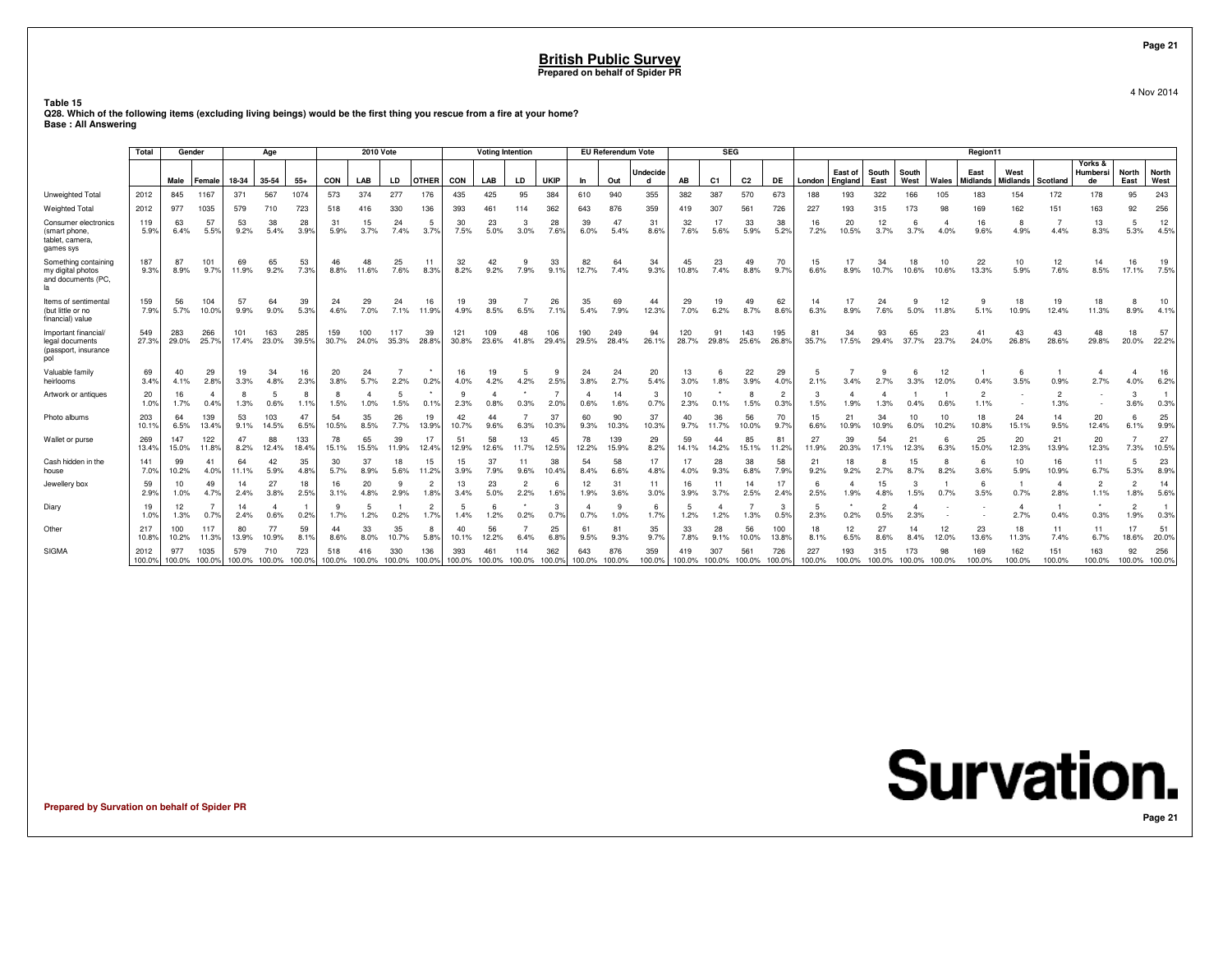#### **Table 16 Q29. Which of the following do you consider more important?Base : All Answering**

|                                                                    | Total         | Gender        |                |               | Age          |               |               | <b>2010 Vote</b> |              |              |              | <b>Voting Intention</b> |             |               |               | <b>EU Referendum Vote</b> |              |              | <b>SEG</b>   |                |              |               |                             |               |               |       | Region11           |                             |               |                           |               |                      |
|--------------------------------------------------------------------|---------------|---------------|----------------|---------------|--------------|---------------|---------------|------------------|--------------|--------------|--------------|-------------------------|-------------|---------------|---------------|---------------------------|--------------|--------------|--------------|----------------|--------------|---------------|-----------------------------|---------------|---------------|-------|--------------------|-----------------------------|---------------|---------------------------|---------------|----------------------|
|                                                                    |               | Male          | Female         | 18-34         | 35-54        | $55+$         | CON           | LAB              | LD           | <b>OTHER</b> | <b>CON</b>   | LAB                     | LD          | <b>UKIP</b>   |               | Out                       | Undecide     | AB           |              | C <sub>2</sub> | DE           |               | East of<br>London   England | South<br>East | South<br>West | Wales | East<br>I Midlands | West<br>Midlands   Scotland |               | Yorks &<br>Humbersi<br>de | North<br>East | <b>North</b><br>West |
| Unweighted Total                                                   | 2012          | 845           | 1167           | 371           | 567          | 1074          | 573           | 374              | 277          | 76           | 435          | 425                     | 95          | 384           | 610           | 940                       | 355          | 382          | 387          | 570            | 673          | 188           |                             | 322           |               |       |                    |                             | 172           | 178                       | 95            | 243                  |
| <b>Weighted Total</b>                                              | 2012          | 977           | 1035           | 579           | 710          | 723           | 518           | 416              | 330          | 136          | 393          | 461                     | 114         | 362           | 643           | 876                       | 359          | 419          |              | 561            | 726          | 227           | 193                         |               | 173           | 98    | 169                | 162                         | 151           | 163                       | 92            | 256                  |
| Physical items<br>(material<br>possessions that you<br>own)        | 762<br>37.9%  | 371<br>38.0%  | 391<br>37.8%   | 27.7%         | 296<br>41.7% | 305<br>42.2%  | 220<br>42.5%  | 78<br>42.8%      | 135<br>40.9% | 56<br>41.0%  | 155<br>39.5% | 39.9%                   | 36<br>31.8% | 157<br>43.5%  | 225<br>35.0%  | 386<br>44.1%              | 126<br>35.0% | 170          | 34.2%        | 253<br>45.1%   | 234<br>32.3% | 102<br>45.1%  |                             | 35.3%         |               | 34.7% | 33.2%              | 43<br>26.4%                 | 64<br>42.2%   | 74<br>45.4%               | 26<br>27.9%   | 99<br>38.6%          |
| Digital items (files<br>/ digital photos /<br>software that you ow | 175<br>8.7%   | 106<br>10.9%  | 68<br>6.6%     | 89<br>15.3%   | 7.9%         | 30<br>4.1%    | 5.6%          | 11.0%            | 20<br>6.0%   | 6.5%         | 4.7%         | 10.0%                   | 18.0%       | 45<br>12.6%   | 63<br>9.8%    | 60<br>6.8%                | 33<br>9.3%   | 37<br>8.8%   | 8.8%         | 40<br>7.2%     | 9.7%         | 23<br>10.2%   | 5.1%                        | 7.8%          | 8.6%          | 6.1%  | 17.0%              | 12.8%                       | 10<br>6.9%    | 10.4%                     | 6.0%          | 4.7%                 |
| The two are equally<br>important                                   | 1075<br>53.4% | 499<br>51.1%  | 576<br>55.6%   | 329<br>56.9%  | 50.4%        | 388<br>53.6%  | 51.9%         | 46.2%            | 175<br>53.1% | 52.4%        | 55.8%        | 231<br>50.2%            | 57<br>50.1% | 159<br>43.9%  | 355<br>55.2%  | 430<br>49.1%              | 200<br>55.8% | 211<br>50.5% | 175<br>57.0% | 268<br>47.7%   | 421<br>58.0% | 44.7%         | 57.8%                       | 57.0%         |               | 59.2% | 49.8%              | 99<br>60.8%                 | 50.9%         | 72<br>44.1%               | 61<br>66.1%   | 146<br>56.8%         |
| SIGMA                                                              | 2012          | 977<br>100.0% | 1035<br>100.0% | 579<br>100.0% | 100.0%       | 723<br>100.0% | 518<br>100.0% |                  | 330          | 36           | 393          | 461                     | 114         | 362<br>100.0% | 643<br>100.0% | 876<br>100.0%             | 359<br>100.0 |              |              | 561<br>00.0%   | 726          | 227<br>100.0% | 100.0%                      |               | 173           | 98    | 169<br>100.0       | 162                         | 151<br>100.0% | 163<br>00.0%              | 92<br>00.0%   | 256<br>100.0%        |

**Prepared by Survation on behalf of Spider PR**

4 Nov 2014

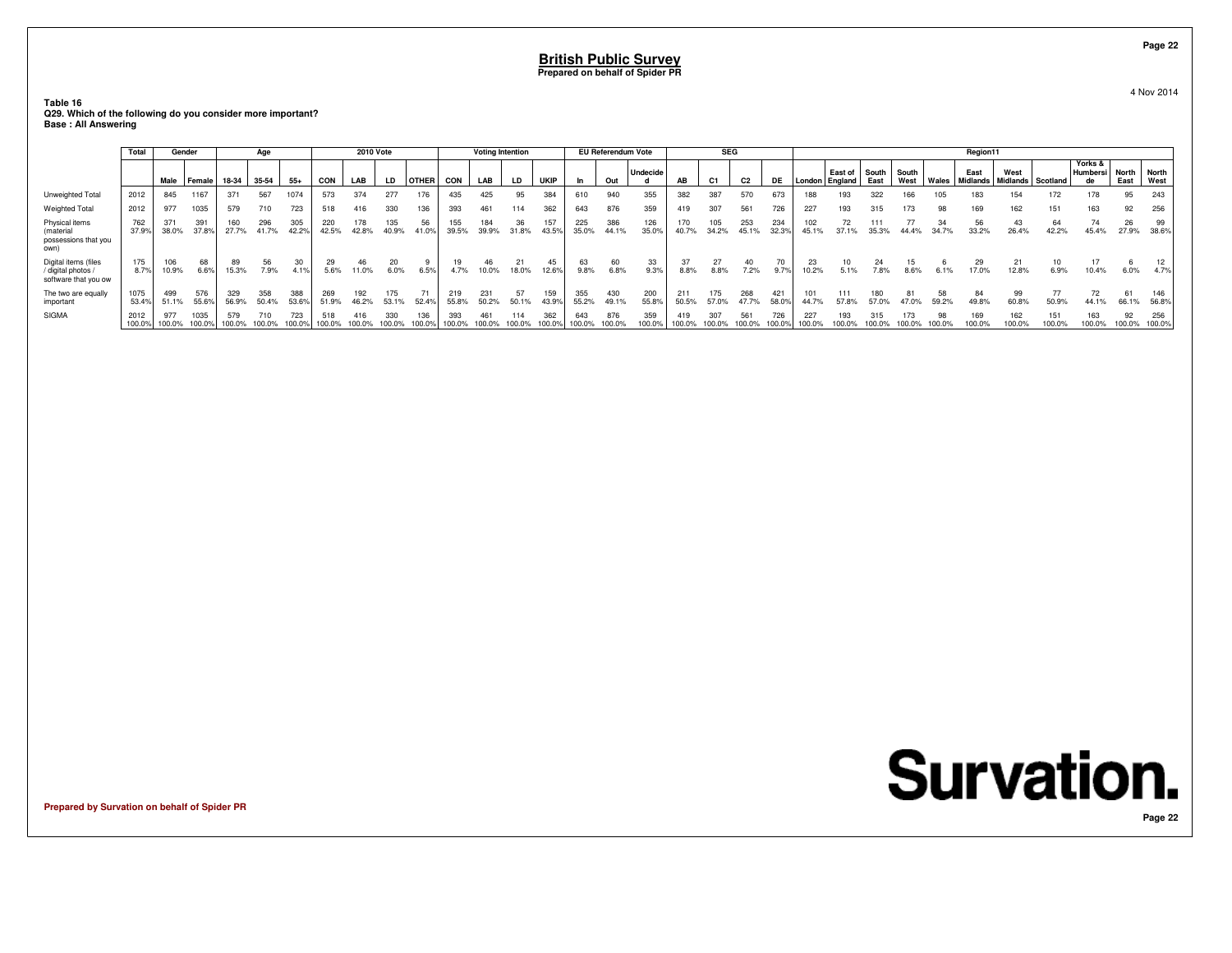**Table 17 Q30. Are your digital assets (e g photos, music, photos and documents etc ) adequately backed up (e g stored on external hard drives, CDs/DVDs or within the Cloud)?Base : All Answering**

|                                    | Total<br>Gender<br>Male Female<br>2012<br>845 |               |               |               | Age          |               |              | <b>2010 Vote</b> |              |             |              | <b>Voting Intention</b> |             |               |               | <b>EU Referendum Vote</b> |               |              | <b>SEG</b>     |                |               |               |                                   |        |               |       | Region11      |                                                |               |                           |                      |               |
|------------------------------------|-----------------------------------------------|---------------|---------------|---------------|--------------|---------------|--------------|------------------|--------------|-------------|--------------|-------------------------|-------------|---------------|---------------|---------------------------|---------------|--------------|----------------|----------------|---------------|---------------|-----------------------------------|--------|---------------|-------|---------------|------------------------------------------------|---------------|---------------------------|----------------------|---------------|
|                                    |                                               |               |               | $18-34$       | 35-54        | $55+$         | <b>CON</b>   | LAB              | LD           | OTHER I     | <b>CON</b>   | LAB                     | <b>LD</b>   | <b>UKIP</b>   | <b>In</b>     | Out                       | Undecide      | <b>AB</b>    | C <sub>1</sub> | C <sub>2</sub> | <b>DE</b>     |               | East of South<br>London   England | East   | South<br>West |       | East          | West<br>Wales   Midlands   Midlands   Scotland |               | Yorks &<br>Humbersi<br>de | <b>North</b><br>East | North<br>West |
| Unweighted Total                   |                                               |               | 167           | 371           | 567          | 1074          |              | 374              | 277          | 176         | 435          | 425                     | 95          | 384           | 610           | 940                       | 355           | 382          | 387            | 570            | 673           | 188           |                                   |        |               |       |               |                                                |               | 178                       | 95                   | 243           |
| <b>Weighted Total</b>              | 2012                                          | 977           | 035           | 579           |              | 723           | 518          |                  | 330          | 136         | 393          |                         | 14          | 362           | 643           | 876                       | 359           | 419          | 307            | 561            | 726           | 227           | 193                               |        |               |       | 169           | 162                                            | 151           | 163                       | 92                   | 256           |
| Yes                                | 1229<br>61.1%                                 | 588<br>60.1%  | 641<br>61.9%  | 379<br>65.5%  | 434<br>61.0% | 416<br>57.5%  | 325<br>62.7% | 231<br>55.7%     | 212<br>64.1% | 99<br>73.1% | 257<br>65.5% | 269<br>58.4%            | 63.9%       | 198<br>54.7%  | 429<br>66.6%  | 516<br>59.0%              | 213<br>59.1%  | 288<br>68.7% | 65.0%          | 346<br>61.8%   | 395<br>54.5%  | 143<br>63.0%  | 54.9%                             | 66.4%  | 56.9%         | 55.6% | 54.8%         | 13<br>69.9%                                    | 107<br>70.8%  | 92<br>56.6%               | 58<br>63.6%          | 147<br>57.2%  |
| No                                 | 486                                           | 244<br>25.0%  | 241<br>23.3%  | 124<br>21.5%  | 184<br>25.9% | 24.5%         | 22.1%        | 31.6%            | 66<br>19.9%  | 15.4%       | 21.5%        | 26<br>27.4%             | 26<br>22.6% | 28.0%         | 161<br>24.9%  | 208<br>23.8%              | 22.8%         | 21.6%        | 83<br>27.0%    | 24.4%          | 176<br>24.2%  | 28.3%         | 29.0%                             | 21.4%  | 25.8%         | 23.2% | 25.7%         | 19.3%                                          | 18.7%         | 43<br>26.2%               | 21.2%                | 63<br>24.5%   |
| I don't have any<br>digital assets | 298<br>14.8%                                  | 145<br>14.8%  | 153<br>14.8%  | 13.0%         | 93<br>13.0%  | 18.0%         | 15.1%        | 12.7%            | 16.1%        | 11.5%       | 13.0%        | 65<br>14.2%             | 13.5%       | 17.3%         | 8.4%          | 17.3%                     | 65<br>18.1%   | 9.7%         | 25<br>8.0%     | 13.8%          | 155<br>21.3%  | 8.7%          | 16.1%                             | 12.3%  | 2%            | 21.2% | 19.6%         | 0.8%                                           | 10.5%         | 28<br>17.1%               | 15.2%                | 18.2%         |
| <b>SIGMA</b>                       | 2012<br>100.0%                                | 977<br>100.0% | 035<br>100.0% | 579<br>100.0% | 100.0%       | 723<br>100.0% | 100.0%       | 100.0%           | 100.0%       | 100.0%      | 100.0%       | 100.0%                  |             | 362<br>100.0% | 643<br>100.0% | 876<br>100.0%             | 359<br>100.0% | 100.0%       | 100.0%         | 561<br>100.0%  | 726<br>100.0% | 227<br>100.0% | 100.0%                            | 100.0% | 100.0%        | 00.0% | 169<br>100.0% | 162<br>00.0%                                   | 151<br>100.0% | 163<br>100.0%             | 92<br>100.0% 100.0%  | 256           |

**Prepared by Survation on behalf of Spider PR**



4 Nov 2014

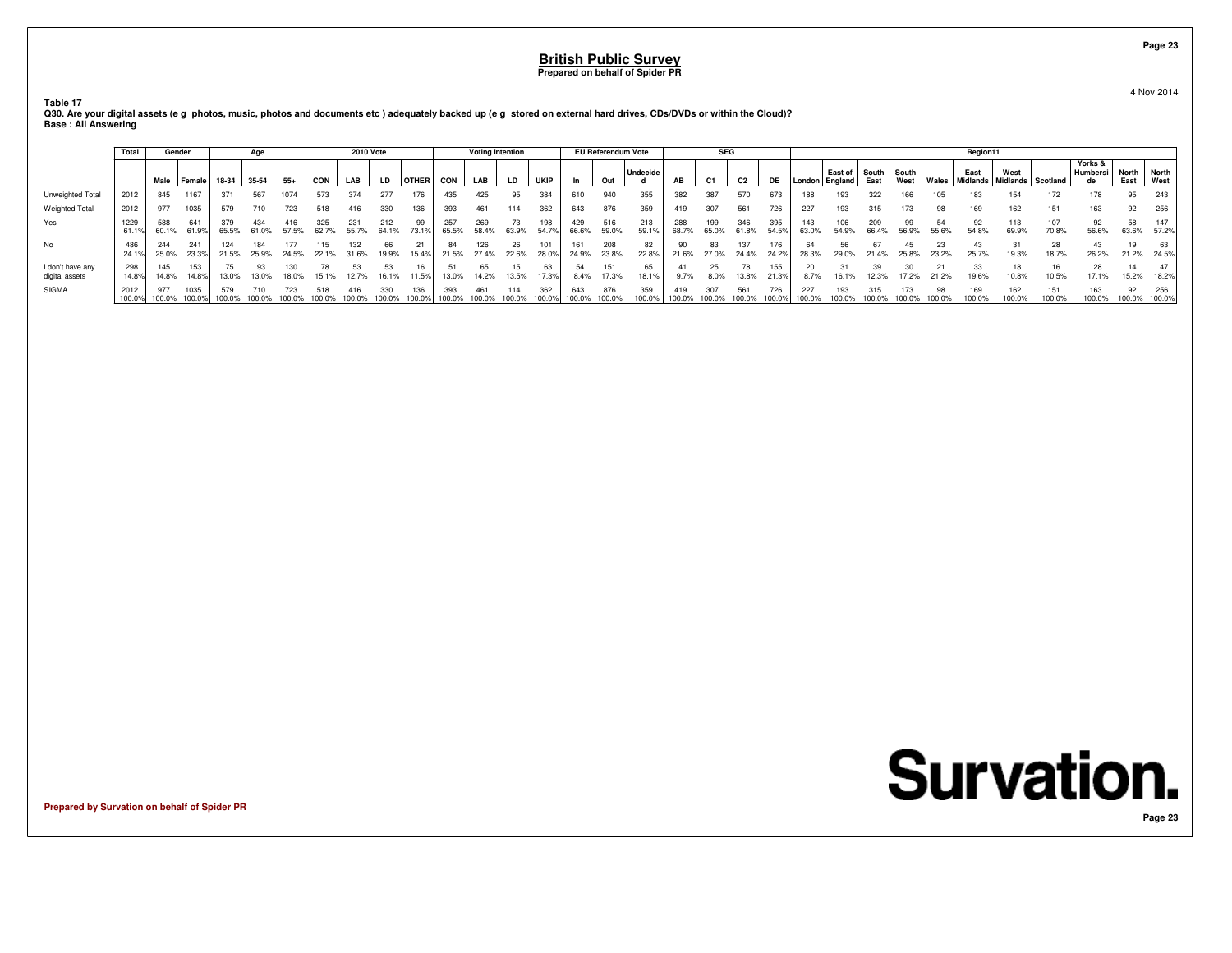**Table 18Q31. Have you ever discovered that one of your items was unexpectedly valuable? Base : All Answering**

|                       | Total        | Gender               |                |               | Age                  |              |            | <b>2010 Vote</b> |               |              |              | <b>Voting Intention</b> |               |               |               | EU Referendum Vote |               |               | <b>SEG</b>   |                |               |               |                                         |        |        |         | Region11         |                                 |               |                           |                       |                    |
|-----------------------|--------------|----------------------|----------------|---------------|----------------------|--------------|------------|------------------|---------------|--------------|--------------|-------------------------|---------------|---------------|---------------|--------------------|---------------|---------------|--------------|----------------|---------------|---------------|-----------------------------------------|--------|--------|---------|------------------|---------------------------------|---------------|---------------------------|-----------------------|--------------------|
|                       |              | Male Female          |                | 18-34         | 35-54                | $55+$        | <b>CON</b> | LAB              | LD.           | <b>OTHER</b> | CON          | LAB                     | LD.           | <b>UKIP</b>   | ln.           | Out                | Undecide      | AB            | C1           | C <sub>2</sub> | DE            |               | East of South South<br>London   England | East   | West   | , Wales | East<br>Midlands | West<br>/ Midlands   Scotland / |               | Yorks &<br>Humbersi<br>de | North   North<br>East | West               |
| Unweighted Total      | 2012         | 845                  | 1167           | 371           | 567                  | 1074         |            | 374              |               |              | 435          |                         | 95            | 384           | 610           | 940                | 355           | 382           | 387          | 570            | 673           |               |                                         |        |        |         |                  |                                 | 172           | 178                       | 95                    | 243                |
| <b>Weighted Total</b> | 2012         | 977                  | 1035           | 579           | 710                  | 723          |            | 416              | 330           |              | 393          | 461                     | 114           | 362           | 643           | 876                | 359           | 419           | 307          | 561            | 726           | 227           | 193                                     |        |        | 98      |                  | 162                             | 151           | 163                       | 92                    | 256                |
| Yes                   | 306<br>15.2% | 166<br>17.0%         | 140<br>13.5%   | 128<br>22.1%  | 102<br>14.3%         | 76<br>10.5%  | 13.7%      |                  | 9.2%          | 20.2%        | 14.5%        | ۵n<br>19.5%             | 28<br>24.9%   | 50<br>13.7%   | 131<br>20.4%  | 140<br>15.9%       | 24<br>6.8%    | 8.1%          | 18.3%        | 52<br>9.2%     | 122<br>16.8%  | 24.2%         | 9.5%                                    | 13.6%  |        | 0.5%    | 8.3%             | 28<br>17.3%                     | 24.3%         | 13<br>8.1%                | 18<br>19.5%           | 39<br>15.3%        |
| No                    | 84.8%        | 811<br>83.0%         | 895<br>86.5%   | 77.9%         | 609<br>85.7%         | 647<br>89.5% | 86.3%      | 78.3%            | 300<br>90.8%  | 79.8%        | 336<br>85.5% | 80.5%                   | 86<br>75.1%   | 312<br>86.3%  | 512<br>79.6%  | 736<br>84.1%       | 335<br>93.2%  | 81.9%         | 251<br>81.7% | 90.8%          | 604<br>83.2%  | 75.8%         | 90.5%                                   | 86.4%  | 84     | 89.5%   | 155<br>91.7%     | 134<br>82.7%                    | 114<br>75.7%  | 150<br>91.9%              |                       | 217<br>80.5% 84.7% |
| <b>SIGMA</b>          | 2012         | 977<br>100.0% 100.0% | 1035<br>100.0% | 579<br>100.0% | 710<br>100.0% 100.0% | 723          | 100.0%     | 100.0%           | 330<br>100.0% | 100.0%       | 100.0%       | 461<br>100.0%           | 114<br>100.0% | 362<br>100.0% | 643<br>100.0% | 876<br>100.0%      | 359<br>100.0% | 419<br>100.0% | 100.0%       | 561<br>100.0%  | 726<br>100.0% | 227<br>100.0% | 100.0%                                  | 100.0% | 100.0% | 100.0%  | 100.0%           | 100.0%                          | 151<br>100.0% | 163<br>100.0%             | 92<br>100.0% 100.0%   | 256                |

**Prepared by Survation on behalf of Spider PR**

4 Nov 2014

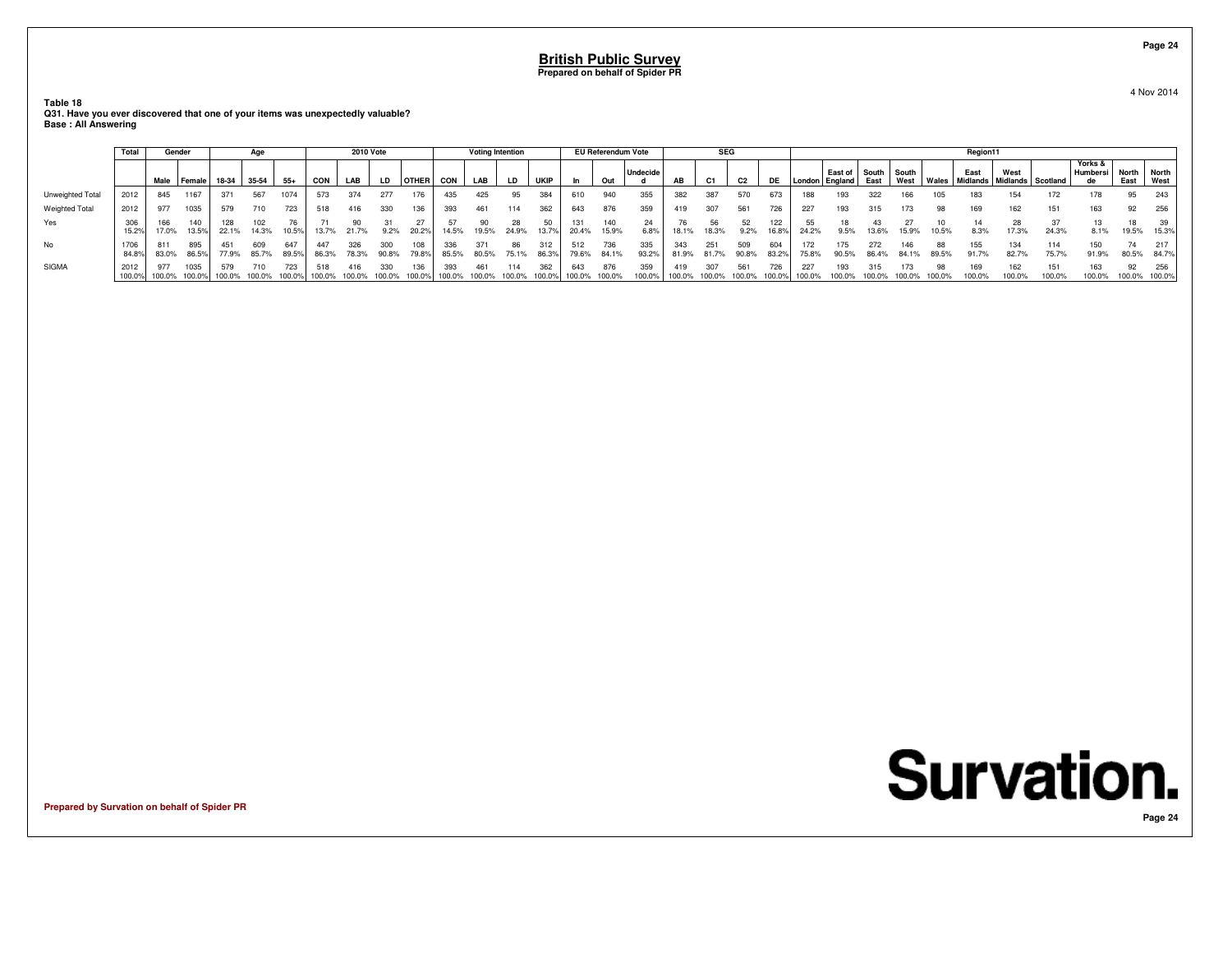**Table 19 Q32. On the whole, do you think you're becoming more or less likely to claim on your home insurance policy?Base : All Answering**

|                                    | Total          | Gender        |              | Age           |               |               | <b>2010 Vote</b> |        |        |              | <b>Voting Intention</b> |             |           |              | <b>EU Referendum Vote</b> |               |               | <b>SEG</b>   |                |               |               |               |                                   |       |               | Region11 |                             |              |               |                     |               |               |
|------------------------------------|----------------|---------------|--------------|---------------|---------------|---------------|------------------|--------|--------|--------------|-------------------------|-------------|-----------|--------------|---------------------------|---------------|---------------|--------------|----------------|---------------|---------------|---------------|-----------------------------------|-------|---------------|----------|-----------------------------|--------------|---------------|---------------------|---------------|---------------|
|                                    |                |               | Male Female  | 18-34         | 35-54         | $55+$         | <b>CON</b>       | LAB    | LD     | <b>OTHER</b> | <b>CON</b>              | LAB         | <b>LD</b> | <b>UKIP</b>  | ln.                       | Out           | Undecide      | AB           | C <sub>1</sub> | C2            | DE            |               | East of South<br>London   England | East  | South<br>West | Wales    | East<br>Midlands   Midlands | West         | l Scotland    | Yorks &<br>Humbersi | North<br>East | North<br>West |
| Unweighted Total                   | 2012           | 845           | 1167         | 371           | 567           | 1074          | 573              |        | 277    | 176          | 435                     | 425         | 95        | 384          | 610                       | 940           | 355           | 382          | 387            | 570           | 673           | 188           |                                   | 322   |               | 105      |                             |              |               | 178                 | 95            | 243           |
| Weighted Total                     | 2012           | 977           | 1035         | 579           | 710           | 723           | 518              |        | 330    | 136          | 393                     | 461         | 114       | 362          | 643                       | 876           | 359           | 419          | 307            | 561           | 726           | 227           | 193                               | 315   | 173           | 98       | 169                         | 162          | 151           | 163                 | 92            | 256           |
| More likely                        | 152<br>7.6%    | 75<br>7.7%    | 77<br>7.4%   | 13.1%         | 56<br>7.9%    | 20<br>2.8%    | 5.4%             |        | 4.6%   | 4.5%         | 4.8%                    | 13.0%       | 13.2%     | 19<br>5.3%   | 84<br>13.1%               | 53<br>6.1%    | 14<br>3.9%    | 9.7%         | 32<br>10.3%    | 32<br>5.7%    | 6.5%          | 33<br>14.7%   |                                   |       |               | 5.9%     | 5.9%                        | 35<br>21.7%  | 10.6%         | 10<br>6.4%          | 3.6%          | 3.4%          |
| Less likely                        | 351<br>17.4%   | 170<br>17.4%  | 181<br>17.5% | 95<br>16.5%   | 141<br>19.8%  | 115<br>15.9%  | 19.3%            | 16.0%  | 13.2%  | 29<br>21.3%  | 95<br>24.2%             | 88<br>19.1% |           | 50<br>13.8%  | 119<br>18.4%              | 172<br>19.6%  | 36<br>10.0%   | 16.8%        | 54<br>17.7%    | 86<br>15.3%   | 140<br>19.3%  | 18.1%         | 17.8%                             |       | 16.7%         | 25.4%    | 15.8%                       | 25<br>15.4%  | 10.1%         | 22<br>13.8%         | 15.4%         | 26.3%         |
| No change                          | 1205<br>59.9%  | 578<br>59.2%  | 626<br>60.5% | 243<br>42.1%  | 411<br>57.9%  | 550<br>76.1%  | 69.5%            | 56.5%  | 69.5%  | 56.9%        | 256<br>65.3%            | 239         | 55.8%     | 242<br>67.0% | 329<br>51.1%              | 562<br>64.1%  | 245<br>68.3%  | 281<br>67.2% | 60.9%          | 382<br>68.1%  | 354<br>48.8%  | 44.0%         |                                   |       | 114           | 51.3%    | 58.7%                       | 89<br>54.8%  | 96<br>63.3%   | 104<br>63.8%        | 59<br>64.1%   | 53.1%         |
| I have no home<br>insurance policy | 304<br>15.1%   | 154<br>15.7%  | 151<br>14.6% | 164<br>28.4%  | 102<br>14.4%  | 38<br>5.3%    | 5.7%             | 11.4%  | 12.6%  | 7.3%         | 5.7%                    | 16.0%       | 14.8%     | 14.0%        | 111<br>17.3%              | 89<br>10.2%   | 17.8%         | 26<br>6.2%   | 1.0%           | 10.8%         | 184<br>25.3%  | 23.1%         | 10.5%                             | 10.4% |               | 7.4%     | 19.6%                       | 8.1%         | 16.0%         | 26<br>16.0%         | 16.9%         | 17.2%         |
| <b>SIGMA</b>                       | 2012<br>100.0% | 977<br>100.0% | 1035         | 579<br>100.0% | 710<br>100.0% | 723<br>100.0% | 100.0%           | 100.0% | 100.0% | 136<br>00.0% | 393<br>100.0%           | 100.0%      |           | 362          | 643<br>100.0%             | 876<br>100.0% | 359<br>100.0% |              |                | 561<br>100.0% | 726<br>100.0% | 227<br>100.0% | 100.0%                            |       | 100.0%        |          | 169<br>100.0%               | 162<br>00.0% | 151<br>100.0% | 163<br>100.0%       | 92<br>100.0%  | 256<br>100.0% |

**Prepared by Survation on behalf of Spider PR**

## **Survation. Page 25**

4 Nov 2014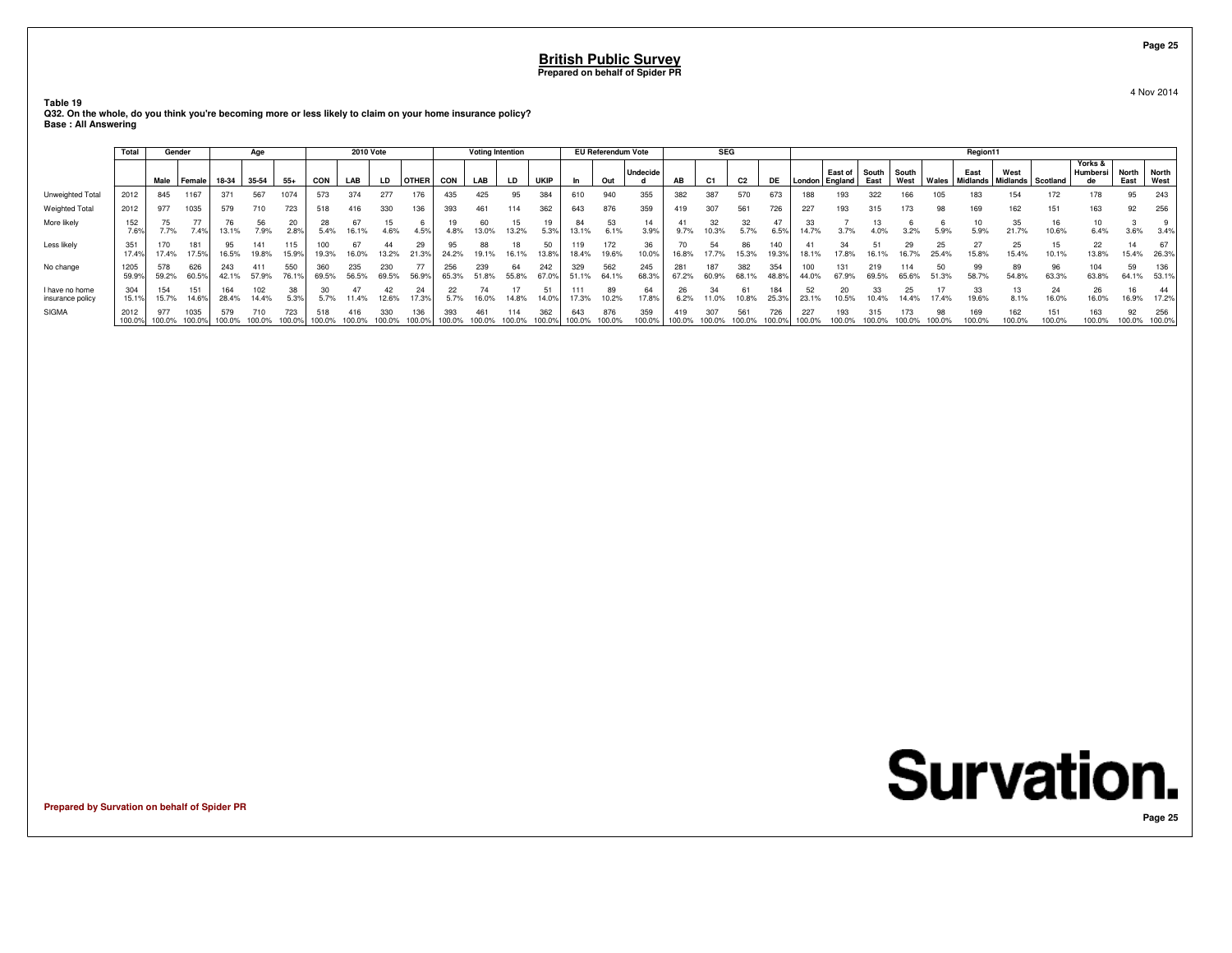**Table 20Q33. Why do you think you are growing more likely to make a claim? Base : More likely to make a claim**

|                                                                                                                                   | Total                  | Gender      |                        |             | Age                  |                        |                            | <b>2010 Vote</b> |                         |                         |                                   | <b>Voting Intention</b> |                         |                         |             | <b>EU Referendum Vote</b> |                         |             | <b>SEG</b>  |                             |                         |                        |                                  |                                   |               |            | Region11                |                             |             |                           |               |                       |
|-----------------------------------------------------------------------------------------------------------------------------------|------------------------|-------------|------------------------|-------------|----------------------|------------------------|----------------------------|------------------|-------------------------|-------------------------|-----------------------------------|-------------------------|-------------------------|-------------------------|-------------|---------------------------|-------------------------|-------------|-------------|-----------------------------|-------------------------|------------------------|----------------------------------|-----------------------------------|---------------|------------|-------------------------|-----------------------------|-------------|---------------------------|---------------|-----------------------|
|                                                                                                                                   |                        | Male        | Female                 | 18-34       | 35-54                | $55+$                  | CON                        | LAB              | LD                      | <b>OTHER</b>            | CON                               | LAB                     | LD                      | <b>UKIP</b>             | In          | Out                       | Undecide<br>d           | AB          | C1          | C <sub>2</sub>              | DE                      | London   England       | East of                          | South<br>East                     | South<br>West | Wales      | East<br>Midlands        | West<br>Midlands   Scotland |             | Yorks &<br>Humbersi<br>de | North<br>East | North<br>West         |
| Unweighted Total                                                                                                                  | 110                    | 47          | 63                     | 46          | 34                   | 30                     | 28                         | 38               | 9                       | 8                       | 19                                | 42                      | 11                      | 15                      | 50          | 41                        | 17                      | 28          | 23          | 27                          | 32                      | 20                     |                                  | 16                                |               |            | Æ                       | 17                          | 10          | 9                         | 3             | 8                     |
| <b>Weighted Total</b>                                                                                                             | 152                    | 75          | 77                     | 76          | 56                   | 20                     | 28                         | 67               | 15                      | 6                       | 19                                | 60                      | 15                      | 19                      | 84          | 53                        | 14                      | 41          | 32          | 32                          | 47                      | 33                     |                                  | 13                                |               |            | 10                      | 35                          | 16          | 10                        | -3            | 9                     |
| I have a higher<br>number of valuable<br>items                                                                                    | 45<br>29.4%            | 22<br>29.9% | 22<br>28.9%            | 18<br>23.7% | 21<br>36.7%          | 6<br>30.5%             | 11<br>38.4%                | 16<br>23.9%      | 11<br>74.6%             | $\sim$                  | 10<br>51.6%                       | 17<br>27.8%             | 8<br>52.2%              | $\mathbf{A}$<br>22.9%   | 31<br>36.8% | 16.7%                     | 5<br>33.5%              | 17<br>42.1% | 23.1%       | 14<br>43.5%                 | -6<br>12.9%             | 11<br>31.9%            | 3<br>36.4%                       | 5<br>35.9%                        | 86.2%         | 3<br>53.4% | $\overline{4}$<br>42.6% | -5<br>14.4%                 | 6.8%        | 3<br>25.1%                | 29.5%         | $\mathbf{3}$<br>36.0% |
| Items these days are<br>easier to break or<br>are more likely to<br>be removed from the<br>home                                   | 45<br>29.8%            | 19<br>24.8% | 27<br>34.7%            | 21<br>28.3% | 14<br>24.1%          | 10<br>51.5%            | 24.7%                      | 19<br>28.5%      | $\overline{2}$<br>11.4% | $\overline{2}$<br>33.8% | 38.2%                             | 19<br>31.1%             | $\overline{2}$<br>11.6% | 5<br>25.1%              | 30<br>35.6% | 15.6%                     | -6<br>44.9%             | 15.7%       | 15<br>48.1% | 12<br>35.7%                 | 12<br>25.6%             | <b>q</b><br>27.3%      | $\overline{2}$<br>21.0%          | 3<br>20.5%                        |               |            | 5<br>48.7%              | 13<br>36.8%                 | 1.2%        | 6<br>61.0%                |               | 9.1% 41.9%            |
| It's easier and<br>sometimes more cost<br>effective to claim<br>for an entirely new<br>item than try to<br>mend a broken one      | 36<br>23.9%            | 14<br>18.0% | 23<br>29.8%            | 14<br>18.8% | 15<br>26.7%          | 35.7%                  | -11<br>39.4%               | 12<br>18.1%      | 24.4%                   | -1<br>12.2%             | 39.7%                             | 13<br>22.6%             | 24.1%                   | -6<br>33.9%             | 21<br>24.6% | 12<br>23.1%               | 3<br>22.0%              | 14<br>35.0% | 23.0%       | 8<br>24.6%                  | $\overline{7}$<br>14.7% | 21.0%                  | 2.2%                             | $\overline{\mathcal{L}}$<br>35.7% | 13.8%         |            | $\overline{2}$<br>22.3% | 8<br>23.8%                  | -5<br>30.2% | $\overline{2}$<br>19.2%   | 2<br>61.4%    | 50.8%                 |
| I have more separate<br>policies in place<br>than I used to (e g<br>mobile phone<br>insurance, laptop)                            | 22<br>14.8%            | 18<br>23.7% | -5<br>6.0%             | -8<br>10.6% | 13<br>22.4%          | $\overline{2}$<br>9.3% | $\mathbf{A}$<br>13.9%      | 13<br>20.0%      | $\sim$                  | $\overline{1}$<br>11.1% | $\sim$                            | -3<br>4.6%              | 6.1%                    | -5<br>27.2%             | 6.9%        | 15<br>28.5%               | $\overline{1}$<br>8.5%  | 5<br>11.7%  | 2<br>6.5%   | -5<br>15.7%                 | 11<br>22.4%             | $\overline{2}$<br>6.3% | 18.0%                            | 2.5%                              | $\sim$        | 2<br>42.0% | 2<br>18.9%              | 5.5%                        | 10<br>60.3% | 8.2%                      |               |                       |
| I have children who<br>have items covered<br>by my home insurance<br>(e q mobile phones,<br>laptops)                              | 40<br>26.3%            | 26<br>34.4% | 14<br>18.4%            | 14<br>18.0% | 26<br>45.4%          | 3.9%                   | 14.6%                      | 31<br>46.4%      | 3<br>20.1%              |                         | 23.8%                             | 13<br>21.6%             | 3<br>17.7%              | 10<br>51.1%             | 20<br>23.2% | 14<br>26.3%               | 46.1%                   | 11<br>27.8% | 8<br>24.9%  | 17.1%                       | 15<br>32.2%             | 13<br>37.9%            | 18.7%                            | 7.7%                              |               |            |                         | -5<br>13.3%                 | 10<br>61.6% | 5<br>51.2%                | $\sim$        | 15.9%                 |
| I have grandchildren<br>who are likely to<br>cause damage                                                                         | 23<br>15.0%            | 17<br>22.4% | 7.7%                   | 16<br>20.7% | 6<br>10.8%           | 5.2%                   | 10.0%                      | 14<br>20.2%      |                         |                         | -3<br>13.8%                       | 10.2%                   | 3<br>22.8%              | 10<br>54.1%             | 17<br>20.1% | 10.5%                     | $\star$<br>2.2%         | 18.3%       | 23.5%       | -5<br>15.4%                 | $\mathbf{3}$<br>6.2%    | 14<br>42.9%            | $\overline{2}$<br>27.5%          | 4.4%                              |               |            |                         | 0.9%                        | 8.0%        | 4.7%                      |               | 61.4% 20.0%           |
| I have a lot o<br>matching pairs and<br>sets, I cannot<br>afford to replace<br>the whole set if one<br>items damaged/gets<br>lost | 33<br>21.8%            | 13<br>17.1% | 20<br>26.3%            | 23<br>30.3% | 10<br>17.6%          | 1.2%                   | <b>q</b><br>31.4%          | 11<br>16.0%      | $\sim$<br>$\sim$        | $\star$<br>3.8%         | 32.9%                             | 14<br>23.4%             |                         | $\overline{2}$<br>10.1% | 21<br>24.9% | 10<br>19.2%               | $\overline{2}$<br>13.5% | 6<br>13.9%  | 13<br>41.2% | 17.3%                       | -9<br>18.7%             | -6<br>17.5%            | 8.8%                             |                                   | 9.3%          |            | 3<br>33.6%              | 17<br>49.6%                 | 1.4%        | $\overline{2}$<br>16.8%   |               | 61.4% 14.6%           |
| I have less money<br>now to replace items<br>lost or damaged                                                                      | 46<br>30.5%            | 20<br>26.2% | 27<br>34.6%            | 12<br>16.4% | 24<br>43.2%          | 10<br>48.2%            | <b>q</b><br>33.0%          | 19<br>28.9%      | 4<br>28.1%              | 3<br>44.3%              | $\alpha$<br>45.5%                 | 12<br>20.6%             | $\overline{2}$<br>10.8% | $\overline{4}$<br>21.5% | 15<br>17.2% | 26<br>49.6%               | 5<br>34.1%              | 11<br>26.6% | 6<br>19.1%  | 6<br>19.4%                  | 23<br>48.8%             | -4<br>12.2%            | $\overline{\mathbf{4}}$<br>49.5% | -4<br>33.1%                       |               | 4.6%       | -4<br>43.6%             | 13<br>35.8%                 | 11<br>66.2% | $\overline{2}$<br>21.5%   | 38.6%         | 35.8%                 |
| Other                                                                                                                             | $\overline{2}$<br>1.4% | 0.5%        | $\overline{2}$<br>2.2% |             | $\star$<br>0.6%      | $\overline{2}$<br>8.5% | 4.7%                       |                  |                         |                         | -1<br>5.0%                        |                         |                         | $\star$<br>1.8%         |             | $\overline{2}$<br>3.4%    | $\star$<br>1.8%         |             | 4.1%        |                             | $\overline{1}$<br>1.6%  | 1.1%                   | 4.9%                             | 8.0%                              |               |            | 3.5%                    |                             |             |                           |               |                       |
| SIGMA                                                                                                                             | 293<br>192.7%          | 148         | 145<br>197.0% 188.5%   | 126         | 128<br>166.7% 227.4% | 39<br>194.0%           | 59<br>210.1% 202.0% 158.5% | 135              | 24                      | 6                       | 48<br>105.2% 250.4% 161.8% 145.1% | 97                      | 22                      | 47<br>247.7%            | 159         | 102<br>189.4% 193.0%      | 29<br>206.6%            | 78          | 68          | 191.1% 213.6% 188.7% 183.0% | 87                      | 198.1%                 | 13<br>186.9%                     | 19<br>147.9%                      | 109.3% 100.0% |            | 21<br>213.2%            | 63<br>180.0%                | 235.7%      | 21<br>207.6%              | 261.4% 215.1% | 19                    |

**Prepared by Survation on behalf of Spider PR**

4 Nov 2014

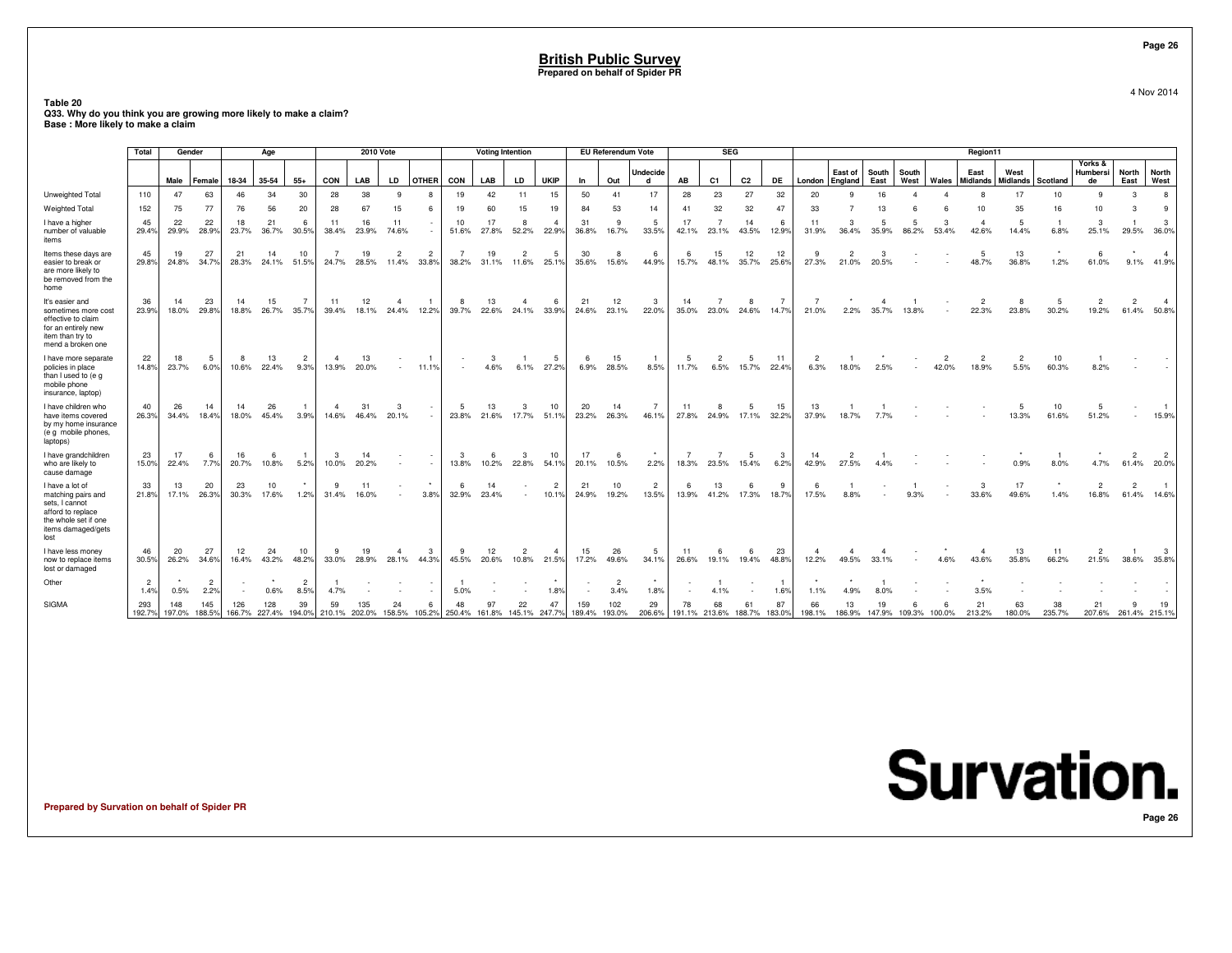**Table 21 Q34. Why do you think you are growing less likely to make a claim? Base : Less likely to make a claim**

|                                                                    | <b>Total</b>  | Gender        |               |               | Age           |               |               | <b>2010 Vote</b> |              |              |             | <b>Voting Intention</b> |             |                      |               | EU Referendum Vote |                   |             | <b>SEG</b>     |                |               |              |                    |               |               |        | Region11                |                           |             |                           |                      |               |
|--------------------------------------------------------------------|---------------|---------------|---------------|---------------|---------------|---------------|---------------|------------------|--------------|--------------|-------------|-------------------------|-------------|----------------------|---------------|--------------------|-------------------|-------------|----------------|----------------|---------------|--------------|--------------------|---------------|---------------|--------|-------------------------|---------------------------|-------------|---------------------------|----------------------|---------------|
|                                                                    |               | Male          | Female        | 18-34         | 35-54         | $55+$         | CON           | LAB              | LD           | <b>OTHER</b> | <b>CON</b>  | LAB                     | LD          | <b>UKIP</b>          | In            | Out                | Undecide          | <b>AB</b>   | C <sub>1</sub> | C <sub>2</sub> | DE            | London       | East of<br>England | South<br>East | South<br>West | Wales  | East<br><b>Midlands</b> | West<br>Midlands Scotland |             | Yorks &<br>Humbersi<br>de | <b>North</b><br>East | North<br>West |
| Unweighted Total                                                   | 345           | 139           | 206           | 64            | 105           | 176           | 102           | 63               |              | 31           |             |                         |             | 61                   | 101           | 184                | 45                | 73          | 58             | 89             | 125           |              |                    | 47            | 30            |        | 28                      | 27                        | $2\epsilon$ | 30                        | 21                   |               |
| <b>Weighted Total</b>                                              | 351           | 170           | 181           | 95            | 141           |               | 100           |                  |              | 29           | 95          |                         |             | 50                   | 119           | 172                | 36                |             | 54             | 86             | 140           |              |                    |               |               |        |                         | 25                        |             | 22                        |                      |               |
| I take better care<br>of my things                                 | 177<br>50.6%  | 105<br>62.1%  | 72<br>39.8%   | 50.5%         | 72<br>51.4%   | 57<br>49.6%   | 40.5%         | 36.2%            | 28<br>63.9%  | 65.7         | 42.6%       |                         | 55.5%       | 31<br>$62.1^{\circ}$ | 63<br>52.8%   | 42.9%              | 21<br>59.6%       | 23<br>32.9% | 34<br>63.0%    | 39<br>45.9%    | 81<br>57.5%   |              | 32.0%              |               | 75.8%         | 12     |                         | 12<br>46.6%               | 46.6%       | 61.4%                     | 56.7%                | 38<br>56.1%   |
| I prefer to fix or<br>make do and mend                             | 92<br>26.3%   | 45<br>26.7%   | 47<br>25.9%   | 29<br>30.5%   | 38<br>27.2%   | 25<br>21.6%   | 19<br>18.9%   | 27.3%            | 16<br>36.4%  | 15.5%        | 25<br>26.8% | 22<br>24.5%             | 27.0%       | 20<br>40.0%          | 35.7%         | 36<br>21.1%        | 10<br>28.3%       | 24.5%       | 30.2%          | 24<br>28.1%    | 34<br>24.5%   | 15.5%        | 10<br>28.9%        | 22<br>44.3%   | 46.4%         | 20.9%  | 28.1%                   | 27.0%                     | 19.9%       | 21.0%                     | 7.7%                 | 12<br>17.6%   |
| I'm more<br>knowledgeable about<br>how claims affect my<br>premium | 99<br>28.3%   | 45<br>26.8%   | 54<br>29.8%   | 31<br>32.9%   | 38<br>27.2%   | 30<br>25.9%   | 34<br>33.6%   | 25<br>37.1%      | 19.9%        | 22.8%        | 27<br>28.0% | 26<br>29.7%             | 10<br>55.2% | 20<br>41.1%          | 39<br>33.2%   | 52<br>30.5%        | 20.7%             | 32<br>45.2% | 14<br>25.9%    | 14<br>16.2%    | 40<br>28.2%   | 12<br>28.5%  | 12<br>34.6%        | 15<br>30.5%   | 26.2%         | 23.1%  | 36.3%                   | 17.9%                     | 32.2%       | 32.9%                     | 20.2%                | 18<br>26.4%   |
| I no longer have a<br>home insurance<br>policy                     | 26<br>7.3%    | 14<br>8.4%    | 11<br>6.2%    | 18<br>19.2%   | 2.6%          | -4<br>3.1%    | 0.3%          | 10.5%            | 4.6%         | 3.7%         |             | 9.4%                    |             | 11<br>21.7%          | 15.1%         | 3.9%               | 0.9%              | 6.2%        | 2.3%           | 5.9%           | 15<br>10.6%   | 3<br>8.3%    | 1.6%               | 20.0%         | 1.1%          | 8.7%   |                         | 7.6%                      |             | 13.5%                     |                      | 5.5%          |
| I now have less<br>valuable things                                 | 69<br>19.5%   | 44<br>25.7%   | 25<br>13.7%   | 24<br>25.0%   | 26<br>18.7%   | 18<br>16.19   | 22<br>21.7%   |                  | 5.3%         |              | 22<br>23.3% |                         | 13.2%       | 13<br>26.7%          | 25            | 33<br>19.4%        | 6<br>17.9%        | 10.9%       | 26.9%          | 18.6%          | 30<br>21.6%   |              | 8.4%               | 22            |               | 7.2%   | 18.9%                   |                           | 17.1%       | 25.8%                     | 3.3%                 | 18.7%         |
| It has become more<br>difficult to make a<br>claim                 | 50<br>14.2%   | 31<br>18.1%   | 19<br>10.5%   | 24<br>25.4%   | 11<br>7.6%    | 15<br>13.0%   | 15<br>15.2%   | 13<br>19.6%      | 8.1%         | 5.1%         | 12<br>12.3% | 16.5%                   | 6.1%        | 16<br>31.7%          | 18<br>15.3%   | 27<br>15.9%        | 3<br>8.6%         | 10<br>14.1% | 10.4%          | 10.6%          | 25<br>17.9%   | 10<br>23.1%  | 11.8%              | 13<br>26.3%   | 12.6%         | 2.5%   | 19.7%                   | 0.9%                      | 12.3%       | 5.7%                      | 24.2%                | 9.9%          |
| I've become less<br>sure of what I can<br>claim for                | 37<br>10.5%   | 24<br>14.1%   | 13<br>7.1%    | 18<br>19.0%   | 12<br>8.4%    | 6.0%          | 6.2%          | 18.7%            | 5.5%         | 10.0%        | 4.0%        | 12.3%                   |             | 15<br>30.8%          | 23<br>19.5%   | 13<br>7.8%         | $\bullet$<br>1.0% | 9.8%        | 10.2%          | 8.3%           | 17<br>12.3%   | 12.8%        | 2.4%               | 24.7%         | 12.2%         | 12.5%  | 3.6%                    | 9.7%                      | 10.9%       | 2.9%                      | 11.1%                | 6.4%          |
| Other                                                              | 10<br>3.0%    | 3.2%          | 2.8%          |               | 1.8%          | 6.9%          | 3.5%          | 3.3%             | 5.1%         | 3.2%         |             |                         | 7.5%        | 1.7%                 |               |                    | 0.4%              |             | 1.9%           | 2.6%           | 2.8%          |              | 2.3%               |               |               |        |                         | 0.9%                      |             | 6.1%                      |                      | 1.8%          |
| <b>SIGMA</b>                                                       | 560<br>159.7% | 314<br>185.1% | 246<br>135.8% | 193<br>202.4% | 204<br>145.1% | 163<br>142.1% | 140<br>139.8% |                  | 65<br>148.8% | 39<br>134.9% | 144.9%      | 153.8%                  | 164.5%      | 255.8%               | 233<br>196.4% | 250<br>145.1%      | 49<br>137.4%      | 148.1%      | 93<br>170.9%   | 136.3%         | 246<br>175.3% | 62<br>150.7% | 122.2%             | 251.5%        | 190.3%        | 122.3% | 134.3%                  | 137.9%                    | 139.0%      | 38<br>169.4%              | 123.2% 142.3%        | 96            |

**Prepared by Survation on behalf of Spider PR**

4 Nov 2014

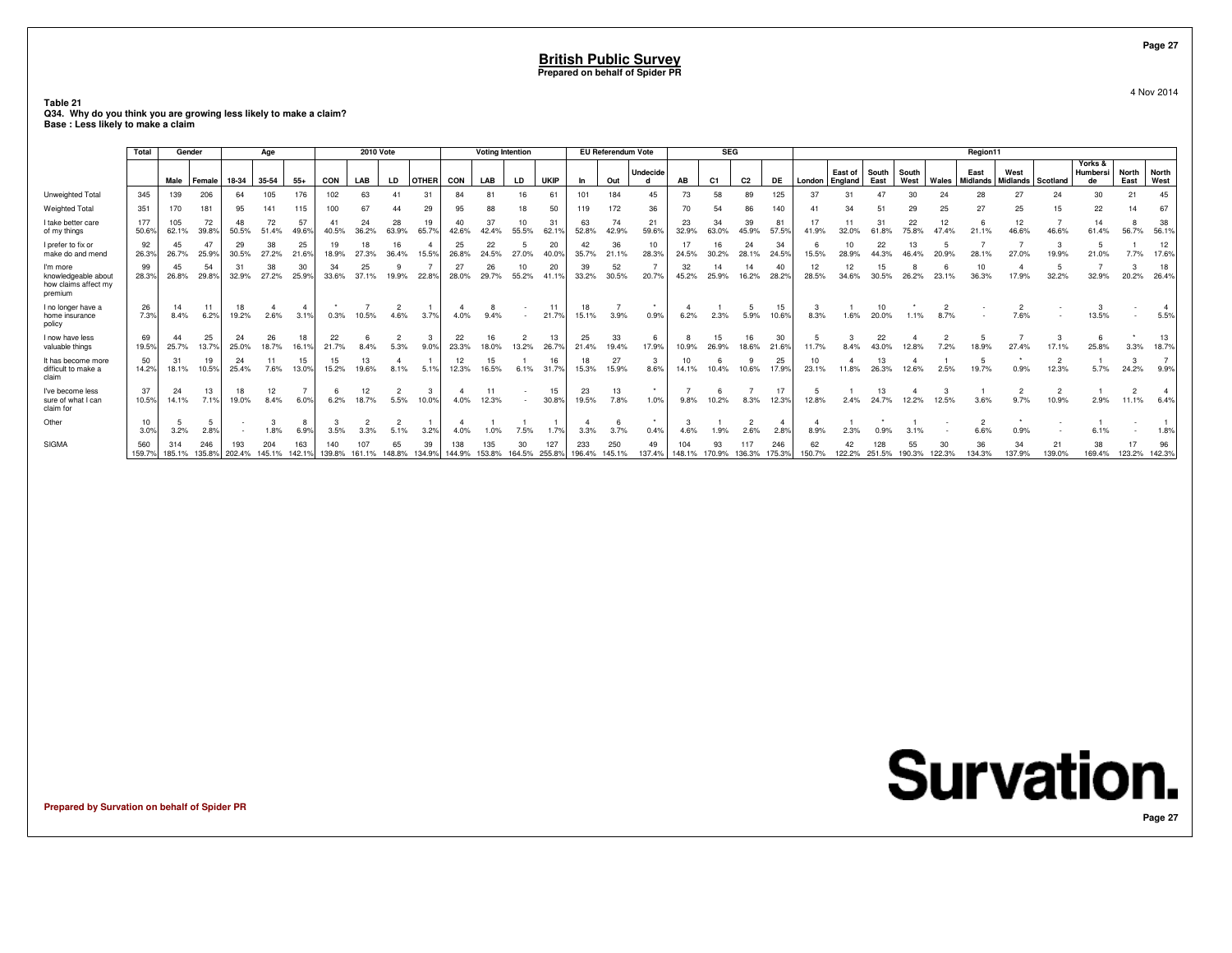**Table 22 Q35. Overall, do you think the number of valuable of items in your home is increasing, or decreasing?Base : All Answering**

|                       | Total<br>Gender |               |                |              | Age           |               | <b>2010 Vote</b> |              |               |                | <b>Voting Intention</b> |               |               |               | <b>EU Referendum Vote</b> |               |               | <b>SEG</b>   |                |               | Region11      |               |                           |               |               |        |                                        |               |             |                            |                     |               |
|-----------------------|-----------------|---------------|----------------|--------------|---------------|---------------|------------------|--------------|---------------|----------------|-------------------------|---------------|---------------|---------------|---------------------------|---------------|---------------|--------------|----------------|---------------|---------------|---------------|---------------------------|---------------|---------------|--------|----------------------------------------|---------------|-------------|----------------------------|---------------------|---------------|
|                       |                 |               | Male Female    | $18-34$      | $35 - 54$     | $55+$         | <b>CON</b>       | LAB          | LD            | <b>OTHER</b>   | CON                     | LAB           | LD.           | <b>UKIP</b>   | In.                       | Out           | Undecide      | AB           | C <sub>1</sub> | C2            | <b>DE</b>     |               | East of<br>London England | South<br>East | South<br>West | Wales  | East<br>Midlands   Midlands   Scotland | West          |             | Yorks &<br><b>Humbersi</b> | North<br>East       | North<br>West |
| Unweighted Total      | 2012            | 845           | 1167           | 371          | 567           | 1074          | 573              | 374          |               | 176            | 435                     | 425           | 95            | 384           | 610                       | 940           | 355           | 382          | 387            | 570           | 673           |               |                           |               |               |        |                                        |               |             | 178                        | 95                  | 243           |
| <b>Weighted Total</b> | 2012            | 977           | 1035           | 579          | 710           | 723           | 518              | 416          | 330           | 136            | 393                     | 461           | 114           | 362           | 643                       | 876           | 359           | 419          | 307            | 561           | 726           | 227           | 193                       | 315           | 173           | 98     | 169                                    | 162           | 151         | 163                        | 92                  |               |
| Increasing            | 592             | 325<br>33.2%  | 267<br>25.8%   | 239<br>41.2% | 208<br>29.3%  | 145<br>20.19  | 134<br>25.8%     | 147<br>35.3% | 92<br>27.7%   | 28.49          | 104<br>26.6%            | 163<br>35.4%  | 38<br>33.0%   | 87<br>24.1%   | 253<br>39.4%              | 229<br>26.1%  | 72<br>20.2%   | 160<br>38.2% | 37.2%          | 156<br>27.8%  | 162<br>22.3%  | 41.5%         | 24.2%                     | - 3%          | 20.9%         | 24.3%  | 19.9%                                  | 37.7%         | 57<br>37.7% | 29<br>17.6%                | 26<br>28.8%         | 78<br>30.2%   |
| Decreasing            | 287<br>14.2%    | 155<br>15.9%  | 132<br>12.7%   | 12.7%        | 12.6%         | 124           | 17.0%            | 13.8%        | 38<br>11.4%   | 17.5%          | 14.7%                   | 15.4%         | 11.2%         | 62<br>17.2%   | 88<br>13.7%               | 154<br>17.6%  | 27<br>7.6%    | 10.7%        | 10.1%          | 13.8%         | 133<br>18.3%  | 11.6%         | 15.5%                     | 13.5%         | 10.4%         | 17.9%  | 14.5%                                  | 26<br>16.1%   | 13.5%       | 28<br>17.5%                | 10.0%               | 16.6%         |
| Staying the same      | 1133<br>56.3%   | 497<br>50.9%  | 636<br>61.4%   | 267<br>46.1% | 413<br>58.1%  | 454<br>62.8%  | 57.2%            | 212<br>50.9% | 60.8%         | $54.1^{\circ}$ | 58.7%                   | 227<br>49.3%  | 64<br>55.8%   | 212<br>58.7%  | 302<br>46.9%              | 493<br>56.3%  | 260<br>72.2%  | 51.0%        | 52.7%          | 327<br>58.4%  | 431<br>59.4%  | 46.9%         | 60.3%                     | 55.2%         | 68.6%         | 57.7%  | 65.6%                                  | 46.3%         | 48.9%       | 106<br>64.9%               | 56<br>61.2%         | 53.2%         |
| <b>SIGMA</b>          | 2012<br>100.0%  | 977<br>100.0% | 1035<br>100.0% | 579          | 100.0% 100.0% | 723<br>100.0% | 100.0%           | 100.0%       | 330<br>100.0% | 100.0%         | 393<br>100.0%           | 461<br>100.0% | 114<br>100.0% | 362<br>100.0% | 643<br>100.0%             | 876<br>100.0% | 359<br>100.0% | 100.0%       | 307<br>100.0%  | 561<br>100.0% | 726<br>100.0% | 227<br>100.0% | 100.0%                    | 100.0%        | 100.0%        | 100.0% | 100.0%                                 | 162<br>100.0% | 100.0%      | 163<br>100.0%              | 92<br>100.0% 100.0% | 256           |

**Prepared by Survation on behalf of Spider PR**

## **Survation. Page 28**

**Page 28**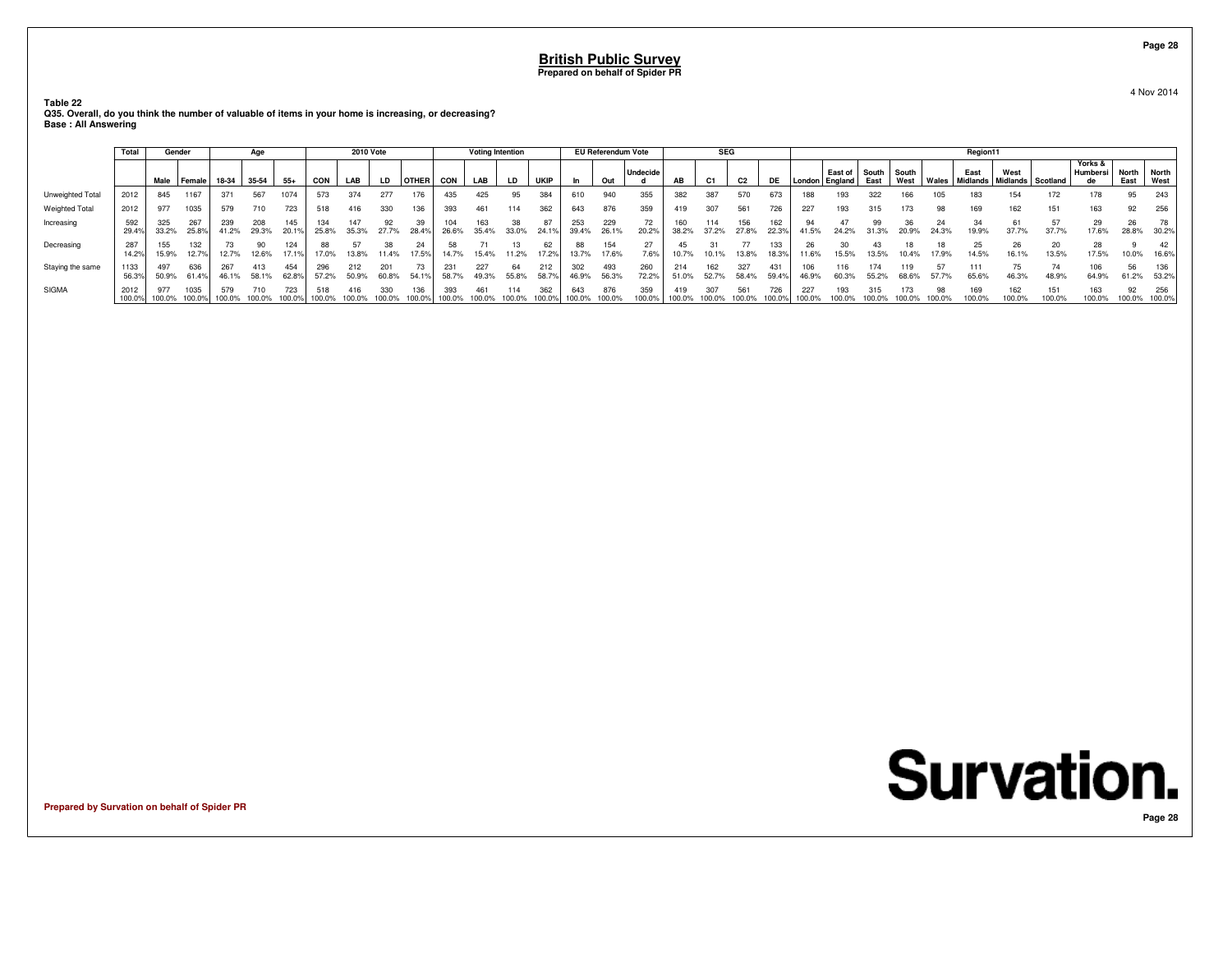**Table 23**

 **Q36. Which home insurance claims do you think people would have made 25 years ago, but are now less likely to?Base : All Answering**

|                                | Total          | Gender       |                       | Age          |              | <b>2010 Vote</b> |                                                                                                    |              | <b>Voting Intention</b> |              |              | <b>EU Referendum Vote</b> |             |              | <b>SEG</b>   |              |                |                       |                         |                      |                       |                                           |                                    | Region11      |               |             |                         |                             |               |                           |                      |               |
|--------------------------------|----------------|--------------|-----------------------|--------------|--------------|------------------|----------------------------------------------------------------------------------------------------|--------------|-------------------------|--------------|--------------|---------------------------|-------------|--------------|--------------|--------------|----------------|-----------------------|-------------------------|----------------------|-----------------------|-------------------------------------------|------------------------------------|---------------|---------------|-------------|-------------------------|-----------------------------|---------------|---------------------------|----------------------|---------------|
|                                |                | Male         | Female                | 18-34        | 35-54        | $55+$            | CON                                                                                                | LAB          | LD.                     | <b>OTHER</b> | <b>CON</b>   | LAB                       | LD          | <b>UKIP</b>  | <b>In</b>    | Out          | Jndecide<br>d  | AB                    | C1                      | C <sub>2</sub>       | <b>DE</b>             | London                                    | East of<br>England                 | South<br>East | South<br>West | Wales       | East<br><b>Midlands</b> | West<br>Midlands   Scotland |               | Yorks &<br>Humbersi<br>de | <b>North</b><br>East | North<br>West |
| Unweighted Total               | 2012           | 845          | 167                   | 371          | 567          | 1074             | 573                                                                                                | 374          | 277                     | 176          | 435          | 425                       | 95          | 384          | 610          | 940          | 355            | 382                   | 387                     | 570                  | 673                   | 188                                       | 193                                | 322           | 166           | 105         | 183                     | 154                         | 172           | 178                       | 95                   | 243           |
| <b>Weighted Total</b>          | 2012           | 977          | 1035                  | 579          | 710          | 723              | 518                                                                                                | 416          | 330                     | 136          | 393          | 461                       | 114         | 362          | 643          | 876          | 359            | 419                   | 307                     | 56                   | 726                   | 227                                       | 193                                | 315           | 173           | 98          | 169                     | 162                         | 151           | 163                       | 92                   | 256           |
| Record, tape and CD<br>players | 658<br>32.7%   | 321<br>32.9% | 337<br>32.6%          | 176<br>30.4% | 264<br>37.2% | 218<br>30.2%     | 166<br>32.1%                                                                                       | 114<br>27.5% | 126<br>38.1%            | 43<br>31.8%  | 117<br>29.8% | 111<br>24.1%              | 52<br>45.3% | 147<br>40.5% | 223<br>34.7% | 308<br>35.2% | 93<br>25.8%    | 153<br>36.5%          | 92<br>30.0%             | 197<br>35.2%         | 216<br>29.8%          | 61<br>26.8%                               | 80<br>41.7%                        | 117<br>37.1   | 66<br>38.0%   | 34<br>34.8% | 48<br>28.3%             | 43<br>26.7%                 | 53<br>35.1%   | 50<br>30.5%               | 28<br>30.9%          | 74<br>28.8%   |
| TV                             | 334<br>16.6%   | 152<br>15.5% | 183<br>17.6%          | 89<br>15.5%  | 145<br>20.4% | 100<br>13.9%     | 86<br>16.5%                                                                                        | 94<br>22.6%  | $\Delta\Delta$<br>13.5% | 18<br>13.2%  | 63<br>16.0%  | 87<br>18.9%               | 14<br>12.5% | 68<br>18.7%  | 120<br>18.6% | 163<br>18.6% | 40<br>11.0%    | 65<br>15.6%           | 54<br>17.6%             | 93<br>16.5%          | 123<br>16.9%          | 35<br>15.4%                               | 31<br>15.9%                        | 68<br>21.6%   | 18<br>10.3%   | 14<br>14.0% | 27<br>15.7%             | 25<br>15.2%                 | 24<br>15.8%   | 22<br>13.6%               | 13<br>14.1%          | 56<br>21.8%   |
| VCR/DVD player                 | 637<br>31.79   | 312<br>32.0% | 325<br>$31.4^{\circ}$ | 177<br>30.7% | 283<br>39.9% | 176<br>24.4%     | 166<br>32.1%                                                                                       | 134<br>32.2% | 99<br>29.8%             | 26<br>18.9%  | 117<br>29.8% | 141<br>30.6%              | 46<br>40.6% | 125<br>34.4% | 238<br>36.9% | 271<br>31.0% | 81<br>22.5%    | 142<br>34.0%          | 86<br>27.9%             | 178<br>31.8%         | 230<br>31.79          | 62<br>27.2%                               | 69<br>36.0%                        | 100<br>31.9%  | 37<br>21.6%   | 36<br>36.5% | 52<br>31.1%             | 45<br>27.5%                 | 41<br>26.9%   | 50<br>30.8%               | 31<br>33.7%          | 108<br>42.3%  |
| Computer                       | 234<br>11.7%   | 120<br>12.3% | 115<br>11.1%          | 82<br>14.2%  | 91<br>12.8%  | 62<br>8.5%       | 49<br>9.5%                                                                                         | 62<br>14.8%  | 26<br>7.8%              | 12<br>8.9%   | 45<br>11.6%  | 49<br>10.6%               | 15<br>13.3% | 49<br>13.7%  | 98<br>15.2%  | 96<br>11.0%  | 33<br>9.3%     | 49<br>11.7%           | 43<br>13.9%             | $\mathbf{4}$<br>7.2% | 102<br>14.19          | 31<br>13.6%                               | 26<br>13.7%                        | 42<br>13.2%   | 6.0%          | 20<br>20.3% | 23<br>13.4%             | 18<br>11.1%                 | 22<br>14.4%   | 11<br>6.8%                | 7.1%                 | 26<br>10.0%   |
| Camcorder                      | 377<br>18.7%   | 190<br>19.4% | 188<br>18.1%          | 111<br>19.1% | 152<br>21.5% | 114<br>15.8%     | 86<br>16.6%                                                                                        | 69<br>16.5%  | 74<br>22.5%             | 36<br>26.7%  | 62<br>15.8%  | 56<br>12.1%               | 25<br>22.1% | 90<br>24.8%  | 143<br>22.2% | 160<br>18.2% | 59<br>16.6%    | 93<br>22.1%           | 19.6%                   | ۱0٠<br>18.0%         | 124<br>17.0%          | 35<br>15.3%                               | 51<br>26.5%                        | 5<br>18.2%    | 33<br>19.2%   | 22<br>22.2% | 26<br>15.6%             | 15<br>9.5%                  | 42<br>27.9%   | 27<br>16.8%               | 12<br>12.8%          | 53<br>20.5%   |
| Typewriter                     | 835<br>41.5%   | 400<br>40.9% | 435                   | 220<br>38.0% | 299<br>42.0% | 316<br>43.7%     | 224<br>43.3%                                                                                       | 144<br>34.7% | 174<br>52.6%            | 49<br>36.1%  | 168<br>42.8% | 156<br>33.8%              | 58<br>50.3% | 158<br>43.8% | 290<br>45.0% | 364<br>41.5% | 138<br>38.3%   | 191<br>45.6%          | 140<br>45.7%            | 237<br>42.3%         | 267<br>36.7%          | 76<br>33.5%                               | 107<br>55.7%                       | 146<br>46.5%  | 79<br>45.5%   | 35<br>35.7% | 56<br>33.2%             | 59<br>36.2%                 | 51<br>33.5%   | 62<br>38.2%               | 49<br>53.6%          | 110<br>42.9%  |
| Wedding china/<br>silverware   | 459<br>22.8%   | 194<br>19.9% | 265<br>25.6%          | 130<br>22.4% | 175<br>24.7% | 154<br>21.3%     | 116<br>22.4%                                                                                       | 101<br>24.2% | 71<br>21.4%             | 28<br>21.0%  | 88<br>22.5%  | 83<br>18.0%               | 28<br>24.1% | 71<br>19.7%  | 175<br>27.2% | 196<br>22.4% | 65<br>18.1%    | 115<br>27.5%          | 88<br>28.8%             | 111<br>19.8%         | 145<br>19.9%          | 47<br>20.6%                               | 51<br>26.2%                        | 71<br>22.7%   | 41<br>23.7%   | 18<br>18.4% | 41<br>24.5%             | 34<br>20.8%                 | 48<br>31.5%   | 37<br>22.8%               | 12<br>12.5%          | 54<br>21.2%   |
| Household appliance:           | 362<br>18.0%   | 156<br>16.0% | 205<br>19.8%          | 92<br>16.0%  | 126<br>17.8% | 143<br>19.8%     | 76<br>14.8%                                                                                        | 78<br>18.8%  | 47<br>14.2%             | 46<br>33.8%  | 54<br>13.7%  | 84<br>18.2%               | 14<br>12.4% | -81<br>22.5% | 115<br>17.8% | 171<br>19.5% | 57<br>15.8%    | 53<br>12.6%           | 64<br>20.9%             | 76<br>13.6%          | 168<br>23.2%          | 28<br>12.4%                               | 36<br>18.7%                        | 66<br>21.0%   | 26<br>14.7%   | 29<br>29.9% | 21<br>12.7%             | 24<br>15.1%                 | 29<br>19.4%   | 30<br>18.4%               | 14<br>14.7%          | 57<br>22.2%   |
| Kitchen gadgets                | 338<br>16.8%   | 158<br>16.2% | 180<br>17.4%          | 103<br>17.8% | 110<br>15.6% | 125<br>17.2%     | 83<br>15.9%                                                                                        | 80<br>19.2%  | 57<br>17.2%             | 31<br>22.9%  | 50<br>12.7%  | 54<br>11.8%               | 33<br>28.5% | 67<br>18.5%  | 110<br>17.1% | 168<br>19.2% | 45<br>12.4%    | 77<br>18.3%           | 51<br>16.7%             | 69<br>12.4%          | 141<br>19.4%          | 37<br>16.3%                               | 35<br>17.9%                        | 69<br>21.9%   | 25<br>14.6%   | -9<br>9.3%  | 27<br>16.0%             | 19<br>11.7%                 | 42<br>27.8%   | 28<br>17.0%               | 7.8%                 | 38<br>14.9%   |
| Furniture                      | 324<br>16.1%   | 161<br>16.5% | 163<br>15.7%          | 90<br>15.6%  | 112<br>15.7% | 122<br>16.9%     | 104<br>20.0%                                                                                       | 62<br>14.9%  | 31<br>9.5%              | 29<br>21.3%  | 61<br>15.7%  | 60<br>13.1%               | 11<br>10.0% | 78<br>21.6%  | 106<br>16.5% | 163<br>18.7% | 47<br>13.0%    | 45<br>10.8%           | 13.3%                   | 82<br>14.6%          | 156<br>21.5%          | 31<br>13.8%                               | 31<br>16.1%                        | 63<br>19.9%   | 35<br>20.1%   | 12<br>12.7% | 24<br>14.4%             | 24<br>14.6%                 | 30<br>19.9%   | 23<br>14.3%               | 8.3%                 | 40<br>15.5%   |
| Clothes                        | 352<br>17.5%   | 161<br>16.5% | 191<br>18.5%          | 103<br>17.7% | 101<br>14.2% | 149<br>20.6%     | 97<br>18.8%                                                                                        | 71<br>17.0%  | 44<br>13.3%             | 25<br>18.7%  | 61<br>15.6%  | 67<br>14.5%               | 16<br>13.9% | 79<br>21.8%  | 119<br>18.5% | 166<br>19.0% | 50<br>13.8%    | 62<br>14.8%           | 58<br>18.8%             | 87<br>15.5%          | 145<br>20.0%          | 44<br>19.3%                               | 33<br>17.1%                        | 71<br>22.4%   | 35<br>20.3%   | 12<br>12.3% | 24<br>14.4%             | 38<br>23.6%                 | 23<br>15.0%   | 24<br>14.6%               | 7.3%                 | 41<br>16.2%   |
| Curtains/rugs                  | 378<br>18.8%   | 146<br>15.0% | 232<br>22.4%          | 116<br>20.0% | 119<br>16.7% | 144<br>19.9%     | 99<br>19.2%                                                                                        | 70<br>16.9%  | 60<br>18.3%             | 30<br>21.8%  | 71<br>18.1%  | 65<br>14.2%               | 22<br>18.9% | 77<br>21.2%  | 129<br>20.1% | 166<br>19.0% | 65<br>18.2%    | 74<br>17.7%           | 69<br>22.3%             | 105<br>18.7%         | 130<br>17.9%          | 29<br>12.8%                               | 42<br>21.9%                        | 20.4%         | 37<br>21.3%   | 16.4%       | 29<br>17.4%             | 37<br>22.9%                 | 34<br>22.6%   | 38<br>23.3%               | 8.8%                 | 42<br>16.4%   |
| Antique furniture              | 278<br>13.8%   | 121<br>12.3% | 157<br>15.2%          | 102<br>17.7% | 96<br>13.5%  | 80<br>11.0%      | 68<br>13.2%                                                                                        | 67<br>16.1%  | 27<br>8.1%              | 17<br>12.4%  | 50<br>12.7%  | 75<br>16.3%               | 6<br>5.5%   | 46<br>12.7%  | 107<br>16.7% | 111<br>12.7% | 41<br>11.4%    | $\mathbf{A}$<br>11.3% | 53<br>17.3%             | 58<br>10.4%          | 119<br>16.4%          | 21<br>9.1%                                | 34<br>17.8%                        | 12.8%         | 24<br>13.7%   | 14<br>14.6% | 21<br>12.6%             | 33<br>20.1%                 | 15<br>10.1%   | 17<br>10.5%               | 16<br>17.7%          | 39<br>15.0%   |
| Watches/Jewellery              | 299<br>14.8%   | 127<br>13.0% | 172<br>16.6%          | 83<br>14.3%  | 107<br>15.1% | 109<br>15.0%     | 73<br>14.2%                                                                                        | 67<br>16.2%  | 32<br>9.6%              | 22<br>16.5%  | 53<br>13.6%  | 70<br>15.3%               | 12<br>10.3% | 53<br>14.7%  | 101<br>15.6% | 142<br>16.2% | 43<br>11.9%    | 49<br>11.7%           | 4 <sup>1</sup><br>13.2% | 49<br>8.7%           | 160<br>$22.1^{\circ}$ | 30<br>13.3%                               | 28<br>14.8%                        | 14.8%         | 31<br>17.9%   | 11<br>11.3% | 30<br>17.9%             | 21<br>13.1%                 | 26<br>17.3%   | 21<br>13.0%               | 12<br>13.1%          | 36<br>14.1%   |
| Pagers                         | 562<br>27.9%   | 282<br>28.9% | 280<br>27.0%          | 169<br>29.2% | 199<br>28.1% | 194<br>26.8%     | 144<br>27.7%                                                                                       | 107<br>25.8% | 112<br>34.0%            | 38<br>28.1%  | 92<br>23.3%  | 104<br>22.7%              | 46<br>40.0% | 117<br>32.4% | 207<br>32.1% | 240<br>27.4% | 89<br>24.9%    | 149<br>35.6%          | 82<br>26.6%             | 161<br>28.7%         | 170<br>23.4%          | 68<br>30.2%                               | 68<br>35.4%                        | 104<br>33.1%  | 56<br>32.4%   | 28<br>28.3% | 34<br>20.3%             | 31<br>19.2%                 | 35<br>22.9%   | 42<br>25.7%               | 23<br>24.7%          | 70<br>27.4%   |
| None of the above              | 432<br>21.5%   | 214<br>21.9% | 218<br>21.0%          | 123<br>21.2% | 131<br>18.5% | 178<br>24.6%     | 101<br>19.6%                                                                                       | 92<br>22.2%  | 75<br>22.8%             | 22<br>16.2%  | 75<br>19.1%  | 114<br>24.8%              | 21<br>18.1% | 73<br>20.2%  | 102<br>15.8% | 181<br>20.7% | 101<br>28.1%   | 79<br>18.8%           | 56<br>18.2%             | 133<br>23.6%         | 164<br>22.6%          | 57<br>25.1%                               | 31<br>16.0%                        | 56<br>17.8%   | 26            | 25<br>26.0% | 51<br>30.3%             | 43<br>26.6%                 | 27<br>18.0%   | 39<br>23.9%               | 20<br>22.3%          | 53<br>20.6%   |
| SIGMA                          | 6859<br>340.9% | 3215         | 3644<br>329.1% 352.0% | 1966         | 2511         | 2382             | 1739<br>339.7% 353.5% 329.5% 335.7% 339.7% 332.6% 348.2% 312.7% 298.9% 365.8% 381.4% 370.1% 350.2% | 1412         | 1099                    | 473          | 1228         | 1377                      | 418         | 1379         | 2381         | 3066         | 1046<br>291.1% | 1443                  | 1077                    | 1778                 | 2561                  | 692<br>344.6% 350.9% 317.1% 352.8% 304.7% | 755<br>391.3% 375.4% 334.0% 342.7% | 1183          | 578           | 335         | 537<br>317.9%           | 509<br>313.9%               | 541<br>358.2% | 521<br>320.2%             | 266<br>289.5% 349.8% | 897           |

**Prepared by Survation on behalf of Spider PR**

4 Nov 2014

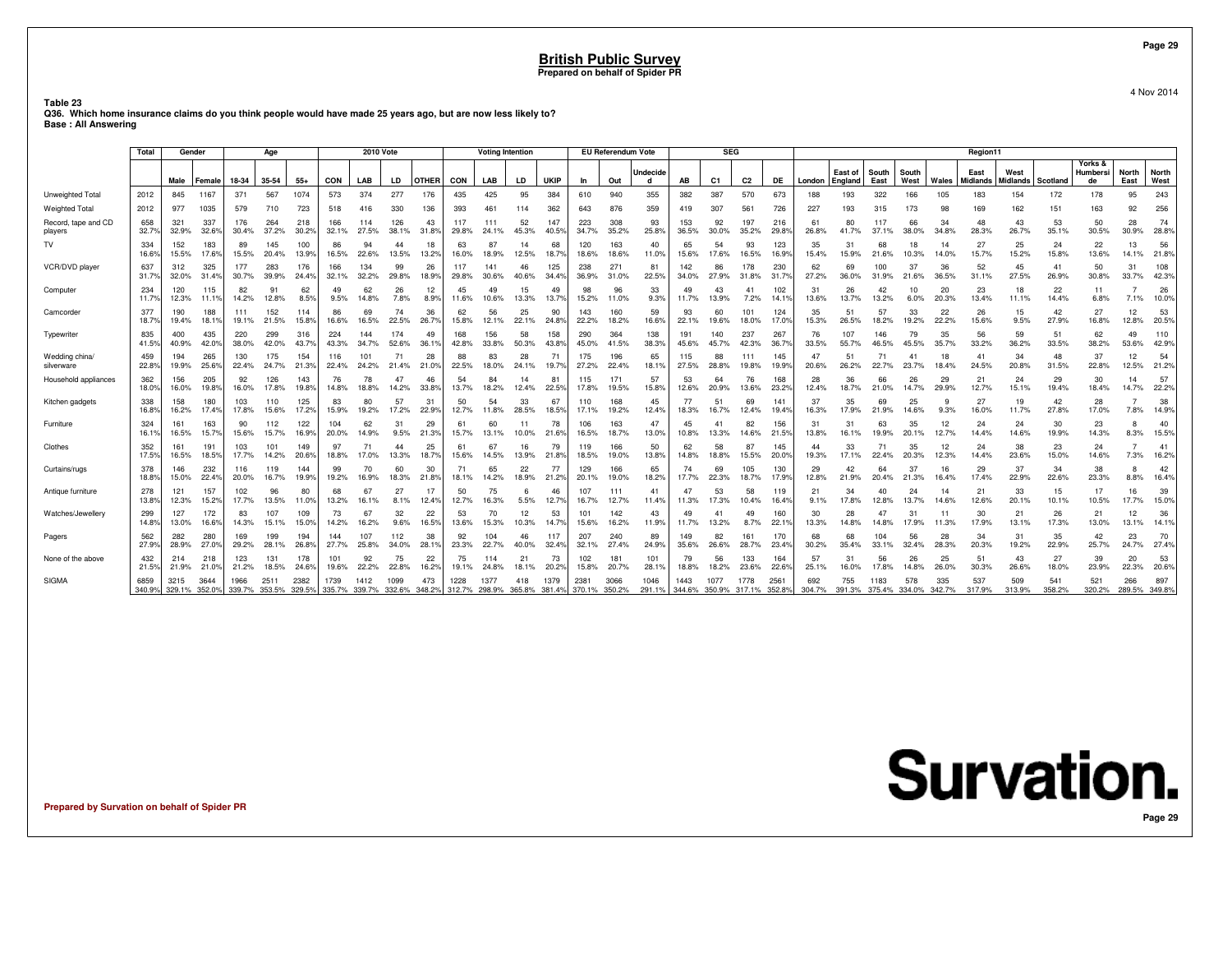**Table 24Q37. Typically, how often do you pay for the replacement of a broken or faulty electronic item such as a phone, laptop, tablet, camera or TV? Base : All Answering**

|                              | Total<br>Gender |               | Age            |              |              | <b>2010 Vote</b> |              |              | <b>Voting Intention</b> |                      |              |              | EU Referendum Vote |               |               | <b>SEG</b>   |              |              | Region11       |                |               |              |                    |               |               |        |                                        |               |               |                           |                     |                      |
|------------------------------|-----------------|---------------|----------------|--------------|--------------|------------------|--------------|--------------|-------------------------|----------------------|--------------|--------------|--------------------|---------------|---------------|--------------|--------------|--------------|----------------|----------------|---------------|--------------|--------------------|---------------|---------------|--------|----------------------------------------|---------------|---------------|---------------------------|---------------------|----------------------|
|                              |                 | Male          | Female         | 18-34        | 35-54        | $55+$            | <b>CON</b>   | LAB          | LD.                     | <b>OTHER</b>         | CON          | LAB          | LD                 | <b>UKIP</b>   |               | Out          | Undecide     | AB           | C <sub>1</sub> | C <sub>2</sub> | DE            | London       | East of<br>England | South<br>East | South<br>West | Wales  | East<br>Midlands   Midlands   Scotland | West          |               | Yorks &<br>Humbersi<br>de | North<br>East       | North<br><b>West</b> |
| Unweighted Total             | 2012            | 845           | 1167           | 371          | 567          | 1074             | 573          | 374          | 277                     | 176                  | 435          | 425          | 95                 | 384           | 610           | 940          | 355          | 382          | 387            | 570            | 673           |              | 193                |               |               |        |                                        | 154           | 172           | 178                       | 95                  | 243                  |
| <b>Weighted Total</b>        | 2012            | 977           | 1035           | 579          | 710          | 723              | 518          |              | 330                     | 136                  | 393          | 461          | 14                 | 362           | 643           | 876          | 359          | 419          | 307            | 561            | 726           | 227          | 193                |               |               |        |                                        | 162           | 151           | 163                       | 92                  |                      |
| Once a year or more          | 291<br>14.4%    | 15.8%         | 137<br>13.2%   | 165<br>28.5% | 93<br>13.1%  | 32<br>1.5%       | 46           | 83<br>9.8%   | 23<br>6.9%              | 18<br>13.0%          | 44<br>11.2%  | 90<br>19.5%  | 15.3%              | 15.89         | 129<br>20.1%  | 93<br>10.7%  | 48<br>3.5%   | 55<br>13.1%  | 58<br>18.9%    | 68<br>12.1%    | 110<br>15.19  | 21           | 29                 |               |               |        | 34                                     | 35<br>21.6%   | 8.3%          | 18<br>10.9%               | 8.4%                | 17.1%                |
| Every two years or           | 528<br>26.39    | 244<br>24.9%  | 285<br>27.5%   | 165<br>28.5% | 231<br>32.5% | 132              | 135<br>26.2% | 125<br>30.1% | 94<br>28.3%             | 30.19                | 103<br>26.1% | 129<br>28.1% | 40<br>34.9%        | 25.3%         | 189<br>29.4%  | 224<br>25.6% | 90<br>25.0%  | 146<br>34.9% | 26.4%          | 136<br>24.2%   | 165<br>22.8%  | 25.0%        |                    |               |               | 39.29  |                                        | 34<br>21.1%   | 33.9%         | 46<br>28.3%               | 21<br>23.2%         | 88<br>34.3%          |
| Every five years or<br>so    | 741<br>36.8%    | 365<br>37.3%  | 376<br>36.4%   | 23.7%        | 265<br>37.3% | 339              | 39.4%        | 132<br>31.7% | 156<br>7.2%             | 58<br>$42.6^{\circ}$ | 152<br>38.8% | 153<br>33.1% | 38<br>33.4%        | 154<br>42.5%  | 221<br>34.3%  | 352<br>40.2% | 139<br>38.8% | 154<br>36.7% | 106<br>34.6%   | 39.1%          | 262<br>36.1%  | 60           |                    |               |               |        | 32.6%                                  | 53<br>32.6%   | 33.3%         | 62<br>37.8%               | 39<br>42.2%         | 32.1%                |
| Every ten years or<br>SO.    | 233<br>11.6%    | 11.1%         | 124<br>12.0%   | 8.1%         | 8.4%         | 17.5%            | 16.2%        | 8.2%         | 38<br>11.6%             | 8.5%                 | 11.9%        | 9.8%         | 7.9%               | 10.4%         | 9.9%          | 12.7%        | 47<br>3.2%   | 8.1%         | 10.0%          | 13.2%          | 94<br>13.0%   |              | 3.9%               |               |               |        | 2.9%                                   | 11.2%         | 15.6%         | 27<br>16.9%               | 16<br>7.9%          | 4.8%                 |
| More than every ten<br>years | 219<br>10.9%    | 10.8%         | 113<br>10.99   |              | 8.6%         | 93<br>12.9%      | 9.4%         | 0.1%         | 6.0%                    |                      | 11.9%        | 9.4%         | 8.4%               | 22<br>6.0%    | 6.2%          | 10.8%        | 34<br>9.5%   | 7.2%         | 10.0%          | 11.4%          | 94<br>13.0%   | 14.6%        |                    |               |               |        |                                        | 13.5%         | 8.9%          | 6.0%                      | 8.4%                | 11.8%                |
| <b>SIGMA</b>                 | 2012<br>100.0%  | 977<br>100.0% | 1035<br>100.0% | 100.0%       | 100.0%       | 723              | 100.0%       |              |                         |                      | 393          |              |                    | 362<br>100.0% | 643<br>100.0% |              | 359          | 419          | $100.0\%$      | 561            | 726<br>100.09 | 22<br>100.0% |                    |               |               | 100.0% | 100.0%                                 | 162<br>100.0% | 151<br>100.0% | 163<br>100.0%             | 92<br>100.0% 100.0% |                      |

**Prepared by Survation on behalf of Spider PR**

**Survation.** 

**Page 30**

**Page 30**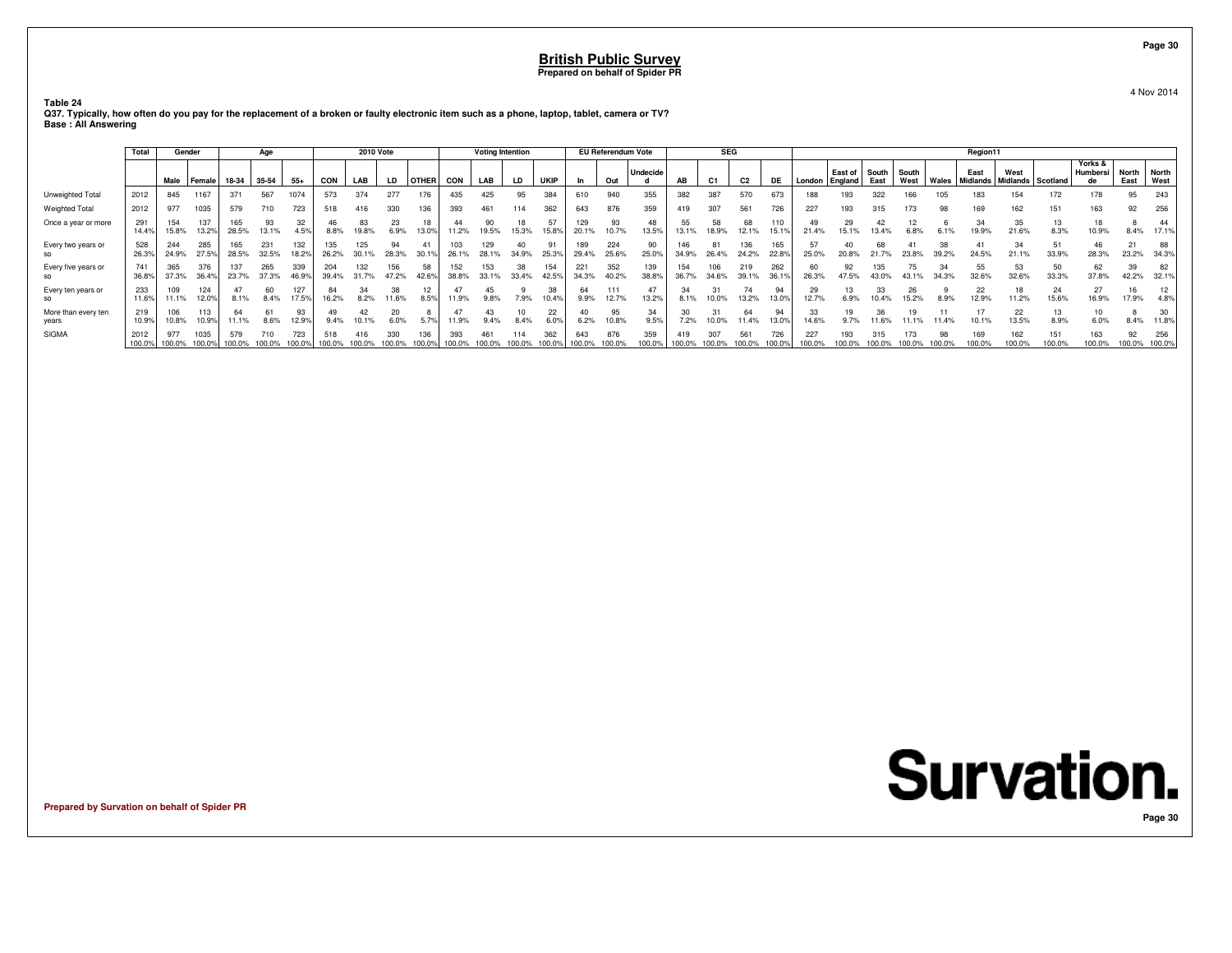| Page            | Table           | Title                                                                                                                                                                                                                                              | <b>Base Description</b>                                                                     | Base |
|-----------------|-----------------|----------------------------------------------------------------------------------------------------------------------------------------------------------------------------------------------------------------------------------------------------|---------------------------------------------------------------------------------------------|------|
| 4               |                 | Q18. As someone who rents out property, do you consider yourself to be an ethical landlord (e.g. do<br>you put in a lot of effort into being fair with your tenants and thought into how being<br>a landlord affects others and society at large)? | <b>Base: All Answering</b>                                                                  | 313  |
| 5               | $\overline{2}$  | Q19. As a landlord, what do you think you ought to do to be considered ethical?                                                                                                                                                                    | Base: As a landlord, currently rent 313<br>out a property that you own to<br>tenants        |      |
| 6               | 3               | Q20. In your time as a landlord, which of the following bad tenant traits have you experienced?                                                                                                                                                    | Base: As a landlord, rent out a<br>property that you own to tenants in<br>pase or currently | 518  |
| 7               | 4               | Q21. In your time as a landlord, how did you come to own the rental property?                                                                                                                                                                      | Base: As a landlord, rent out a<br>property that you own to tenants in<br>pase or currently | 518  |
| 8               | 5               | Q22. As a tenant, how would you rate your current landlord?                                                                                                                                                                                        | Base: All Answering                                                                         | 533  |
| $\overline{9}$  | 6               | Q23. As a tenant, do you think your landlord should do more to help you?                                                                                                                                                                           | Base: All Answering                                                                         | 533  |
| 10              | 7               | Q24. In your time as a tenant, which of the following bad landlord traits have you ever experienced?                                                                                                                                               | Base: All Answering                                                                         | 1031 |
| 11              | $\overline{7}$  | Q24. In your time as a tenant, which of the following bad landlord traits have you ever experienced?                                                                                                                                               | Base: All Answering                                                                         | 1044 |
| 12              | $\overline{8}$  | Q25. In your time as a tenant, which of the following good landlord traits have you ever experienced?                                                                                                                                              | Base: All Answering                                                                         | 1031 |
| $\overline{13}$ | 8               | Q25. In your time as a tenant, which of the following good landlord traits have you ever experienced?                                                                                                                                              | Base: All Answering                                                                         | 1044 |
| 14              | 9               | Q26. Which of the following items of sentimental value do you have?                                                                                                                                                                                | Base: All Answering                                                                         | 2012 |
| 15              | $\overline{9}$  | Q26. Which of the following items of sentimental value do you have?                                                                                                                                                                                | Base: All Answering                                                                         | 2012 |
| 16              | $\overline{10}$ | Q27A. Please indicate whether your sentimentally valuable items are securely protected from<br>Theft                                                                                                                                               | Base: All Answering                                                                         | 2012 |
| 17              | $\overline{11}$ | Q27B. Please indicate whether your sentimentally valuable items are securely protected from<br>Water damage                                                                                                                                        | Base: All Answering                                                                         | 2012 |
| 18              | $\overline{12}$ | Q27C. Please indicate whether your sentimentally valuable items are securely protected from<br>Fire damage                                                                                                                                         | Base: All Answering                                                                         | 2012 |
| $\overline{19}$ | $\overline{13}$ | Q27D. Please indicate whether your sentimentally valuable items are securely protected from<br>Being accidentally thrown away                                                                                                                      | Base: All Answering                                                                         | 2012 |
| 20              | $\overline{14}$ | Q27E. Please indicate whether your sentimentally valuable items are securely protected from<br>Pet damage                                                                                                                                          | Base: All Answering                                                                         | 2012 |